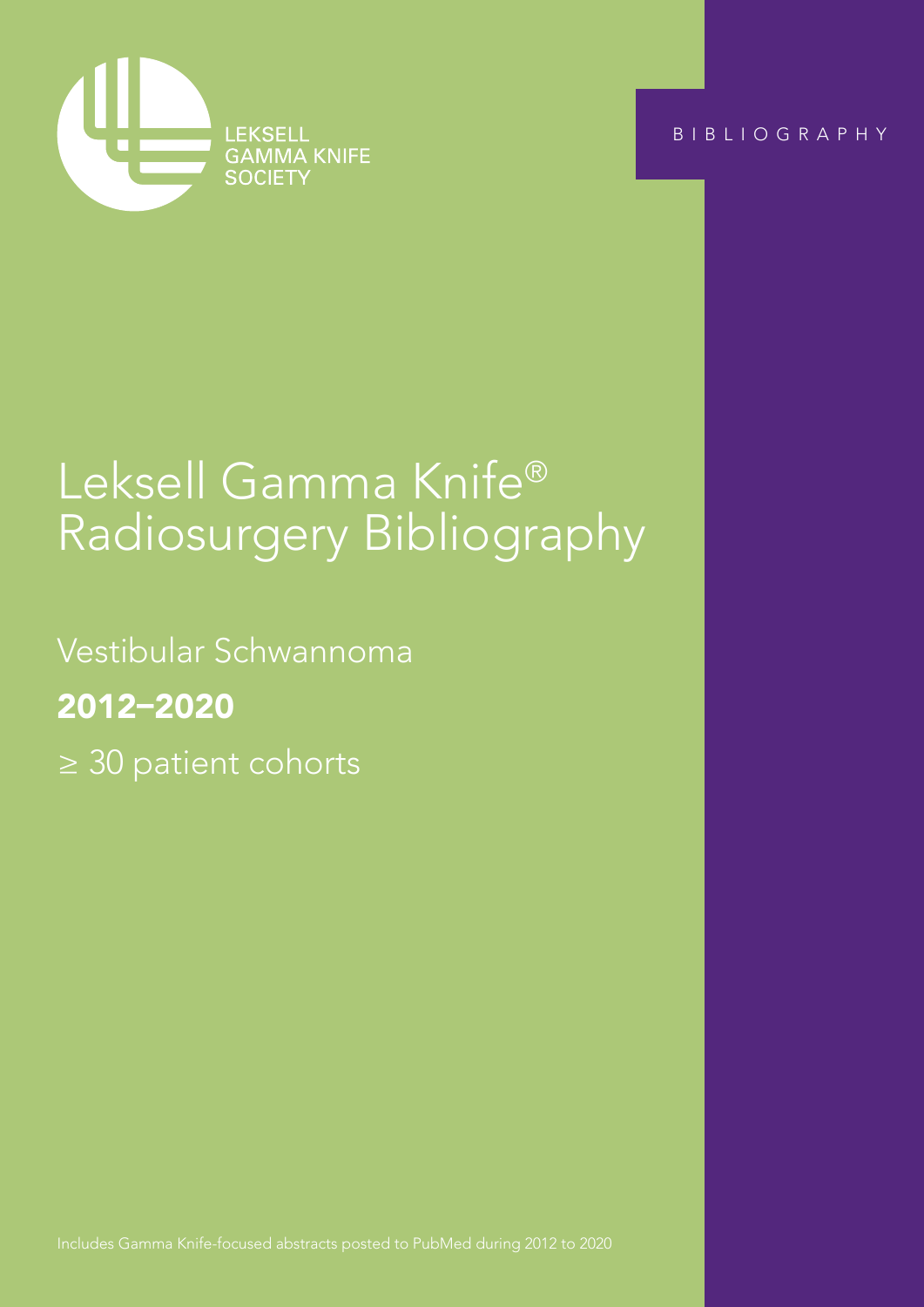

# 2020

[1] Stereotactic Radiosurgery for Vestibular Schwannomas: Tumor Control Probability Analyses and Recommended Reporting Standards. *Int J Radiat Oncol Biol Phys*. 2020 Dec 26. pii: S0360-3016(20)34541-7. Soltys SG, Milano MT, Xue J, Tome WA, Yorke E, Sheehan J, Ding GX, Kirkpatrick JP, Ma L, Sahgal A, Solberg T, Adler J, Grimm J, El Naqa I PMID: 33375955 DOI: 10.1016/j.ijrobp.2020.11.019

PURPOSE: We sought to investigate the tumor control probability (TCP) of vestibular schwannomas after single-fraction stereotactic radiosurgery (SRS) or hypofractionated SRS over 2 to 5 fractions (fSRS). METHODS AND MATERIALS: Studies (PubMed indexed from 1993-2017) were eligible for data extraction if they contained dosimetric details of SRS/fSRS correlated with local tumor control. The rate of tumor control at 5 years (or at 3 years if 5-year data were not available) were collated. Poisson modeling estimated the TCP per equivalent dose in 2 Gy per fraction (EQD2) and in 1, 3, and 5 fractions. RESULTS: Data were extracted from 35 publications containing a total of 5162 patients. TCP modeling was limited by the absence of analyzable data of <11 Gy in a single-fraction, variability in definition of "tumor control," and by lack of significant increase in TCP for doses >12 Gy. Using linear-quadratic-based dose conversion, the 3- to 5-year TCP was estimated at 95% at an EQD2 of 25 Gy, corresponding to 1-, 3-, and 5-fraction doses of 13.8 Gy, 19.2 Gy, and 21.5 Gy, respectively. Single-fraction doses of 10 Gy, 11 Gy, 12 Gy, and 13 Gy predicted a TCP of 85.0%, 88.4%, 91.2%, and 93.5%, respectively. For fSRS, 18 Gy in 3 fractions (EQD2 of 23.0 Gy) and 25 Gy in 5 fractions (EQD2 of 30.2 Gy) corresponded to TCP of 93.6% and 97.2%. Overall, the quality of dosimetric reporting was poor; recommended reporting guidelines are presented. **CONCLUSIONS:** With current typical SRS doses of 12 Gy in 1 fraction, 18 Gy in 3 fractions, and 25 Gy in 5 fractions, 3- to 5-year TCP exceeds 91%. To improve pooled data analyses to optimize treatment outcomes for patients with vestibular schwannoma, future reports of SRS should include complete dosimetric details with well-defined tumor control and toxicity endpoints.

#### [2] Long-term Outcomes of Gamma Knife Radiosurgery for Treating Vestibular Schwannoma With a Lower Prescription Dose of 12 Gy Compared With Higher Dose Treatment.

*Otol Neurotol*. 2020 Dec;41(10):e1314-e1320.

Kawashima M, Hasegawa H, Shin M, Takahashi W, Shinya Y, Iwasaki S, Kashio A, Nakatomi H, Saito N

PMID: 33492807 DOI: 10.1097/MAO.0000000000002885

OBJECTIVE: Gamma knife radiosurgery (GKRS) is commonly used to treat vestibular schwannomas (VSs). The risk of complications from GKRS decreases at lower doses, but it is unknown if long-term tumor control is negatively affected by dose reduction. **STUDY DESIGN:** This was a retrospective case review and analysis of patient data. SETTING: Tertiary referral center. PATIENTS: Patients with VSs who underwent GKRS between 1990 and 2007 at the authors' institution. INTERVENTION(S): The subjects were divided into two cohorts based on the prescribed doses of radiation received: a 12 Gy cohort (96 patients) with a followup period of 124 months and a >12 Gy cohort (118 patients) with a follow-up period of 143 months. MAIN OUTCOME MEASURES: Tumor control rates at 10 to 15 years, frequency of facial and trigeminal nerve complications, and hearing function. RESULTS: The 10 to 15-year tumor control rates were 95% in the 12 Gy cohort and 88% in the > 12 Gy cohort, but the differences were not significant. Compared with the >12 Gy cohort, facial and trigeminal nerve deficits occurred significantly less frequently in the 12 Gy cohort, with the 10-year cumulative, permanent deficit-free rates being 2% and 0%, respectively. Multivariate analyses revealed that treatment doses exceeding 12 Gy were associated with a significantly higher risk for cranial nerve deficits. The percentage of subjects retaining pure-tone average  $\le$ /= 50 dB at the final follow-up did not significantly differ between the cohorts (12 Gy cohort, 30% and  $>12$  Gy cohort, 33%; p = 0.823). CONCLUSIONS: Dose reduction to 12 Gy for GKRS to treat VSs decreased facial and trigeminal nerve complications without worsening tumor control rates.

#### [3] Evolving Role of Non-Total Resection in Management of Acoustic Neuroma in the Gamma Knife Era.

*Otol Neurotol*. 2020 Dec;41(10):e1354-e1359. Luryi AL, Kveton JF, Babu S, Bojrab DI, Michaelides EM, Schutt CA PMID: 33492813 DOI: 10.1097/MAO.0000000000002904

OBJECTIVE: To examine patients with residual tumor after vestibular schwannoma (VS) resection with focus on need for further therapy, including stereotactic radiosurgery (SRS) and revision surgery. STUDY DESIGN AND SETTING: Retrospective review at two tertiary otology referral centers. PATIENTS AND INTERVENTION: Patients undergoing primary surgery for VS from 2007 to 2017. MAIN OUTCOME MEASURE: Degree of resection and need for further treatment. RESULTS: Of 289 patients undergoing surgery, 38 (13.1%) underwent subtotal resections (<95% of tumor resected) and 77 (26.6%) underwent neartotal resections (>/=95% but <100%). Patients with any residual tumor had larger tumors preoperatively (mean estimated volume 6.3 cm versus 2.1 cm, p < 0.0005) but were otherwise clinically and demographically similar to the population as a whole. Further treatment (surgery or SRS) was needed in 4.6, 14.3, and 50.0% of patients after gross total, near-total, and subtotal resections, respectively (p < 0.0005). Patients undergoing additional therapy had larger residual tumors (median post- to preoperative estimated volume ratio 0.09 versus 0.01, p < 0.0005). Patients undergoing subtotal and near-total resections had poorer facial function at ultimate follow up than those undergoing gross total resections (p = 0.001), likely due to larger tumors and more difficult resections. Literature review revealed higher rates of gross total resection as well as facial palsy in the pre-SRS era. **CONCLUSION:** Residual tumor following VS resection is more common today than in the pre-SRS era. Availability of SRS may encourage leaving residual tumor intraoperatively to preserve neural structures. Current surgical strategies decrease surgical morbidity but necessitate further treatment in over 10% of cases.

#### [4] Equivalent efficacy and safety of radiosurgery for cystic and solid vestibular schwannomas: A systematic review.

*World Neurosurg*. 2020 Nov 16. pii: S1878-8750(20)32415-3.

Massaad E, Hamidi N, Goetz J, Padmanaban V, Mau C, Tsang D, de Moraes FY, Chung C, Zacharia BE, Mansouri A

PMID: 33212274 DOI: 10.1016/j.wneu.2020.11.040

BACKGROUND: Cystic vestibular schwannomas (VS) are associated with unpredictable growth behavior and potentially worse surgical outcomes compared to their solid counterpart. Growth control and potential adverse effects of radiosurgery for cystic VS has created concerns surrounding this modality. PURPOSE: To compare the treatment efficacy and safety profile of radiosurgery between cystic and solid VS through a systematic review **MATERIALS AND** METHODS: PubMed, EMBASE, Web of Science, and Cochrane were searched for related terms and studies reporting radiosurgical outcomes of cystic and solid VS. A meta-analysis was performed to compare the rates of tumor control. Randomeffect models with generic inverse variance method was used to calculate overall pooled estimates. Study quality was assessed with the Newcastle Ottawa Criteria (NOS). RESULTS: 2,989 studies were retrieved and 6 including 1,358 VS (79.89% solid; 20.11% cystic, median follow-up range 31.8-150 months) were selected. The median maximal dose was 25 Gy (range, 13-36 Gy) and the median marginal tumor dose was 12 Gy (10-18 Gy). There was no difference between cystic and solid VS (RR, 1.02; 95% CI, 0.94-1.10; p=0.69; I(2)=78%). Transient enlargement of cystic tumors may be associated with trigeminal or facial neuropathy. CONCLUSION: The evidence collected by this study suggests that radiosurgery for cystic VS exhibits effective tumor control probabilities similar to solid VS. Consensus definitions and standard criteria are needed in the future to better understand the patterns of tumor growth and response to treatment following radiosurgery for cystic VS, as well as long-term neurological and functional outcomes.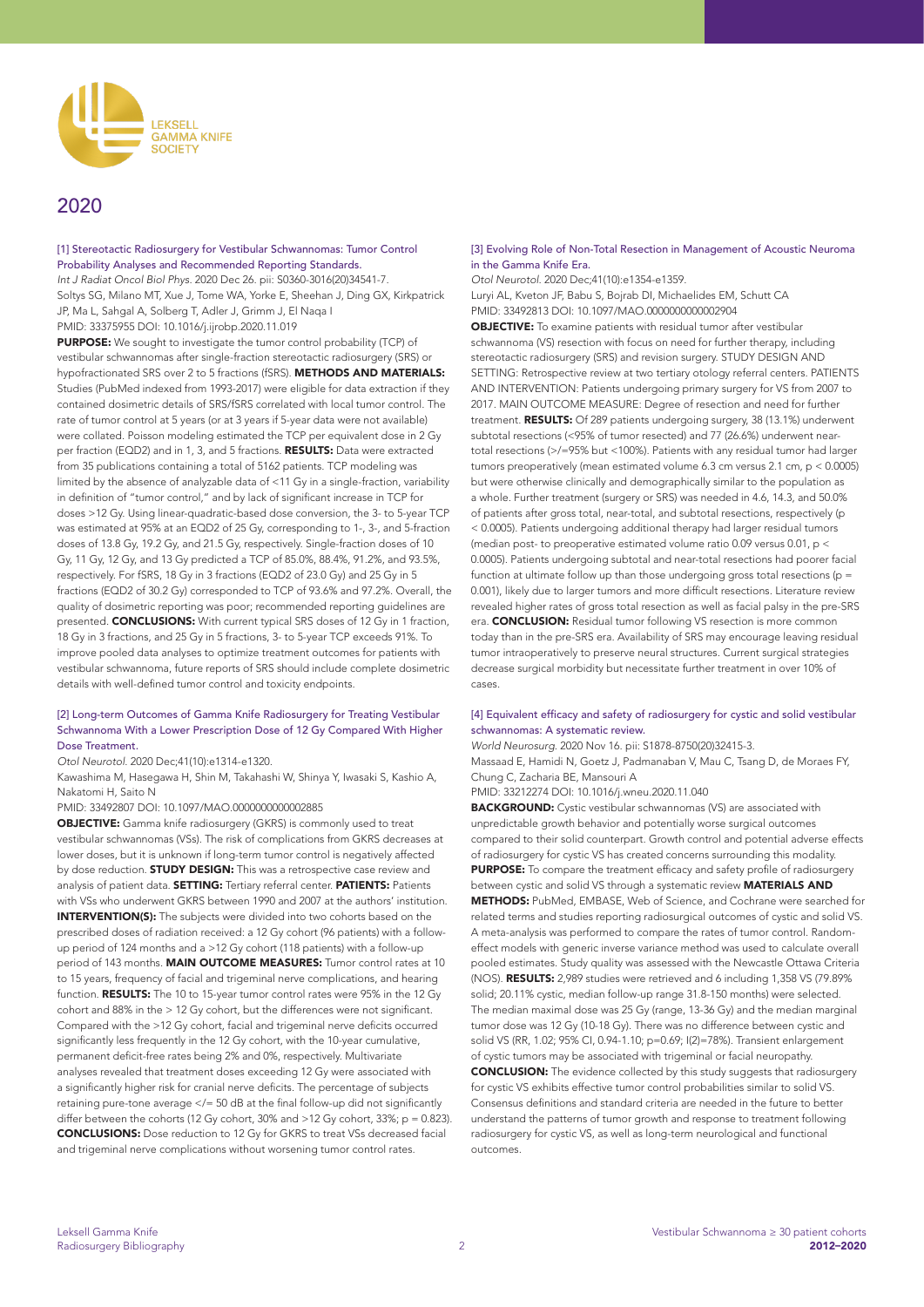

#### [5] Prediction of Pseudoprogression and Long-term Outcome of Vestibular Schwannoma after Gamma Knife Radiosurgery based on Preradiosurgical MR Radiomics.

Radiother Oncol. 2020 Nov 5. pii: S0167-8140(20)30888-4.

Yang HC, Wu CC, Lee CC, Huang HE, Lee WK, Chung WY, Wu HM, Guo WY, Wu YT, Lu CF

#### PMID: 33161011 DOI: 10.1016/j.radonc.2020.10.041

BACKGROUND AND PURPOSE: Gamma Knife radiosurgery (GKRS) is a safe and effective treatment modality with a long-term tumor control rate over 90% for vestibular schwannoma (VS). However, numerous tumors may undergo a transient pseudoprogression during 6 to 18 months after GKRS followed by a long-term volume reduction. The aim of this study is to determine whether the radiomics analysis based on preradiosurgical MRI data could predict the pseudoprogression and long-term outcome of VS after GKRS. MATERIALS AND METHODS: A longitudinal dataset of patients with VS treated by single GKRS were retrospectively collected. Overall 336 patients with no previous craniotomy for tumor removal and a median of 65-month follow-up period after radiosurgery were finally included in this study. In total 1763 radiomic features were extracted from the multiparameteric MRI data before GKRS followed by the machine-learning classification. RESULTS: We constructed a two-level machine-learning model to predict the long-term outcome and the occurrence of transient pseudoprogression after GKRS separately. The prediction of longterm outcome achieved an accuracy of 88.4% based on five radiomic features describing the variation of T2-weighted intensity and inhomogeneity of contrast enhancement in tumor. The prediction of transient pseudoprogression achieved an accuracy of 85.0% based on another five radiomic features associated with the inhomogeneous hypointensity pattern of contrast enhancement and the variation of T2-weighted intensity. **CONCLUSION:** The proposed machine-learning model based on the preradiosurgical MR radiomics provides a potential to predict the pseudoprogression and long-term outcome of VS after GKRS, which can benefit the treatment strategy in clinical practice.

#### [6] Fundal Fluid Cap Is Associated With Hearing Preservation in the Radiosurgical Treatment of Vestibular Schwannoma.

*Otol Neurotol*. 2020 Oct 12.

Bojrab DI 2nd, Fritz CG, Lin KF, Schutt CA, Hong RS, Babu SC, Chen PY, Maitz A, Bojrab DI

PMID: 33055496 DOI: 10.1097/MAO.0000000000002837

OBJECTIVE: To evaluate the relationship between fundal fluid and hearing outcomes after treatment of vestibular schwannoma (VS) with Gamma Knife radiosurgery (GKRS). STUDY DESIGN: Retrospective case series. SETTING: Tertiary neurotology referral center. PATIENTS: Patients treated with GKRS for vestibular schwannoma between March 2007 and March 2017 were considered for this study. Exclusion criteria included pretreatment pure-tone average (PTA) >90 dB, neurofibromatosis type II, history of previous surgical resection, and follow-up less than 1 year. MAIN OUTCOME MEASURE(S): Hearing function was assessed both by preservation of serviceable hearing and by preservation of baseline hearing (</=20 dB change in PTA) after GKRS. Hearing preservation comparisons were made between groups of patients with and without a fundal fluid cap. RESULTS: Patients with a fundal cap had significantly higher rates of baseline hearing preservation (</=20 dB change in PTA) according to Kaplan-Meier survival analysis of all 106 patients ( $p = 0.006$ ). By the 3rd year posttreatment, 70.9% of patients with a fundal cap had maintained a </=20 dB change in PTA, while only 43.6% of patients without a fundal fluid cap achieved this outcome ( $p = 0.004$ ). CONCLUSIONS: Fundal fluid present on pretreatment magnetic resonance imaging is predictive of improved baseline hearing preservation rates in patients undergoing GKRS for vestibular schwannoma when considering all patients with PTA </=90 dB. Fundal fluid cap presence may serve as a favorable prognostic indicator to help set hearing expectations and guide patient selection efforts.

#### [7] Gamma Knife Radiosurgery does not alter the copy number aberration profile in sporadic vestibular schwannoma.

*J Neurooncol*. 2020 Sep 27. pii: 10.1007/s11060-020-03631-4. Loge Havik A, Bruland O, Dhayalan D, Lund-Johansen M, Knappskog PM PMID: 32980934 DOI: 10.1007/s11060-020-03631-4

**INTRODUCTION:** Ionizing radiation is a known etiologic factor in tumorigenesis and its role in inducing malignancy in the treatment of vestibular schwannoma has been debated. The purpose of this study was to identify a copy number aberration (CNA) profile or specific CNAs associated with radiation exposure which could either implicate an increased risk of malignancy or elucidate a mechanism of treatment resistance. METHODS: 55 sporadic VS, including 18 treated with Gamma Knife Radiosurgery (GKRS), were subjected to DNA whole-genome microarray and/or whole-exome sequencing. CNAs were called and statistical tests were performed to identify any association with radiation exposure. Hierarchical clustering was used to identify CNA profiles associated with radiation exposure. RESULTS: A median of 7 (0-58) CNAs were identified across the 55 VS. Chromosome 22 aberration was the only recurrent event. A median aberrant cell fraction of 0.59 (0.25-0.94) was observed, indicating several genetic clones in VS. No CNA or CNA profile was associated with GKRS. CONCLUSION: GKRS is not associated with an increase in CNAs or alteration of the CNA profile in VS, lending support to its low risk. This also implies that there is no major issue with GKRS treatment failure being due to CNAs. In agreement with previous studies, chromosome 22 aberration is the only recurrent CNA. VS consist of several genetic clones, addressing the need for further studies on the composition of cells in this tumor.

#### [8] Gamma knife surgery in the treatment of intracanalicular vestibular schwannomas.

*Acta neurologica Scandinavica*. 2020;141(5):415-422

Dzierzecki S, Turek G, Czapski B, Dyttus-Cebulok K, Tomasiuk R, Kaczor S, Zabek M PMID: 31922606 DOI: 10.1111/ane.13220

**OBJECTIVE:** According to the literature, gamma knife surgery (GKS) is a promising method for intracanalicular vestibular schwannoma (IVS) management, providing excellent tumor growth control rates (91%-100%) and good hearing preservation rates (41%-76%), but this evidence originates primarily from a small series of patients. The aim of this study was to present the outcomes of GKS in the largest group of patients with IVS studied to date, with particular emphasis on the long-term outcomes of treatment. METHODS: The study included 136 consecutive patients with unilateral IVS, who underwent GKS in 2011-2015. Mean age of the patients was 54 +/- 12.6 years. All patients were operated on with a 192-source cobalt-60 gamma knife unit. All patients had complete follow-up documentation and the mean duration of the follow-up was 52 +/- 13.8 months (6-83 months). Neurological status (facial and trigeminal nerve), hearing and instability/dizziness presence were determined prior to GKS, immediately after the procedure, and during the follow-up visits. RESULTS: Tumor growth control was obtained in 124/136 (~91.2%) patients. Hearing improvement was observed in 32/136 (23.5%) patients, and there was a distinct cluster of 9 patients (6.6%) regaining serviceable hearing after GKS, whereas in 36 patients (26.5%) was stable. Four patients developed facial nerve dysfunction, including 3 periodic hemifacial spasm and 1 partial paresis, which resolved spontaneously within 12 months of GKS. None of the operated patients showed new, debilitating neurological deficits, including trigeminal sensory disturbances or hydrocephalus. CONCLUSIONS: GKS is a highly effective treatment for IVS, associated with low morbidity and good tumor growth control.

# [9] Prediction of transient tumor enlargement using MRI tumor texture after radiosurgery on vestibular schwannoma.

*Med Phys*. 2020 Apr;47(4):1692-1701.

Langenhuizen PPJH, Sebregts SHP, Zinger S, Leenstra S, Verheul JB, de With PHN PMID: 31975523 DOI: 10.1002/mp.14042

PURPOSE: Vestibular schwannomas (VSs) are uncommon benign brain tumors,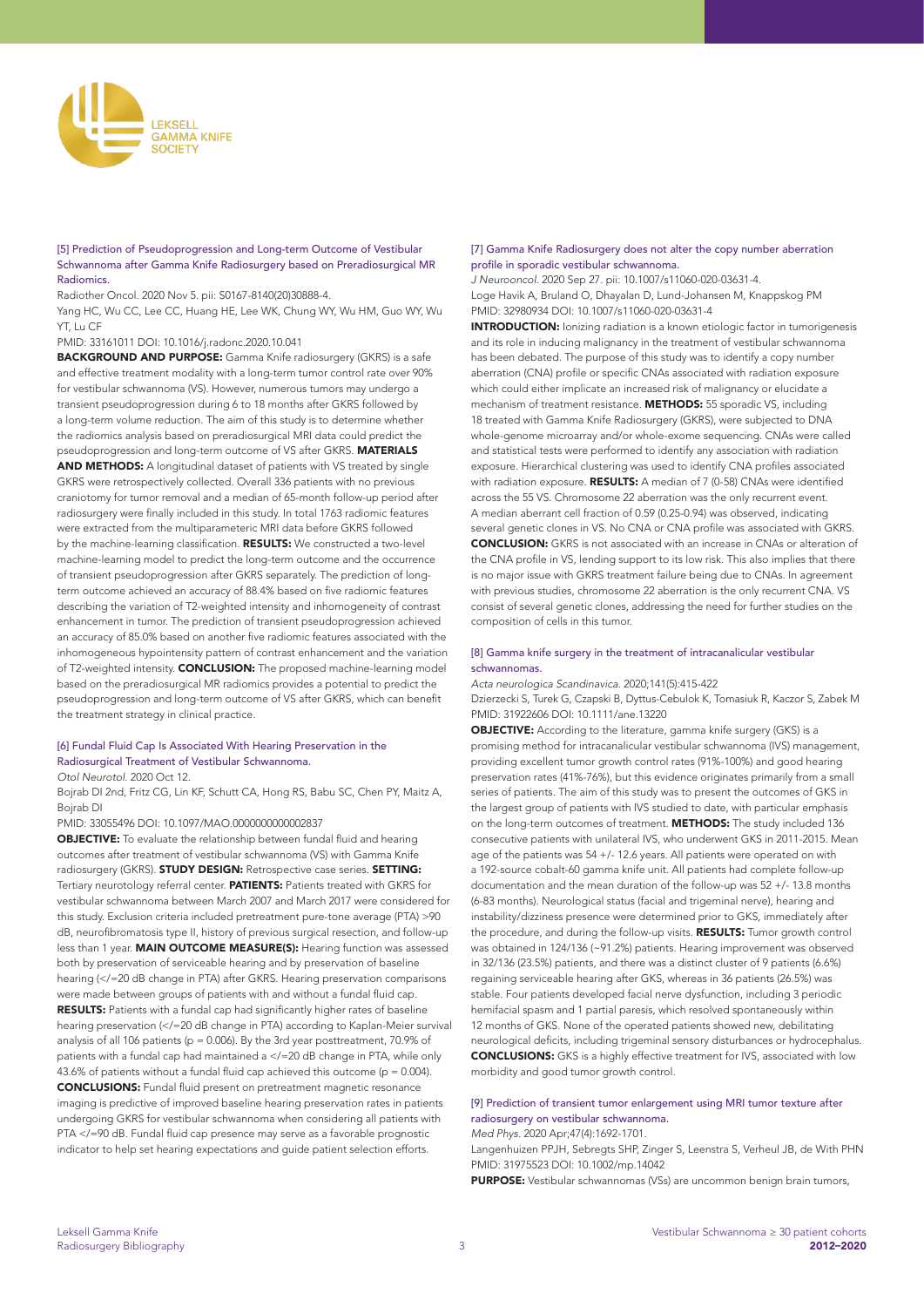

generally treated using Gamma Knife radiosurgery (GKRS). However, due to the possible adverse effect of transient tumor enlargement (TTE), large VS tumors are often surgically removed instead of treated radiosurgically. Since microsurgery is highly invasive and results in a significant increased risk of complications, GKRS is generally preferred. Therefore, prediction of TTE for large VS tumors can improve overall VS treatment and enable physicians to select the most optimal treatment strategy on an individual basis. Currently, there are no clinical factors known to be predictive for TTE. In this research, we aim at predicting TTE following GKRS using texture features extracted from MRI scans. METHODS: We analyzed clinical data of patients with VSs treated at our Gamma Knife center. The data was collected prospectively and included patient- and treatment-related characteristics and MRI scans obtained at day of treatment and at follow-up visits, 6, 12, 24 and 36 months after treatment. The correlations of the patient- and treatmentrelated characteristics to TTE were investigated using statistical tests. From the treatment scans, we extracted the following MRI image features: first-order statistics, Minkowski functionals (MFs), and three-dimensional gray-level cooccurrence matrices (GLCMs). These features were applied in a machine learning environment for classification of TTE, using support vector machines. RESULTS: In a clinical data set, containing 61 patients presenting obvious non-TTE and 38 patients presenting obvious TTE, we determined that patient- and treatmentrelated characteristics do not show any correlation to TTE. Furthermore, first-order statistical MRI features and MFs did not significantly show prognostic values using support vector machine classification. However, utilizing a set of 4 GLCM features, we achieved a sensitivity of 0.82 and a specificity of 0.69, showing their prognostic value of TTE. Moreover, these results increased for larger tumor volumes obtaining a sensitivity of 0.77 and a specificity of 0.89 for tumors larger than 6 cm(3) . **CONCLUSIONS:** The results found in this research clearly show that MRI tumor texture provides information that can be employed for predicting TTE. This can form a basis for individual VS treatment selection, further improving overall treatment results. Particularly in patients with large VSs, where the phenomenon of TTE is most relevant and our predictive model performs best, these findings can be implemented in a clinical workflow such that for each patient, the most optimal treatment strategy can be determined.

## [10] Is There a Need for a 6-Month Postradiosurgery Magnetic Resonance Imaging in the Treatment of Vestibular Schwannoma?

*Neurosurgery*. 2020;86(2):250-256

Perry A, Graffeo CS, Carlstrom LP, Hughes JD, Peris-Celda M, Cray NM, Pollock BE, Link MJ

#### PMID: 30980077 DOI: 10.1093/neuros/nyz052

**BACKGROUND:** Stereotactic radiosurgery (SRS) is a common treatment modality for vestibular schwannoma (VS), with a role in primary and recurrent/progressive algorithms. At our institution, routine magnetic resonance imaging (MRI) is obtained at 6 and 12 mo following SRS for VS. OBJECTIVE: To analyze the safety and financial impact of eliminating the 6-mo post-SRS MRI in asymptomatic VS patients. METHODS: A prospectively maintained SRS database was retrospectively reviewed for VS patients with 1 yr of post-treatment follow-up, 2005 to 2015. Decisions at 6-mo MRI were binarily categorized as routine followup vs clinical action-defined as a clinical visit, additional imaging, or an operation as a direct result of the 6-mo study. RESULTS: A total of 296 patients met screening criteria, of whom 53 were excluded for incomplete follow-up and 8 for NF-2. Nine were reimaged prior to 6 mo due to clinical symptoms. Routine 6-mo post-SRS MRI was completed by 226 patients (76% of screened cohort), following from which zero instances of clinical action occurred. When scaled using national insurance database-derived financials-which estimated the mean per-study charge for MRI of the brain with and without contrast at \$1767-the potential annualized national charge reduction was approximated as \$1 611 504. CONCLUSION: For clinically stable VS, 6-mo post-SRS MRI does not contribute significantly to management. We recommend omitting routine MRI before 12 mo, in patients without new or progressive neurological symptoms. If extrapolated nationally to the more than 100 active SRS centers, thousands of patients would be spared

an inconvenient, nonindicated study, and national savings in health care dollars would be on the order of millions annually.

#### [11] Factors Associated With Facial Nerve Paresis Following Gamma Knife for Vestibular Schwannoma.

Otology & neurotology : official publication of the American Otological Society, American Neurotology Society [and] European Academy of Otology and *Neurotology*. 2020;41(1):e83-e88

Lerner DK, Lee D, Naples JG, Brant JA, Bigelow D, Alonso-Basanta M, Ruckenstein MJ

PMID: 31743296 DOI: 10.1097/MAO.0000000000002401

OBJECTIVE: Evaluate the incidence of and potential contributory factors to facial nerve paresis and other cranial neuropathies (CN) following stereotactic radiosurgery with Gamma Knife (GK) for primary treatment of vestibular schwannoma (VS). STUDY DESIGN: Retrospective chart review. SETTING: Tertiary referral center. PATIENTS: Charts were reviewed for all adult patients receiving primary GK treatment for unilateral VS between 2005 and 2013. Patients with NF2 or previous surgery were excluded from analysis. INTERVENTION: GK radiosurgery. **MAIN OUTCOME MEASURES:** The incidence of new-onset facial nerve paresis after primary GK treatment of VS was evaluated. Secondary endpoints included other cranial neuropathies. **RESULTS:** One hundred thirtythree patients with VS received primary GK therapy. Posttreatment CN developed in 33 patients (24.8%). Twelve patients (9.0%) experienced trigeminal paresthesia, 11 (8.3%) developed sudden sensorineural hearing loss (SSNHL) requiring steroids, and seven (5.3%) demonstrated facial paresis. The mean maximum cochlear dose was 15.49 Gy in patients with facial paresis compared with 12.42 Gy in subjects without facial paresis ( $p = 0.032$ ). Subjects with facial paresis were more likely to have a lateral tumor without fundal fluid on magnetic resonance imaging (MRI) (71%) compared with subjects without facial paresis (43%). CONCLUSIONS: In the treatment of VS with primary GK, maximum cochlear dose was significantly associated with facial paresis. Laterally extending tumors without fundal fluid on MRI experienced higher rates of facial paresis. These factors should be considered during GK treatment planning for VS.

# 2019

# [12] Treatment Outcomes and Dose Rate Effects Following Gamma Knife Stereotactic Radiosurgery for Vestibular Schwannomas.

*Neurosurgery*. 2019;85(6):E1084-E1094

Smith DR, Saadatmand HJ, Wu CC, Black PJ, Wuu YR, Lesser J, Horan M, Isaacson SR, Wang TJC, Sisti MB

PMID: 31270543 DOI: 10.1093/neuros/nyz229

BACKGROUND: Gamma Knife radiosurgery (GKRS; Elekta AB) remains a wellestablished treatment modality for vestibular schwannomas. Despite highly effective tumor control, further research is needed toward optimizing long-term functional outcomes. Whereas dose-rate effects may impact post-treatment toxicities given tissue dose-response relationships, potential effects remain largely unexplored. **OBJECTIVE:** To evaluate treatment outcomes and potential doserate effects following definitive GKRS for vestibular schwannomas. METHODS: We retrospectively reviewed 419 patients treated at our institution between 1998 and 2015, characterizing baseline demographics, pretreatment symptoms, and GKRS parameters. The cohort was divided into 2 dose-rate groups based on the median value (2.675 Gy/min). Outcomes included clinical tumor control, radiographic progression-free survival, serviceable hearing preservation, hearing loss, and facial nerve dysfunction (FND). Prognostic factors were assessed using Cox regression. RESULTS: The study cohort included 227 patients with available follow-up. Following GKRS 2-yr and 4-yr clinical tumor control rates were 98% (95% CI: 95.6%-100%) and 96% (95% CI: 91.4%-99.6%), respectively. Among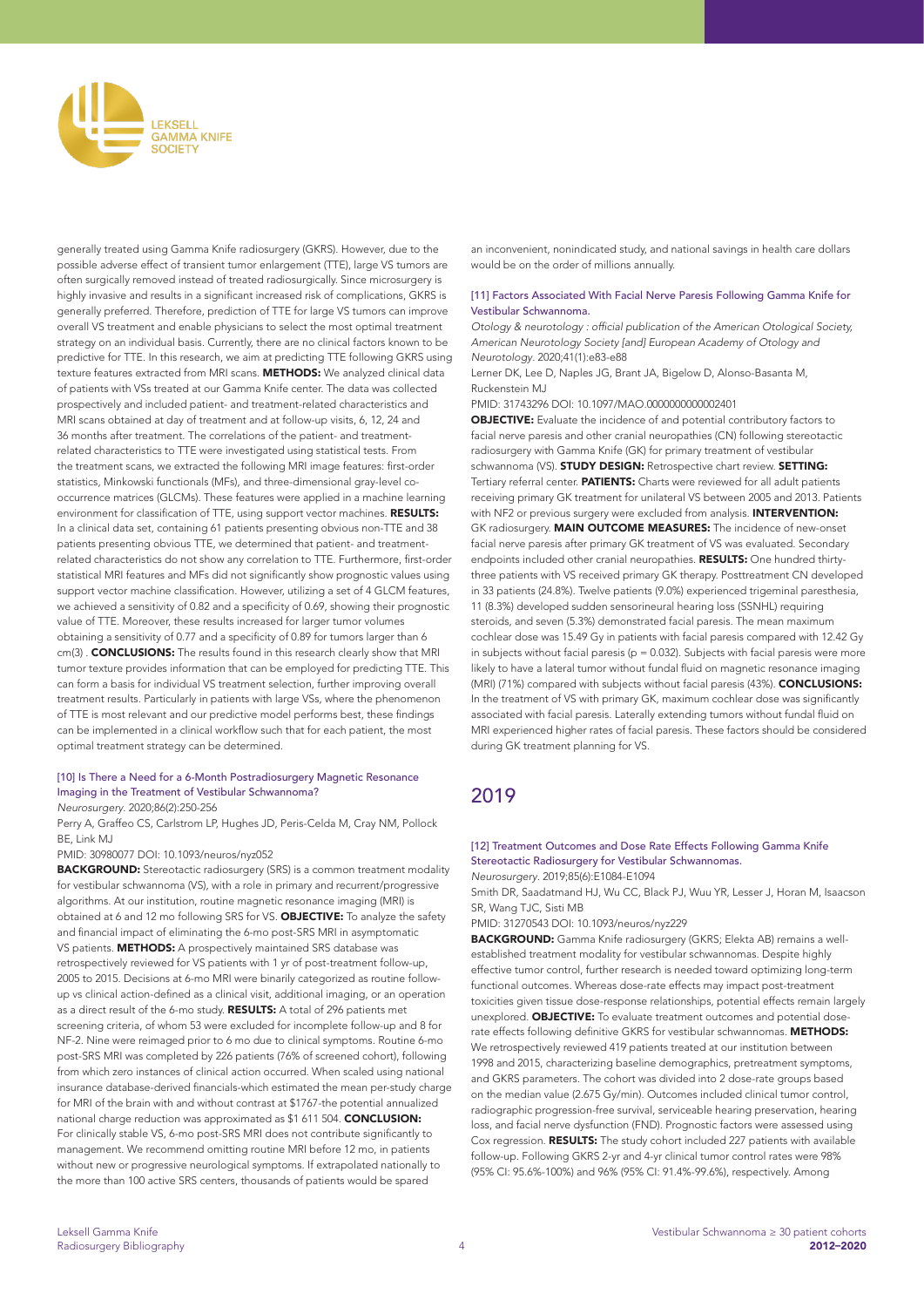

177 patients with available radiographic follow-up, 2-yr and 4-yr radiographic progression-free survival rates were 97% (95% CI: 94.0%-100.0%) and 88% (95% CI: 81.2%-95.0%). The serviceable hearing preservation rate was 72.2% among patients with baseline Gardner-Robertson class I/II hearing and post-treatment audiological evaluations. Most patients experienced effective relief from prior headaches (94.7%), tinnitus (83.7%), balance issues (62.7%), FND (90.0%), and trigeminal nerve dysfunction (79.2%), but not hearing loss (1.0%). Whereas GKRS provided effective tumor control independently of dose rate, GKRS patients exposed to lower dose rates experienced significantly better freedom from post-treatment hearing loss and FND (P = .044). CONCLUSION: Whereas GKRS provides excellent tumor control and effective symptomatic relief for vestibular schwannomas, dose-rate effects may impact post-treatment functional outcomes. Further research remains warranted.

#### [13] Long term results of primary radiosurgery for vestibular schwannomas. *Journal of neuro-oncology*. 2019;145(2):247-255

Johnson S, Kano H, Faramand A, Pease M, Nakamura A, Hassib M, Spencer D, Sisterson N, Faraji AH, Arai Y, Monaco E, Niranjan A, Flickinger JC, Lunsford LD PMID: 31535315 DOI: 10.1007/s11060-019-03290-0

BACKGROUND: Stereotactic radiosurgery (SRS) has become a primary option for management for both newly diagnosed vestibular schwannomas (VS), as well as VS that enlarge after initial observation. **METHODS:** A retrospective review of our prospectively maintained data base found 871 patients who underwent Gamma knife(R) SRS as their initial (primary) management between 1987 and 2008. Followup ranged from 1-25 years (median = 5.2 years) Median tumor volume was 0.9 cc (0.02-36) and median margin dose was 13 Gy (12-25). RESULTS: Progression free survival (PFS) after SRS was 97% at 3 years, 95% at 5 years, and 94% at 10 years. Freedom from delayed surgical resection was found in 98.7% of patients. Smaller tumor volume was significantly associated with improved PFS. There were 326 patients with serviceable hearing (Gardner-Robertson 1 or 2) at the time of SRS with audiological follow-up of  $\ge$ /= 1 year. Serviceable hearing preservation rates after SRS were 89.8% at 1 year, 76.9% at 3 years, 68.4% at 5 years, 62.5% at 7 years, and 51.4% at 10 years. Factors associated with improved serviceable hearing preservation included younger age, Gardner-Robertson grade 1 at SRS, and absence of subjective complaints of dysequilibrium or vertigo (vestibulopathy). Fifty-one patients (5.8%) developed trigeminal neuropathy. Fourteen (1.6%) developed a transient House-Brackmann grade 2 or 3 facial neuropathy. CONCLUSIONS: In this report with extended follow-up, primary SRS achieved tumor growth control in 94% of patients. Optimization of long- term cranial nerve outcomes remains an important achievement of this management strategy for VS.

#### [14] Repeat Stereotactic Radiosurgery for Progressive or Recurrent Vestibular Schwannomas.

# *Neurosurgery*. 2019;85(4):535-542

Iorio-Morin C, Liscak R, Vladyka V, Kano H, Jacobs RC, Lunsford LD, Cohen-Inbar O, Sheehan J, Emad R, Karim KA, El-Shehaby A, Reda WA, Lee CC, Pai FY, Wolf A, Kondziolka D, Grills I, Lee KC, Mathieu D

PMID: 30189018 DOI: 10.1093/neuros/nyy416

**BACKGROUND:** Stereotactic radiosurgery (SRS) is a highly effective management approach for patients with vestibular schwannomas (VS), with 10-yr control rates up 98%. When it fails, however, few data are available to guide management. OBJECTIVE: To perform a retrospective analysis of patients who underwent 2 SRS procedures on the same VS to assess the safety and efficacy of this practice. METHODS: This study was opened to centers of the International Gamma Knife Research Foundation (IGKRF). Data collected included patient characteristics, clinical symptoms at the time of SRS, radiosurgery dosimetric data, imaging response, clinical evolution, and survival. Actuarial analyses of tumor responses were performed. RESULTS: Seventy-six patients from 8 IGKRF centers were identified. Median follow-up from the second SRS was 51.7 mo. Progression after the first SRS occurred at a median of 43 mo. Repeat SRS was performed using a median dose of 12 Gy. Actuarial tumor control rates at 2, 5,

and 10 yr following the second SRS were 98.6%, 92.2%, and 92.2%, respectively. Useful hearing was present in 30%, 8%, and 5% of patients at first SRS, second SRS, and last follow-up, respectively. Seventy-five percent of patients reported stable or improved symptoms following the second SRS. Worsening of facial nerve function attributable to SRS occurred in 7% of cases. There were no reports of radionecrosis, radiation-associated edema requiring corticosteroids, radiation-related neoplasia, or death attributable to the repeat SRS procedure. CONCLUSION: Patients with progressing VS after radiosurgery can be safely and effectively managed using a second SRS procedure.

#### [15] Predicting hearing outcomes before primary radiosurgery for vestibular schwannomas.

#### *Journal of neurosurgery*. 2019;:1-7

Johnson S, Kano H, Faramand A, Niranjan A, Flickinger JC, Lunsford LD PMID: 31491764 DOI: 10.3171/2019.5.JNS182765

OBJECTIVE: Optimizing outcomes in the management of patients with vestibular schwannomas (VSs) requires consideration of the patient's goals. Earlier recognition of VS by imaging has led to an evolution in management. Stereotactic radiosurgery (SRS) has emerged as a frequently used strategy designed to reduce management risks, obtain long-term tumor control, and preserve current neurological function. The authors analyzed features that impact hearing preservation rates in patients with serviceable hearing prior to SRS. METHODS: The study included 307 patients who had serviceable hearing (Gardner-Robertson hearing scale [GR] grade 1 or 2, speech discrimination score >/= 50%, pure tone average </= 50 dB) at the time of SRS. The authors evaluated parameters that included age, tumor volume, hearing status, disequilibrium, tinnitus, Koos class, sex, and tumor margin dose. The Pittsburgh Hearing Prediction Score (PHPS) was evaluated as a method to predict long-term hearing outcomes in these cases. RESULTS: At a median of 7.6 years after SRS (range 1-23 years), tumor control was achieved in 95% of patients. The overall serviceable hearing preservation rate was 77.8% at 3 years, 68.8% at 5 years, and 51.8% at 10 years. The PHPS assigns a total of 5 points based on patient age (1 point if < 45 years, 2 points if 45-59 years, and 3 points if  $\ge$ /= 60 years), tumor volume (0 points if < 1.2 cm3, 1 point if  $\ge$ /= 1.2 cm3), and GR grade (0 points if grade 1 hearing, 1 point if grade 2 hearing) The serviceable hearing preservation rate was 92.3% at 10 years in patients whose score total was 1. In contrast, none of the patients whose PHPS was 5 maintained serviceable hearing at 10 years (p < 0.001). **CONCLUSIONS:** SRS resulted in a high rate of long-term tumor control and cranial nerve preservation. The PHPS helped to predict long-term hearing preservation rates in patients who underwent SRS when they still had serviceable hearing. The best long-term hearing preservation rates were found in younger patients with smaller tumor volumes.

#### [16] Vestibular Schwannoma Tumor Size Is Associated With Acute Vestibular Symptoms After Gamma Knife Therapy.

Otology & neurotology : official publication of the American Otological Society, American Neurotology Society [and] European Academy of Otology and *Neurotology*. 2019;40(8):1088-1093

Lee DY, Lerner DK, Naples JG, Brant JA, Bigelow DC, Lee JYK, Alonso-Basanta M, Ruckenstein MJ

#### PMID: 31335798 DOI: 10.1097/MAO.0000000000002312

OBJECTIVE: To assess how pretreatment vestibular schwannoma (VS) tumor characteristics are associated with vestibular symptoms after gamma knife (GK) surgery. STUDY DESIGN: Retrospective chart review of patients undergoing GK treatment for VS at our institution from 2005 to 2018. SETTING: Academic tertiary referral center. PATIENTS: Patients receiving primary GK surgery for vestibular schwannomas with at least 6 months of follow up. Patients with neurofibromatosis 2 or previous surgery were excluded. MAIN OUTCOME MEASURES: The presence of posttreatment vestibular symptoms within 6 months after GK. Clinical records were assessed for pretreatment tumor, patient, and treatment characteristics that impacted posttreatment symptoms. RESULTS: All patients received radiation doses between 12 and 13 Gy. Of 115 patients, the average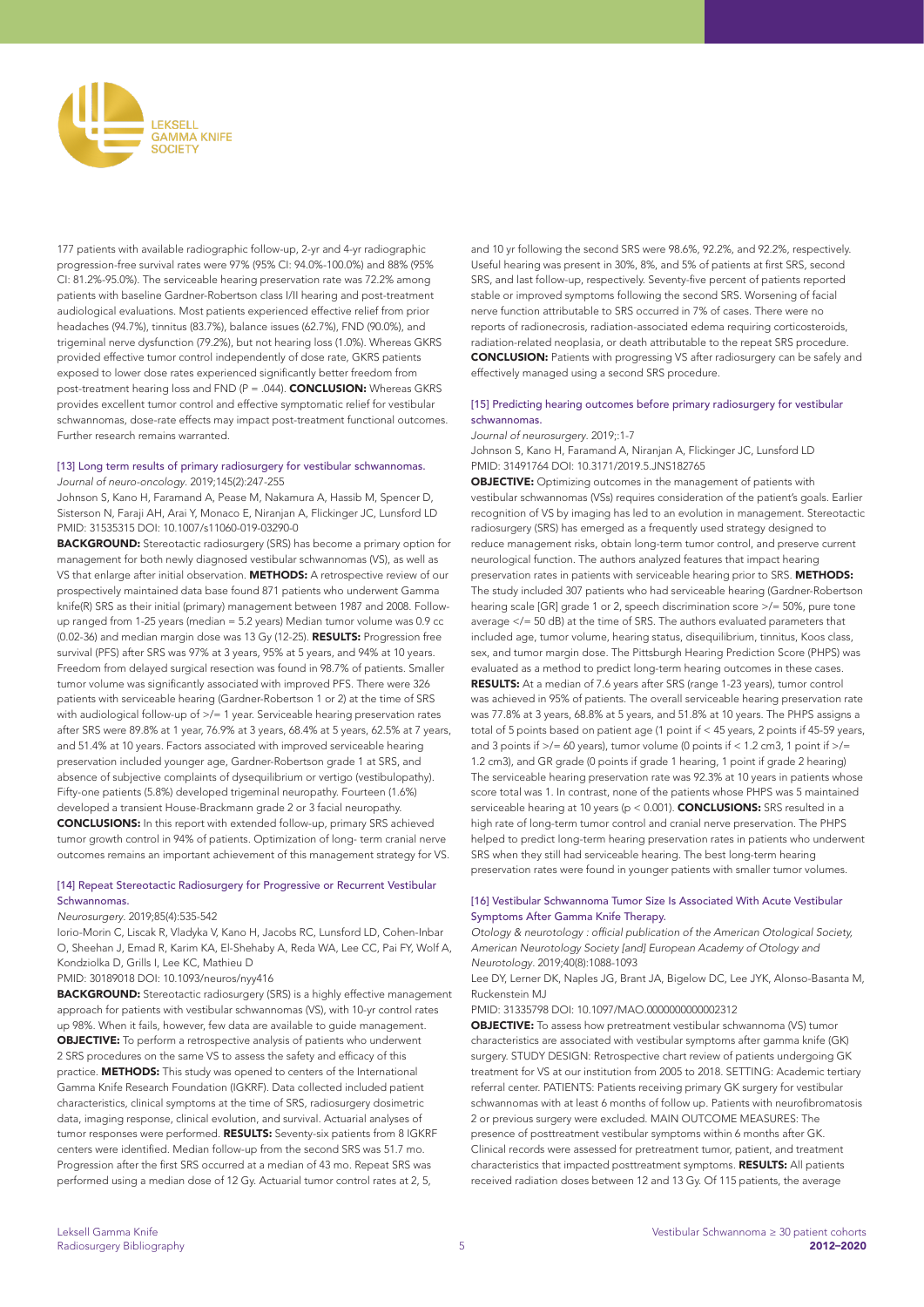

age was 60. Thirty-seven (32%) patients developed vestibular symptoms within 6 months post-GK, and 18 patients were referred for vestibular rehabilitation. Ten of 13 patients undergoing vestibular rehabilitation reported improvement. Overall, 112 patients had tumor measurements. Pretreatment tumors were significantly smaller for patients with acute vestibular symptoms (mean 1.43 cm versus 1.71 cm,  $p = 0.007$ ). On multivariate analysis, smaller tumor size ( $p = 0.009$ , odds ratio [OR] = 0.29, 95% confidence interval [CI] [0.12-0.73]) was significantly associated with vestibular symptoms within 6 months of GK. Patients with tumors less than 1.6 cm were more likely to receive referrals for vestibular rehabilitation within 6 months posttreatment (25% versus 9.4%, p = 0.026, OR = 3.22, 95% CI [1.00, 11.32]). CONCLUSIONS: Smaller vestibular schwannomas were significantly associated with higher rates of post-GK vestibular symptoms. Pretreatment tumor size may be used to counsel patients on the likelihood of post-GK vestibular symptoms and vestibular rehabilitation.

#### [17] Long-term follow-up results of stereotactic radiosurgery for vestibular schwannomas larger than 8 cc.

*Acta neurochirurgica*. 2019;161(7):1457-1465

Watanabe S, Yamamoto M, Kawabe T, Koiso T, Aiyama H, Kasuya H, Barfod BE PMID: 31127373 DOI: 10.1007/s00701-019-03951-z

BACKGROUND: Accumulated stereotactic radiosurgery (SRS) experience for large vestibular schwannomas (VSs) based on over 5 years of follow-up are as yet insufficient, and chronological volume changes have not been documented. METHOD: Among 402 patients treated between 1990 and 2015, tumor volumes exceeded 8 cc in 30 patients. We studied 19 patients with follow-up for more than 36 post-SRS months or until an event. Median tumor volume was 11.5 cc (range; 8.0 to 30.6). The target volume was basically covered with 12.0 Gy. RESULTS: The median magnetic resonance imaging and clinical follow-up periods were both 98 months (range 49 to 204). Tumor shrinkage was documented in 13 patients (72%), no change in 2 (11%), and growth in the other 3 (17%). Therefore, the crude growth control rate was 83%. All three patients with tumor enlargement needed salvage treatment. Thus, the crude clinical control rate was 84%. Actuarial further procedure-free rates were 91%, 83% and 76%, at the 60th, 120th, and 180th post-SRS month. Among six patients followed chronologically, transient tumor expansion was observed in three (43%) and two cystic VSs showed rapid tumor growth. Transient trigeminal neuropathy occurred in two patients (11%). No patients experienced facial nerve palsy. None of the six patients with useful hearing pre-SRS maintained serviceable hearing. Ventricular-peritoneal shunt placement was required in three patients. CONCLUSIONS: Long-term tumor control with SRS was moderately acceptable in large VSs. In terms of functional outcome, trigeminal neuropathies and facial palsies were rare. However, hearing preservation remains a challenge. In the long term, chronological tumor volumes were generally decreased after SRS. However, caution is required regarding rapid increases in tumor size, especially for cystic type VSs. Further studies are needed to optimize clinical positioning of SRS for large VSs.

#### [18] Effect of Gamma Knife Radiosurgery on Vestibular Schwannoma with Serviceable Hearing: A Single-Center Indian Study.

*World neurosurgery*. 2019;127:e114-e123

A R P, Yeole U, Arimappamagan A, Rao KVLN, Bhat DI, Dwarakanath S, Govindswamy B, Somanna S

PMID: 30862586 DOI: 10.1016/j.wneu.2019.02.169

OBJECTIVE: Gamma Knife radiosurgery (GKRS) is an established treatment modality for vestibular schwannomas (VSs). The tumor control and hearing preservation rates suggest that GKRS is a good alternative treatment for smalland medium-size VS. Data are lacking from India regarding GKRS for VSs. Our aim was to find the hearing preservation and tumor control rates and the factors contributing to these. **METHODS:** In a retrospective 9-year study period, 87 patients had undergone GKRS for unilateral VS with Gardner-Robertson (GR) class I or II serviceable hearing. All 87 had been evaluated with magnetic resonance imaging and audiometry before GKRS and during follow-up to assess for the

factors influencing tumor control and hearing preservation. **RESULTS:** Of the 87 patients, 77 with a minimum follow-up of 2 years and magnetic resonance imaging and audiometry evaluations available were included in the present study. The median follow-up period was 30 months. The tumor control rate and hearing preservation rate was 96.1% and 79.2%, respectively. Hearing preservation was not affected by the tumor volume. However, age >40 years, pre-GKRS pure tone average <30 decibels, speech discrimination score >85%, pre-GKRS Gardner-Robertson grade I hearing, mean cochlear dose <4 Gy, and pre-GKRS Ohata class of laterality C, D, E were significant on univariate analysis. The multivariate analysis revealed that age >40 years ( $P = 0.017$ ), pre-GKRS pure tone average <30 decibels  $(P = 0.002)$ , and Gardner-Robertson class I ( $P = 0.001$ ) were significant factors. No patient developed cranial nerve dysfunction, hydrocephalus, or malignant degeneration. **CONCLUSION:** For most patients with small VSs, GKRS will be an effective alternative treatment to microsurgery with retained serviceable hearing and good tumor control.

# [19] Predictive Factors of Early Postoperative and Long-Term Facial Nerve Function After Large Vestibular Schwannoma Surgery.

*World neurosurgery*. 2019;127:e599-e608

Troude L, Boucekine M, Montava M, Lavieille JP, Regis JM, Roche PH PMID: 30930324 DOI: 10.1016/j.wneu.2019.03.218

OBJECTIVE: The preservation of acceptable facial nerve (FN) function after surgery is the key concern for most patients with vestibular schwannomas (VS). To assess predictive factors of early postoperative and long-term FN function in patients harboring large VS operated with a FN-sparing technique. METHODS: Single-center retrospective cohort study with 169 consecutive large VS operated on between January 2003 and May 2015. Clinical, radiologic, and intraoperative factors were assessed according to FN function. RESULTS: At last follow-up examination, among the 145 patients without preoperative FN palsy, FN function was good (House-Brackmann [HB] grades I or II) in 84% and moderate (HB grade III) in 15% of patients. Only 1 patient presented with poor HB grade IV function. Multivariate logistic regression model showed the mean preoperative VS extrameatal diameter as being an independent predictor of an unfavorable initial FN outcome (odds ratio [OR], 1.062; P = 0.038). Surgical anatomic preservation of the cochlear nerve was associated with better FN outcomes (OR, 0.237; P = 0.012). A history of previous surgery seemed to be related to long-term impaired FN function (OR, 71.405; P = 0.042), as well as early postoperative FN function (OR, 19.068; P = 0.000). No correlation was found between a history of previous Gamma Knife surgery treatment ( $P = 0.225$ ) or the extent of resection ( $P = 0.438$ ) and impaired FN outcomes. History of previous surgery was identified as an unfavorable predictive recovery factor of impaired postoperative FN function (P = 0.034). **CONCLUSIONS:** As long as the extent of resection or additional Gamma Knife surgery have not been identified as predictive risk factors of postoperative FN palsy, we suggest that optimal resection is the main option for patients harboring large VS.

#### [20] Impact of pretreatment growth on Tumor control for vestibular schwannomas following gamma knife.

The Laryngoscope. 2019;129(3):743-747

Chang J, Breshears JD, Molinaro AM, Sneed PK, McDermott MW, Theodosopoulos PV, Tward AD

PMID: 30408172 DOI: 10.1002/lary.27427

OBJECTIVES/HYPOTHESIS: To determine if volumetric growth prior to gamma knife (GK) radiosurgery predicts long-term tumor control. STUDY DESIGN: Retrospective cohort study. **METHODS:** Sporadic vestibular schwannomas (VS) treated with GK between 2002 and 2014 at a single tertiary care center were identified. Patients were included if they had over 6 months of pretreatment observation and over 1.5 years of posttreatment follow-up. Volumetric tumor analysis was performed on T1 postcontrast imaging. Pretreatment and posttreatment volume change was calculated. Tumors with over 20% volume increase were classified as growing. RESULTS: There were 62 patients included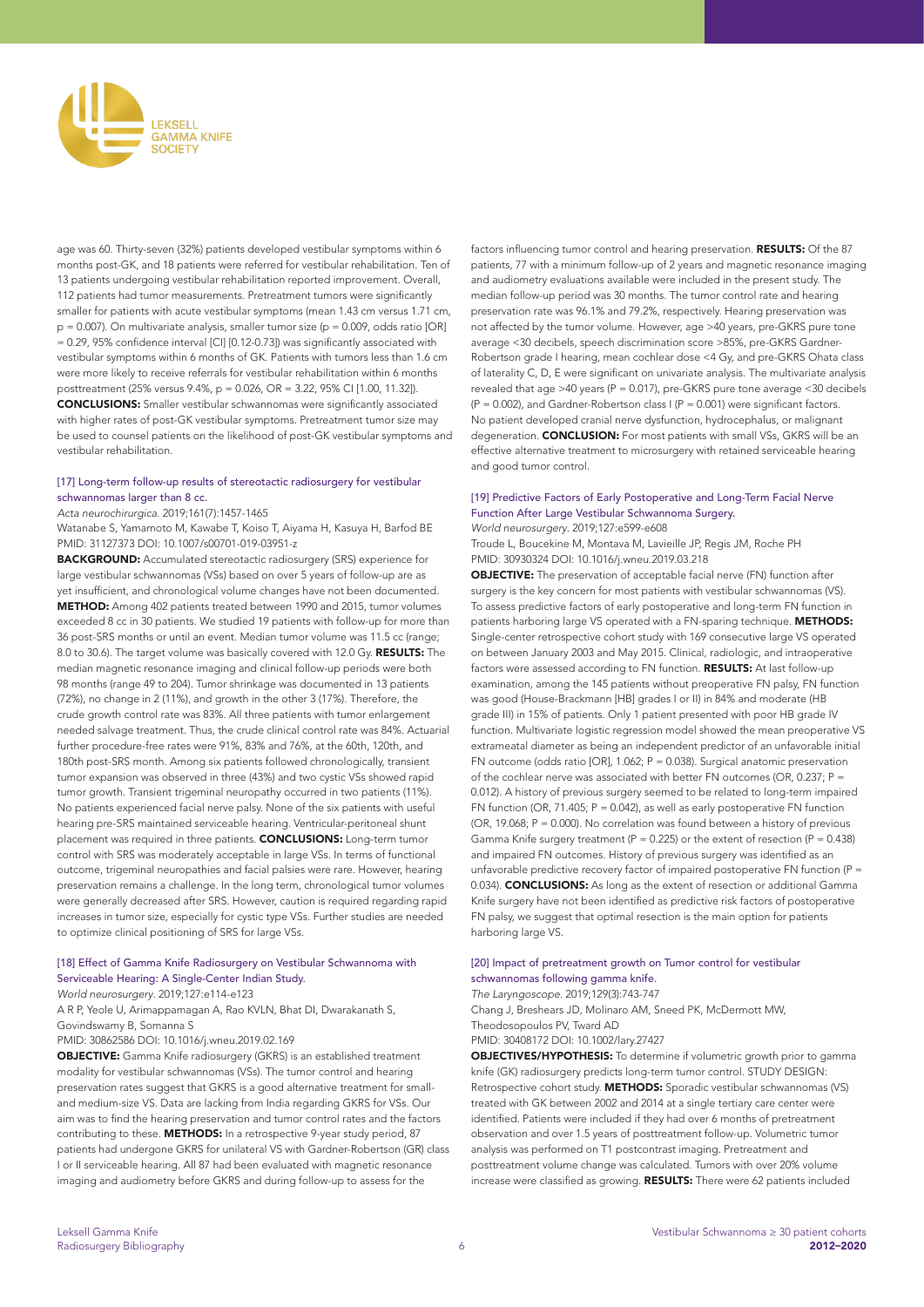

in this study; 48 had pretreatment growth and 14 had no pretreatment growth. Median tumor volume was 0.58 +/- 1.8 cm(3) and median follow-up was 3.3 +/- 2.0 years. For tumors with and without pretreatment growth, salvage treatment rates were 2% and 7% ( $P = .35$ ), and posttreatment radiologic stability rates were 73% and 86%, respectively (P = .33). Median pretreatment growth was 27 +/- 33% per year for tumors with posttreatment radiographic growth and 18 +/- 26% per year for tumors without posttreatment radiographic growth (P = .99). CONCLUSIONS: Pretreatment growth was not associated with increased salvage treatment or posttreatment radiographic progression rates in VS following GK. LEVEL OF EVIDENCE: 4 Laryngoscope, 129:743-747, 2019.

#### [21] Long-Term Tumor Control Rates Following Gamma Knife Radiosurgery for Acoustic Neuroma.

*World neurosurgery*. 2019;122:366-371

Tucker DW, Gogia AS, Donoho DA, Yim B, Yu C, Fredrickson VL, Chang EL, Freidman RA, Zada G, Giannotta SL

PMID: 30447465 DOI: 10.1016/j.wneu.2018.11.009

BACKGROUND: Acoustic neuromas (ANs) are benign intracranial tumors that arise from myelin-forming Schwann cells surrounding the vestibular branch of the vestibulocochlear nerve (cranial nerve VIII). Treatment options for AN include observation, radiosurgery, and microsurgical resection. Gamma Knife radiosurgery (GKRS) for AN has well-documented short-term safety and efficacy for carefully selected patients. Recent innovations in GKRS technology may improve longterm outcomes. The aim of this study was to report long-term tumor control and complication rates after GKRS for sporadic AN. METHODS: A retrospective review was performed of patients with sporadic ANs at Keck Hospital of USC who underwent GKRS from 1995 to 2015 with a minimum follow-up of 12 months. RESULTS: Median age at treatment was 63.7 years (range, 19.4-84.2 years). Median follow-up time was 69 months. Median tumor diameter was 17.5 mm (range, 5.0- 29.0 mm), and median treatment volume was 2.41 cm(3) (range, 0.09-12.8 cm(3)). Median prescribed dose was 12.50 Gy. Tumor control was achieved in 51 (98.1%) patients over the follow-up period (12-192 months). One patient experienced tumor progression at 22 months after GKRS, requiring surgical intervention, which ultimately resulted in remission. Complications included hearing loss (17.3%), worsened balance/ataxia (7.7%), and hydrocephalus (1.92%). **CONCLUSIONS:** Patients undergoing GKRS for sporadic ANs had high rates of tumor control over a median follow-up time of >5 years. Improvements in radiosurgery treatment planning were seen in the most recent cohort of patients. GKRS is a safe and effective modality for treating sporadic ANs in selected patients.

# [22] Local Tumor Control and Clinical Symptoms After Gamma Knife Radiosurgery for Residual and Recurrent Vestibular Schwannomas.

*World neurosurgery*. 2019;122:e1240-e1246

Suero Molina E, van Eck ATCJ, Sauerland C, Schipmann S, Horstmann G, Stummer W, Brokinkel B

PMID: 30447443 DOI: 10.1016/j.wneu.2018.11.022

BACKGROUND: The use of Gamma Knife radiosurgery (GKRS) for recurrent or residual vestibular schwannoma (VS) after microsurgery (MS) has been investigated in several retrospective studies. The purpose of this study was to identify potential risk factors for both neurologic deterioration and tumor progression after GKRS for previously operated VSs in a prospective setting. METHODS: Patients who underwent GKRS for previously operated and histopathologically confirmed VS between 1998 and 2015 were prospectively followed-up. Risk factors for therapy side effects and predictors for tumor control were investigated in uni- and multivariate analyses. RESULTS: A total of 160 individuals with a median age of 55 years were included. Median tumor volume prior to GKRS was 1.40 cm(3) (range, 0.06-35.80 cm(3)). After a median followup of 36 months, hearing and facial nerve function were serviceable (modified Gardner-Robertson and House-Brackmann grades I and II) in 7 (5%) and 82 (55%) patients, respectively. Deterioration to a nonserviceable facial nerve function after GKRS was found in 3% (3/89) and tended to increase with rising tumor

volume (odds ratio, 1.65 per cm(3); 95% confidence interval, 1.00-2.71; P = 0.051). Median tumor volume prior to GKRS was higher in patients with radiologic (P  $= 0.020$ ) or clinical tumor progression (P < 0.001). Critical tumor volume prior to GKRS to predict clinical and radiologic tumor progression was 1.30 cm(3) (P < 0.001) and 3.30 cm(3) (P = 0.019), respectively. However, in multivariate analyses, none of the analyzed variables were found to independently predict tumor progression. **CONCLUSIONS:** Intended submaximal resection followed by GKRS is a viable treatment for VS. Because tumor remnant size after MS is an important predictor for recurrence after adjuvant GKRS, both brainstem and cerebellar decompression and maximal safely achievable resection should remain major goals of microsurgery.

#### [23] Temporal Dynamics of Pseudoprogression After Gamma Knife Radiosurgery for Vestibular Schwannomas-A Retrospective Volumetric Study. *Neurosurgery*. 2019;84(1):123-131

Breshears JD, Chang J, Molinaro AM, Sneed PK, McDermott MW, Tward A, Theodosopoulos PV

PMID: 29518221 DOI: 10.1093/neuros/nyy019

**BACKGROUND:** The optimal observation interval after the radiosurgical treatment of a sporadic vestibular schwannoma, prior to salvage intervention, is unknown. **OBJECTIVE:** To determine an optimal postradiosurgical treatment interval for differentiating between pseudoprogression and true tumor growth by analyzing serial volumetric data. METHODS: This single-institution retrospective study included all sporadic vestibular schwannomas treated with Gamma Knife radiosurgery (Eketa AB, Stockholm, Sweden; 12-13 Gy) from 2002 to 2014. Volumetric analysis was performed on all available pre- and posttreatment magnetic resonance imaging scans. Tumors were classified as "stable/ decreasing," "transient enlargement", or "persistent growth" after treatment, based on incrementally increasing follow-up durations. RESULTS: A total of 118 patients included in the study had a median treatment tumor volume of 0.74 cm3 (interquartile range [IQR] = 0.34-1.77 cm3) and a median follow-up of 4.1 yr (IQR = 2.6-6.0 yr). Transient tumor enlargement was observed in 44% of patients, beginning at a median of 1 yr (IQR = 0.6-1.4 yr) posttreatment, with 90% reaching peak volume within 3.5 yr, posttreatment. Volumetric enlargement resolved at a median of 2.4 yr (IQR 1.9-3.6 yr), with 90% of cases resolved at 6.9 yr. Increasing follow-up revealed that many of the tumors initially enlarging 1 to 3 yr after stereotactic radiosurgery ultimately begin to shrink on longer follow-up (45% by 4 yr, 77% by 6 yr). CONCLUSION: Tumor enlargement within approximately 3.5 yr of treatment should not be used as a sole criterion for salvage treatment. Patient symptoms and tumor size must be considered, and giving tumors a chance to regress before opting for salvage treatment may be worthwhile.

# 2018

## [24] Long-term results of Gamma-knife stereotactic radiosurgery for vestibular schwannomas in patients with type 2 neurofibromatosis.

*Neuro-Chirurgie*. 2018;64(5):355-363 Spatola G, Carron R, Delsanti C, Thomassin JM, Roche PH, Regis J

PMID: 27527622 DOI: 10.1016/j.neuchi.2016.03.005

**INTRODUCTION:** The aim of this study was to analyze the long-term results of Gamma-knife radiosurgery treatment of vestibular schwannomas in type 2 neurofibromatosis patients. MATERIALS AND METHODS: A cohort of 129 treatments for vestibular schwannomas in 103 patients was selected from a prospectively-maintained clinical database. Tumor control was assessed by volumetric analysis of the tumor at the last follow-up. Any need of a further procedure such as microsurgical removal or second treatment was regarded as a failure of tumor control. Hearing function was assessed based on Gardner-Robertson classification. Progression-free survival and functional hearing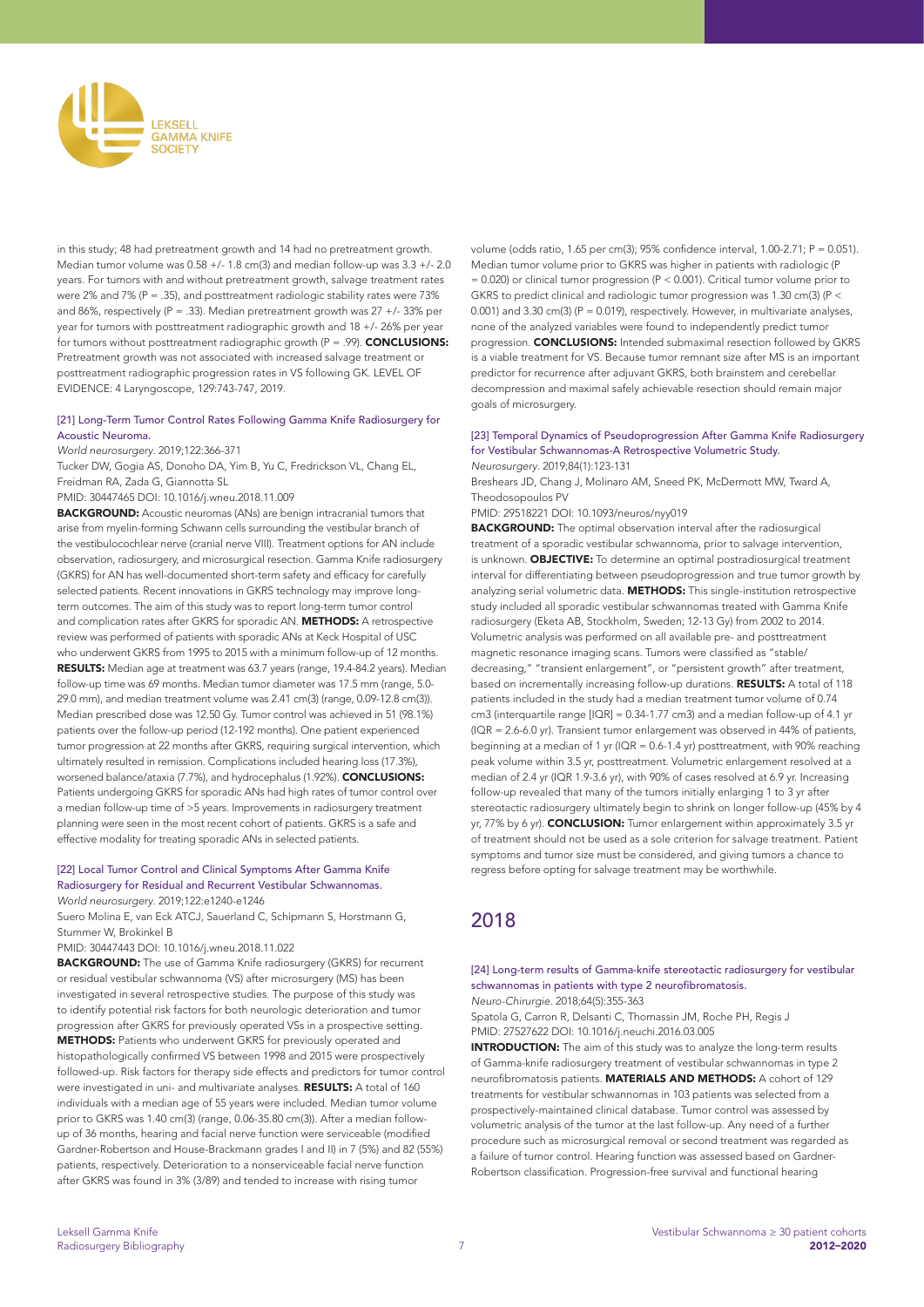

preservation rates were estimated using the Kaplan-Meier method. **RESULTS:** The median age at treatment was 34 years with no gender predominance. The median tumor volume was 1.5cm(3). At a median clinical follow-up of 5.9 years, five patients had died, four underwent a second radiosurgical procedure and eight underwent microsurgical resection. Progression-free survival was 88 and 75% respectively at 5 and 10 years. Hearing was considered serviceable in 70 ears and remained functional in 28 ears. Kaplan-Meier estimates for 5 and 10 years functional hearing was 47 and 34%, respectively. Three patients developed new facial nerve palsy after radiosurgery at 15 days, 6 and 19 months respectively and only one partially recovered. Five patients complained of a subjective instability worsening. Four cases developed trigeminal neuropathy. No predictive factors were found to be statistically correlated with a better hearing outcome or an improved tumor growth control. **CONCLUSION:** Results prove less satisfying than in sporadic unilateral schwannomas. However, the lower rate of mortality and morbidity compared with microsurgical resection may support a proactive role of Gamma-knife in this pathology.

#### [25] Influence of pretreatment growth rate on Gamma Knife treatment response for vestibular schwannoma: a volumetric analysis.

*Journal of neurosurgery*. 2018;:1-8

Langenhuizen PPJH, Zinger S, Hanssens PEJ, Kunst HPM, Mulder JJS, Leenstra S, de With PHN, Verheul JB

PMID: 30497177 DOI: 10.3171/2018.6.JNS18516

OBJECTIVE: The aim of this study was to gain insight into the influence of the pretreatment growth rate on the volumetric tumor response and tumor control rates after Gamma Knife radiosurgery (GKRS) for incidental vestibular schwannoma (VS). **METHODS:** SAll patients treated with GKRS at the Gamma Knife Center, ETZ Hospital, who exhibited a confirmed radiological progression of their VS after an initial observation period were included. Pre- and posttreatment MRI scans were volumetrically evaluated, and the volume doubling times (VDTs) prior to treatment were calculated. Posttreatment volumes were used to create an objective mathematical failure definition: 2 consecutive significant increases in tumor volume among 3 consecutive follow-up MRI scans. Spearman correlation, Kaplan-Meier survival analysis, and Cox proportional hazards regression analysis were used to determine the influence of the VDT on the volumetric treatment response. **RESULTS:** The resulting patient cohort contained 311 patients in whom the VDT was calculated. This cohort had a median follow-up time of 60 months after GKRS. Of these 311 patients, 35 experienced loss of tumor control after GKRS. The pretreatment growth rate and the relative volume changes, calculated at 6 months and 1, 2, and 3 years following treatment, showed no statistically significant correlation. Kaplan-Meier analysis revealed that slow-growing tumors, with a VDT equal to or longer than the median VDT of 15 months, had calculated 5- and 10-year control rates of 97.3% and 86.0%, respectively, whereas fastgrowing tumors, with a VDT less than the median growth rate, had control rates of 85.5% and 67.6%, respectively (log-rank, p = 0.001). The influence of the VDT on tumor control was also determined by employing the Cox regression analysis. The resulting model presented a significant ( $p = 0.045$ ) effect of the VDT on the hazard rates of loss of tumor control. **CONCLUSIONS:** SBy employing a unique, large database with long follow-up times, the authors were able to accurately investigate the influence of the pretreatment VS growth rate on the volumetric GKRS treatment response. The authors have found a predictive model that illustrates the negative influence of the pretreatment VS growth rate on the efficacy of radiosurgery treatment. The resulting tumor control rates confirm the high efficacy of GKRS for slow-growing VS. However, fast-growing tumors showed significantly lower control rates. For these cases, different treatment strategies may be considered.

#### [26] CT versus MR Imaging in Estimating Cochlear Radiation Dose during Gamma Knife Surgery for Vestibular Schwannomas.

AJNR. American journal of neuroradiology. 2018;39(10):1907-1911 Faramand AM, Kano H, Johnson S, Niranjan A, Flickinger JC, Lunsford LD

#### PMID: 30213806 DOI: 10.3174/ajnr.A5808

BACKGROUND AND PURPOSE: Leksell stereotactic radiosurgery is an effective option for patients with vestibular schwannomas. Some centers use a combination of stereotactic CT fused with stereotactic MR imaging to achieve an optimal target definition as well as minimize the radiation dose delivered to adjacent structures that correlate with hearing outcomes. The present prospective study was designed to determine whether there is cochlear dose variability between MR imaging and CT. MATERIALS AND METHODS: Fifty consecutive patients underwent stereotactic radiosurgery for vestibular schwannomas. Doseplanning was performed using high-definition fused stereotactic MR imaging and stereotactic CT images. The 3D cochlear volume was determined by delineating the cochlea on both CT and T2-weighted MR imaging. The mean radiation dose, maximum dose, and 3- and 4.20-Gy cochlear volumes were identified using standard Leksell Gamma Knife software. RESULTS: The median mean radiation dose delivered to the cochlea was 3.50 Gy (range, 1.20-6.80 Gy) on CT and 3.40 Gy (range, 1-6.70 Gy) on MR imaging (concordance correlation coefficient = 0.86,  $r$  (2) = 0.9, P </= .001). The median maximum dose delivered to the cochlea was 6.7 Gy on CT and 6.6 Gy on MR imaging (concordance correlation coefficient  $= 0.89$ , r (2) = 0.90, P </= .001). Dose-volume histograms generated from CT and MR imaging demonstrated a strong level of correlation in estimating the 3- and 4.20-Gy volumes (concordance correlation coefficient =  $0.81$ , r (2) =  $0.82$ ,  $P$  </= .001 and concordance correlation coefficient = 0.87, r (2) = 0.89, P </= .001). CONCLUSIONS: Both MR imaging and CT provide similar cochlear dose parameters. Despite the reported superiority of CT in identifying bony structures, high-definition MR imaging alone is sufficient to identify the radiation doses delivered to the cochlea.

#### [27] Adjunctive Gamma Knife Surgery or Wait and Scan Policy After Optimal Resection of Large Vestibular Schwannomas: Clinical and Radiologic Outcomes. *World neurosurgery*. 2018;118:e895-e905

Troude L, Boucekine M, Montava M, Lavieille JP, Regis JM, Roche PH PMID: 30031182 DOI: 10.1016/j.wneu.2018.07.093

OBJECTIVES: Patients with large vestibular schwannomas (VSs) will require surgical treatment owing to the potential consequences of long tract and cranial nerve compression. We assessed the long-term clinical and radiologic outcomes of patients harboring large VSs treated with a facial nerve (FN)-sparing technique. METHODS: We performed a single-center retrospective cohort study of 169 consecutive large VSs treated surgically from January 2003 to May 2015. The postoperative volume of the tumor residue was assessed using thin-slice magnetic resonance imaging 6 months after surgery. Postoperatively, the patients were allocated to a wait and rescan (W&reS) or an upfront gamma knife surgery (GKS) policy. RESULTS: At the last follow-up examination, FN function was good (House-Brackmann grade I or II) in 84% of the patients. Of the 169 patients, 11% had undergone gross total resection, 59% near total, 21% subtotal, and 9% partial resection. In the 143 patients without gross total resection, the overall median tumor residue volume was 0.39 cm(3). Of these 143 patients, 66 had been allocated to the W&reS policy and 77 to upfront GKS. Overall tumor control was achieved in 83% of cases, with a mean follow-up of 62 months. Of the 27 growing residues, 17 required salvage treatment (11% failure rate). The 1-, 5-, and 7-year progression-free survival rate was 95%, 82%, and 76% in the W&reS group and 99%, 81%, and 78% in the GKS group, respectively  $(P = 0.57)$ . **CONCLUSIONS:** Functional nerve-sparing resection provides satisfactory FN preservation. The low probability of long-term regrowth of small remnants is an argument for a W&reS protocol. GKS is a legitimate option for salvage treatment.

#### [28] Retreatment of vestibular schwannoma with Gamma Knife radiosurgery: clinical outcome, tumor control, and review of literature. *Journal of neurosurgery*. 2018;129(1):137-145

Fu VX, Verheul JB, Beute GN, Leenstra S, Kunst HPM, Mulder JJS, Hanssens PEJ PMID: 28984523 DOI: 10.3171/2017.3.JNS162033 OBJECTIVE: Gamma Knife radiosurgery (GKRS) has become an accepted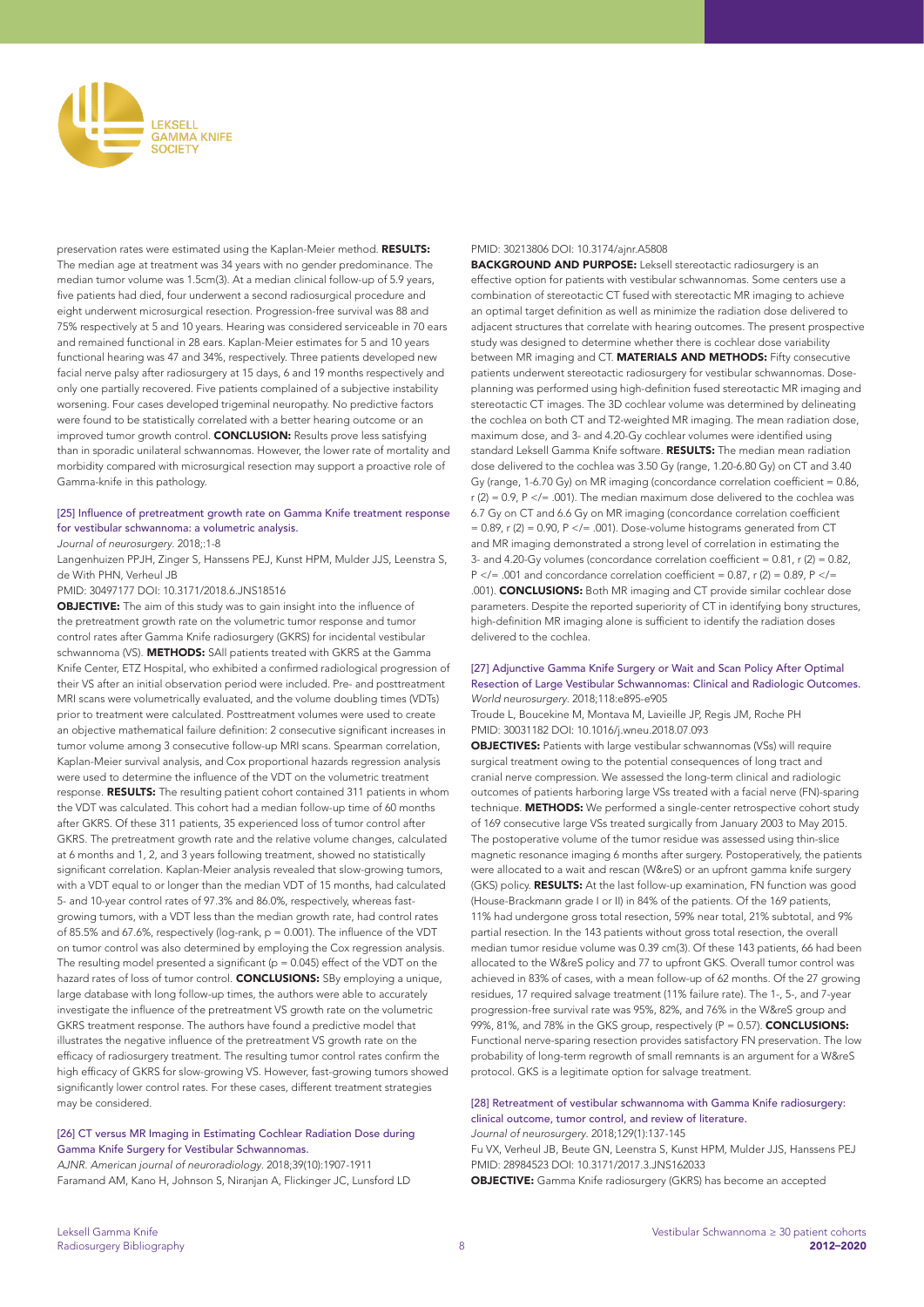

treatment for vestibular schwannoma, with a high rate of tumor control and good clinical outcome. In a small number of cases, additional treatment is needed. This retrospective study examines the clinical outcome, reproducibility of volumetric response patterns, and tumor control rate after administering a second GKRS to treat vestibular schwannomas. METHODS: A total of 38 patients were included: 28 patients underwent a radiosurgical procedure as the initial treatment (Group 1), and 10 patients underwent microsurgical resection with adjuvant radiosurgery on the tumor remnant as the initial treatment (Group 2). The indication for a second GKRS treatment was growth observed on follow-up imaging. The median margin dose was 11.0 Gy for the first procedure and 11.5 Gy for the second procedure. Tumor control after retreatment was assessed through volumetric analysis. Clinical outcome was assessed through medical chart review. RESULTS: Median tumor volume at retreatment was 3.6 cm(3), with a median treatment interval of 49 months. All patients showed tumor control in a median follow-up period of 75 months after the second radiosurgical procedure. Volumetric tumor response after the second procedure did not correspond to response after the first procedure. After retreatment, persisting House-Brackmann Grade II facial nerve dysfunction was observed in 3 patients (7.9%), facial spasms in 5 patients (13%), and trigeminal nerve hypesthesia in 3 patients (7.9%). Hearing preservation was not evaluated because of the small number of patients with serviceable hearing at the second procedure. CONCLUSIONS: Repeat GKRS after a failed first treatment appears to be an effective strategy in terms of tumor control. The volumetric response after a repeat procedure could not be predicted by the volumetric response observed after first treatment. This justifies considering repeat GKRS even for tumors that do not show any volumetric response and show continuous growth after first treatment. An increased risk of mild facial and trigeminal nerve dysfunction was observed after the second treatment compared with the first treatment.

[29] Preserved Cochlear CISS Signal is a Predictor for Hearing Preservation in Patients Treated for Vestibular Schwannoma With Stereotactic Radiosurgery. Otology & neurotology : official publication of the American Otological Society, American Neurotology Society [and] European Academy of Otology and *Neurotology*. 2018;39(5):628-631

Prabhu V, Kondziolka D, Hill TC, Benjamin CG, Shinseki MS, Golfinos JG, Roland JT Jr, Fatterpekar GM

PMID: 29561382 DOI: 10.1097/MAO.0000000000001762

BACKGROUND: Hearing preservation is a goal for many patients with vestibular schwannoma. We examined pretreatment magnetic resonance imaging (MRI) and posttreatment hearing outcome after stereotactic radiosurgery. METHODS: From 2004 to 2014, a cohort of 125 consecutive patients with vestibular schwannoma (VS) treated via stereotactic radiosurgery (SRS) were retrospectively reviewed. MRIs containing three-dimensional constructive interference in steady state or equivalent within 1 year before treatment were classified by two radiologists for pretreatment characteristics. "Good" hearing was defined as American Academy of Otolaryngology-Head and Neck Surgery class A. Poor hearing outcome was defined as loss of good pretreatment hearing after stereotactic radiosurgery. RESULTS: Sixty-one patients met criteria for inclusion. Most had tumors in the distal internal auditory canal (55%), separated from the brainstem (63%), oval shape (64%) without cysts (86%), and median volume of 0.85 +/- 0.55 cm. Pretreatment audiograms were performed a median of 108 +/- 173 days before stereotactic radiosurgery; 38% had good pretreatment hearing. Smaller tumor volume (p < 0.005) was the only variable associated with good pretreatment hearing. 49 (80%) patients had posttreatment audiometry, with median follow-up of 197 +/- 247 days. Asymmetrically decreased pretreatment cochlear CISS signal on the side of the VS was the only variable associated with poor hearing outcome  $(p = 0.001)$ . Inter-rater agreement on cochlear three-dimensional constructive interference in steady state preservation was 91%. CONCLUSIONS: Decreased cochlear CISS signal may indicate a tumor's association with the cochlear neurovascular bundle, influencing endolymph protein concentration and creating an inability to preserve hearing. This important MRI characteristic can influence planning, counseling, and patient selection for vestibular schwannoma treatment.

[30] Place of Gamma Knife Stereotactic Radiosurgery in Grade 4 Vestibular Schwannoma Based on Case Series of 86 Patients with Long-Term Follow-Up. *World neurosurgery*. 2018;114:e1192-e1198

Lefranc M, Da Roz LM, Balossier A, Thomassin JM, Roche PH, Regis J PMID: 29614352 DOI: 10.1016/j.wneu.2018.03.175

INTRODUCTION: Grade IV vestibular schwannoma (Koos classification) is generally considered to be an indication for microsurgical resection or combined radiosurgery-microsurgery. However, the place of Gamma Knife stereotactic surgery (GK-SRS), either as first-line treatment or when progression of residual tumor compresses the brainstem, has not been clearly evaluated. This article reports the results of a large case series of patients with grade 4 vestibular schwannoma treated by GK-SRS. MATERIAL AND METHOD: All consecutive patients with grade IV vestibular schwannoma treated by GK-SRS in our department between 1996 and 2011 with a minimum follow-up of 3 years were included in this study. RESULTS: 86 patients were treated by GK-SRS with a minimum follow-up of 3 years. Mean follow-up was 6.2 years (3-16 years). The mean age of the patients at the time of GK-SRS was 54.6 years (range: 23-84) and the sex ratio was 0.6. At the time of radiosurgery, no patient presented brainstem dysfunction prior to GK-SRS. 38 patients had functional hearing before treatment. One patient presented mild trigeminal neuralgia before GK-SRS. Tumor control with no clinical deterioration was obtained in 78 patients (90.7%). No radiationinduced brainstem or cranial nerve toxicity was observed in any of these patients. Functional hearing was maintained in 25 patients. 8 (9.3%) patients presented tumor growth and required microsurgical resection in 7 cases and ventricular shunt in 1 case. CONCLUSION: On the basis of this large series, GK-SRS appears to be a safe and effective treatment option for grade IV vestibular schwannoma for patients with no signs of brainstem dysfunction.

#### [31] Long-term hearing outcomes after gamma knife surgery in patients with vestibular schwannoma with hearing preservation: evaluation in 92 patients with serial audiograms.

*Journal of neuro-oncology*. 2018;138(2):283-290 Hasegawa T, Kato T, Yamamoto T, Naito T, Kato N, Torii J, Ishii K PMID: 29667085 DOI: 10.1007/s11060-018-2784-x

The treatment strategy for patients with vestibular schwannoma (VS) is controversial, and data concerning the long-term hearing outcomes > 5 years after gamma knife surgery (GKS) are limited. The long-term hearing outcomes after GKS were evaluated in VS patients with hearing preservation. Ninety-two VS patients with a pure tone average (PTA) </= 50 dB were evaluated. The median age was 54 years; the median tumor volume was 1.5 cm(3). The tumors were treated with a median margin dose of 12 Gy and a median mean cochlear dose of 4.0 Gy. At the time of GKS, 65 patients retained a PTA of 0-30 dB, and 27 had a PTA of 31-50 dB. The median follow-up period was 106 months. At the final follow-up, 2 (2%) developed tumor progression. During the median audiogram follow-up of 83 months, the PTA was  $\lt$ /= 30 dB in 22 patients (24%) and 31-50 dB in 27 patients (29%); 43 patients (47%) worsened to a PTA > 50 dB. Hearing preservation rates were 66, 57, and 44% at 3, 5, and 10 years, respectively. In multivariate analysis, the mean cochlear dose ( $P < 0.001$ ) and pre-GKS PTA ( $P =$ 0.045) were significant for hearing preservation. GKS was an effective treatment option for VS patients with a PTA </= 50 dB. As a lower cochlear dose and better pre-GKS PTA contributed to long-term hearing preservation, prophylactic GKS before hearing deterioration or tumor growth would be a treatment of choice if patients provided informed consent.

#### [32] Gamma Knife radiosurgery for large vestibular schwannomas greater than 3 cm in diameter.

*Journal of neurosurgery*. 2018;128(5):1380-1387 Huang CW, Tu HT, Chuang CY, Chang CS, Chou HH, Lee MT, Huang CF

PMID: 28707997 DOI: 10.3171/2016.12.JNS161530 OBJECTIVE: Stereotactic radiosurgery (SRS) is an important alternative management option for patients with small- and medium-sized vestibular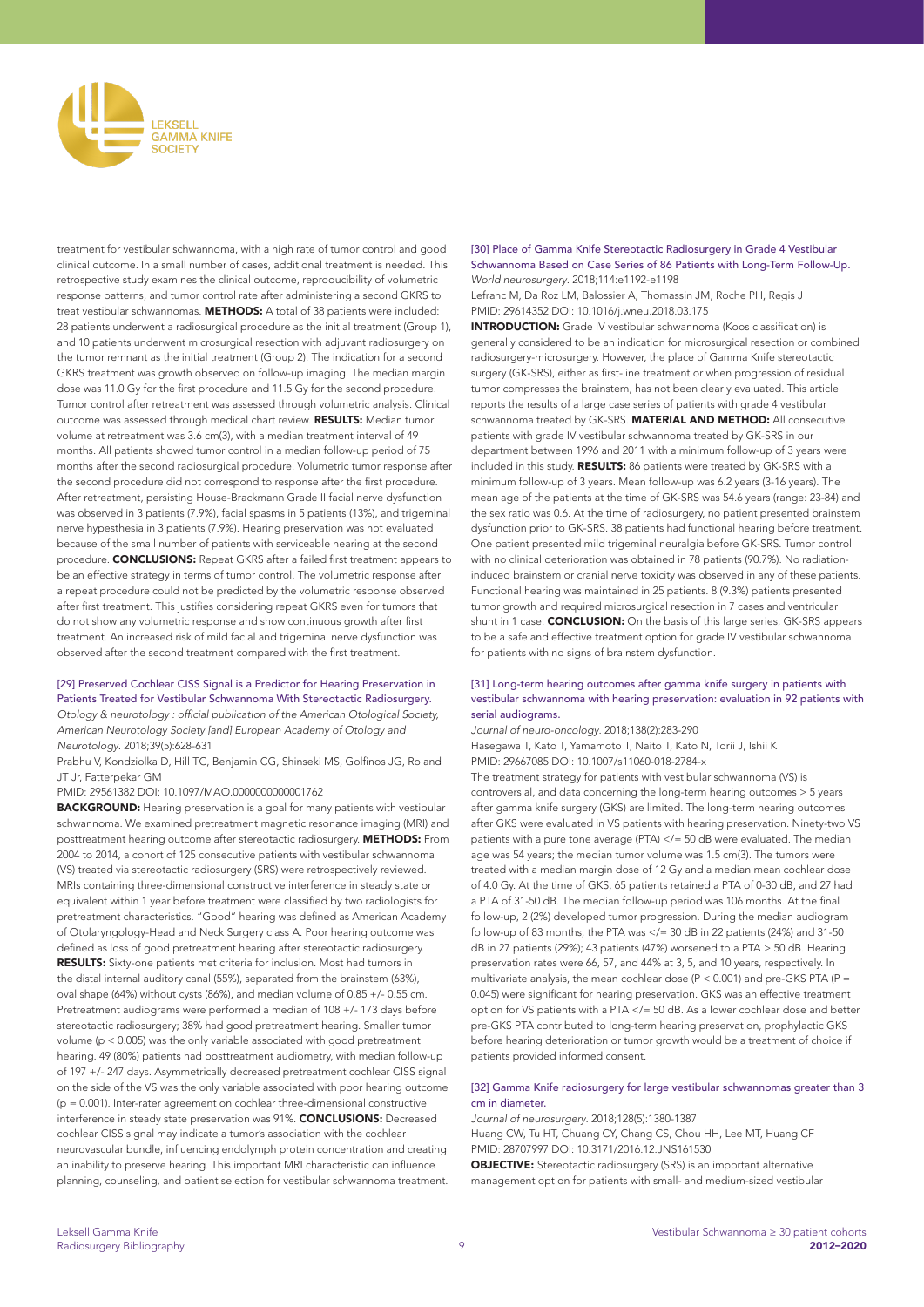

schwannomas (VSs). Its use in the treatment of large tumors, however, is still being debated. The authors reviewed their recent experience to assess the potential role of SRS in larger-sized VSs. METHODS: Between 2000 and 2014, 35 patients with large VSs, defined as having both a single dimension > 3 cm and a volume > 10 cm(3), underwent Gamma Knife radiosurgery (GKRS). Nine patients (25.7%) had previously undergone resection. The median total volume covered in this group of patients was 14.8 cm(3) (range 10.3-24.5 cm(3)). The median tumor margin dose was 11 Gy (range 10-12 Gy). RESULTS: The median follow-up duration was 48 months (range 6-156 months). All 35 patients had regular MRI follow-up examinations. Twenty tumors (57.1%) had a volume reduction of greater than 50%, 5 (14.3%) had a volume reduction of 15%-50%, 5 (14.3%) were stable in size (volume change < 15%), and 5 (14.3%) had larger volumes (all of these lesions were eventually resected). Four patients (11.4%) underwent resection within 9 months to 6 years because of progressive symptoms. One patient (2.9%) had open surgery for new-onset intractable trigeminal neuralgia at 48 months after GKRS. Two patients (5.7%) who developed a symptomatic cyst underwent placement of a cystoperitoneal shunt. Eight (66%) of 12 patients with pre-GKRS trigeminal sensory dysfunction had hypoesthesia relief. One hemifacial spasm completely resolved 3 years after treatment. Seven patients with facial weakness experienced no deterioration after GKRS. Two of 3 patients with serviceable hearing before GKRS deteriorated while 1 patient retained the same level of hearing. Two patients improved from severe hearing loss to pure tone audiometry less than 50 dB. The authors found borderline statistical significance for post-GKRS tumor enlargement for later resection (p = 0.05, HR 9.97, CI 0.99-100.00). A tumor volume  $\ge$ /= 15 cm(3) was a significant factor predictive of GKRS failure (p = 0.005). No difference in outcome was observed based on indication for GKRS (p = 0.0761). **CONCLUSIONS:** Although microsurgical resection remains the primary management choice in patients with VSs, most VSs that are defined as having both a single dimension > 3 cm and a volume > 10 cm(3) and tolerable mass effect can be managed satisfactorily with GKRS. Tumor volume >/= 15 cm(3) is a significant factor predicting poor tumor control following GKRS.

#### [33] Long-term outcome after Gamma Knife radiosurgery for acoustic neuroma of all Koos grades: a single-center study.

*Journal of neurosurgery*. 2018;:1-10

Frischer JM, Gruber E, Schoffmann V, Ertl A, Hoftberger R, Mallouhi A, Wolfsberger S, Arnoldner C, Eisner W, Knosp E, Kitz K, Gatterbauer B PMID: 29498575 DOI: 10.3171/2017.8.JNS171281

OBJECTIVE: The authors present long-term follow-up data on patients treated with Gamma Knife radiosurgery (GKRS) for acoustic neuroma. METHODS: Six hundred eighteen patients were radiosurgically treated for acoustic neuroma between 1992 and 2016 at the Department of Neurosurgery, Medical University Vienna. Patients with neurofibromatosis and patients treated too recently to attain 1 year of follow-up were excluded from this retrospective study. Thus, data on 557 patients with spontaneous acoustic neuroma of any Koos grade are presented, as are long-term follow-up data on 426 patients with a minimum follow-up of 2 years. Patients were assessed according to the Gardner-Robertson (GR) hearing scale and the House-Brackmann facial nerve function scale, both prior to GKRS and at the times of follow-up. **RESULTS:** Four hundred fifty-two patients (81%) were treated with radiosurgery alone and 105 patients (19%) with combined microsurgery-radiosurgery. While the combined treatment was especially favored before 2002, the percentage of cases treated with radiosurgery alone has significantly increased since then. The overall complication rate after GKRS was low and has declined significantly in the last decade. The risk of developing hydrocephalus after GKRS increased with tumor size. One case (0.2%) of malignant transformation after GKRS was diagnosed. Radiological tumor control rates of 92%, 91%, and 91% at 5, 10, and 15 years after GKRS, regardless of the Koos grade or pretreatment, were observed. The overall tumor control rate without the need for additional treatment was even higher at 98%. At the last follow-up, functional hearing was preserved in 55% of patients who had been classified with GR hearing class I or II prior to GKRS. Hearing preservation

rates of 53%, 34%, and 34% at 5, 10, and 15 years after GKRS were observed. The multivariate regression model revealed that the GR hearing class prior to GKRS and the median dose to the cochlea were independent predictors of the GR class at follow-up. **CONCLUSIONS:** In small to medium-sized spontaneous acoustic neuromas, radiosurgery should be recognized as the primary treatment at an early stage. Although minimizing the cochlear dose seems beneficial for hearing preservation, the authors, like others before, do not recommend undertreating intracanalicular tumors in favor of low cochlear doses. For larger acoustic neuromas, radiosurgery remains a reliable management option with tumor control rates similar to those for smaller acoustic neuromas; however, careful patient selection and counseling are recommended given the higher risk of side effects. Microsurgery must be considered in acoustic neuromas with significant brainstem compression or hydrocephalus.

#### [34] Factors affecting hearing deterioration in vestibular schwannoma patients treated with gamma knife radiosurgery: the Asan Medical Center experience. *Acta oto-laryngologica*. 2018;138(2):96-104

Park MJ, Park HJ, Chung JW, Lee DH, Cho YH, Choi YJ, Ahn JH PMID: 29069961 DOI: 10.1080/00016489.2017.1386800

OBJECTIVES: To investigate the changes in hearing and to determine factors predicting hearing deterioration in patients with vestibular schwannoma (VS) who undergo gamma knife radiosurgery (GKRS). DESIGN: A retrospective review of medical records in patients diagnosed with VS and initially treated with GKRS at a tertiary care medical center between 1995 and 2015 was performed. Tumor factors (location, volume), parameters related to irradiation to the tumor and cochlea, and distance between the tumor and cochlea were reviewed. **RESULTS:** Fiftysix patients were included in the final analysis with a mean observation period following GKRS as 24.4 +/- 27.8 months. Prior to GKRS, the average pure tone threshold at 500, 1k, 2k, and 4k Hz (PTA4) was 51.0 +/- 29.7 dB HL. After GKRS, the mean PTA4 was 71.6 +/- 33.3 dB HL. Significant independent odds ratios for hearing deterioration were 8.5 for extracanalicular tumors, 18.8 for more than 10 shots in GKRS, and 12.2 for a distance between the tumor center and cochlea modiolus less than 20 mm. CONCLUSIONS: A significant hearing deterioration was shown in 2 years after GKRS. Tumor location, number of radiation shots, and distance between the tumor and cochlea affected hearing level after GKRS.

# 2017

## [35] Predictive Factors of Unfavorable Events After Gamma Knife Radiosurgery for Vestibular Schwannoma.

*World neurosurgery*. 2017;107:175-184

Kim JH, Jung HH, Chang JH, Chang JW, Park YG, Chang WS PMID: 28826715 DOI: 10.1016/j.wneu.2017.07.139

OBJECTIVE: Gamma Knife radiosurgery (GKS) for the treatment of vestibular schwannoma (VS) introduces risks to the facial nerve and auditory perception and may involve post-treatment complications such as pseudoprogression, hydrocephalus, and other cranial neuropathies. This study of patients with VS who underwent GKS investigated radiosurgical results, focusing on post-treatment complications and identifying the factors that predict such complications. METHODS: We undertook a retrospective review of all VS patients treated with the Perfexion Leksell Gamma Knife between November 2007 and October 2010 at our institution. Patients who underwent at least 12 months of clinical and radiologic assessments before and after GKS were included. RESULTS: All 235 patients were included in the analyses reported here. The 5-year serviceable hearing and facial nerve preservation values were 73.9% and 94.3%, respectively. Following GKS, 43 patients (18.30%) showed pseudoprogression, 15 (6.38%) exhibited hydrocephalus, 22 (9.36%) showed trigeminal neuropathy, 14 (5.96%) showed vertigo, and 25 (10.64%) showed facial myokymia. According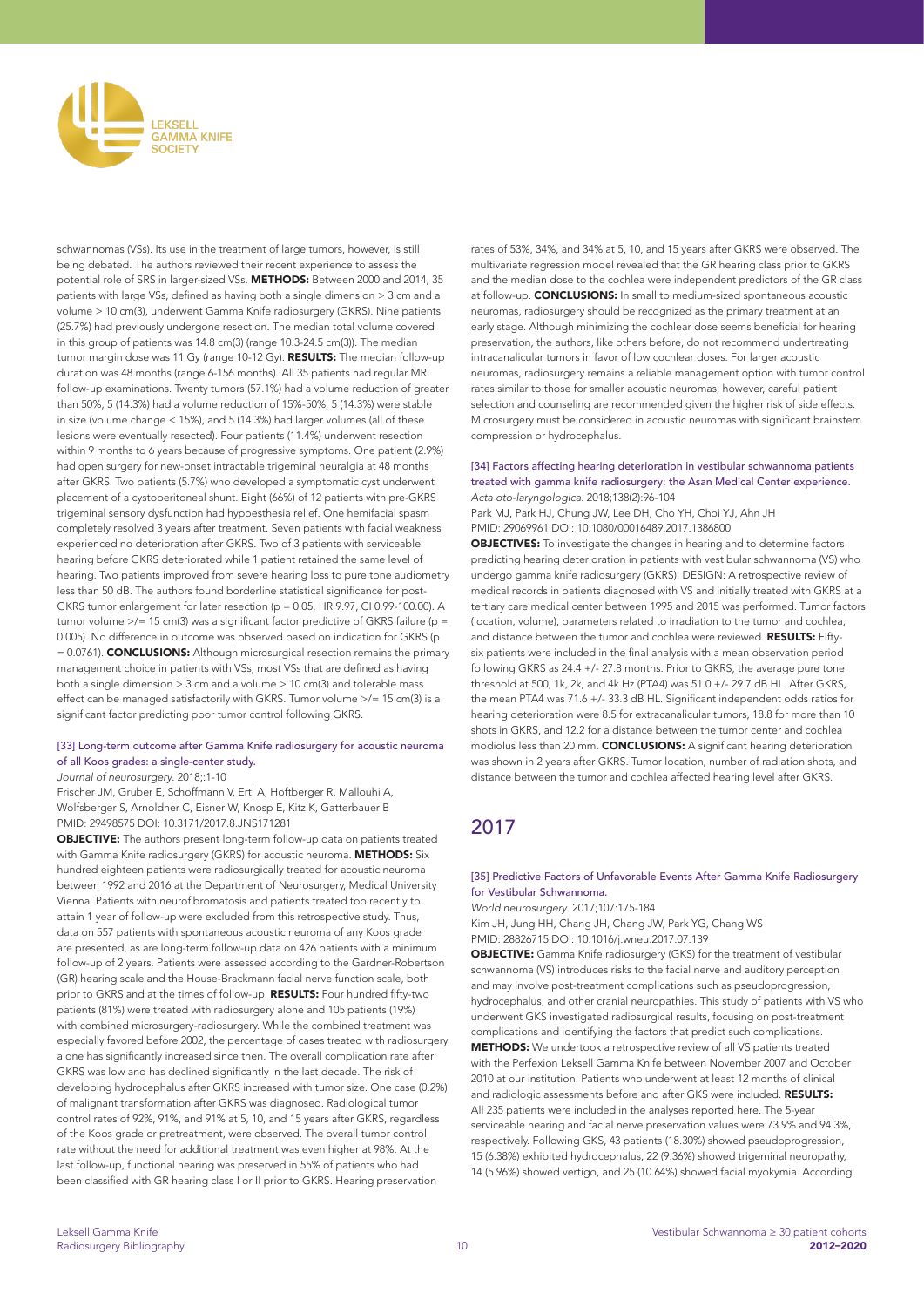

to multivariate analysis, solid tumor nature was significantly associated with pseudoprogression and patient age was significantly associated with hydrocephalus. Patients receiving margin doses >/=13 Gy had a significantly higher probability of loss of serviceable hearing. Patients with smaller tumors had a trigeminal nerve preservation rate comparable with patients harboring larger tumors. Patients receiving margin doses <13 Gy or older patients had a significantly higher probability of vestibular nerve dysfunction. CONCLUSIONS: Further prospective studies should be designed to provide further insight into the exact relationship between the predictive factors we investigated and posttreatment complications.

#### [36] Cystic Vestibular Schwannomas Respond Best to Radiosurgery. *Neurosurgery*. 2017;81(3):490-497

Bowden G, Cavaleri J, Monaco E III, Niranjan A, Flickinger J, Lunsford LD PMID: 28368501 DOI: 10.1093/neuros/nyx027

BACKGROUND: Vestibular schwannomas (VS) have a well-documented response to Gamma Knife(R) (Elekta AB, Stockholm, Sweden) Stereotactic radiosurgery (SRS). However, there are limited data available regarding the volumetric response of cystic tumors. **OBJECTIVE:** This report correlates the radiographic appearance of VS before radiosurgery with the delayed volumetric response. METHODS: This study reviewed our SRS experience with 219 VS patients between 2003 and 2013. Patients were treatment naive and had a significant extracanalicular tumor volume. Magnetic resonance imaging at the time of SRS identified 42 contrast-enhancing macrocystic tumors, 45 contrast-enhancing microcystic tumors, and 132 homogeneously enhancing tumors with no intratumoral cyst formation. The median follow-up was 49.1 months. The median tumor volume was 2.6 cm 3 (0.70-16.1 cm 3 ) and the median dose was 12.5 Gy (11-13 Gy). RESULTS: The actuarial tumor control rate was 99.4% at 2 years and 96.4% at 5 years. A volumetric reduction of >20% occurred in 85.4% of macrocystic tumors, 76.1% of microcystic tumors, and 62.8% of homogeneously enhancing VS. The median volume decrease per year for macrocystic, microcystic, and homogenous tumors was 17.2%, 7.5%, and 7.9% per year respectively ( P < .001). A 2:1 blinded volumetric case match showed a significant size reduction in macrocystic tumors compared to noncystic tumors ( P = .007). Serviceable hearing was maintained in 61.5% of patients that had Gardner-Robertson grade I-II hearing before treatment. Surgical resection or repeat radiosurgery was performed in 8 patients (3.6%) who had sustained tumor progression. CONCLUSION: SRS provided VS tumor control in >95% of patients, regardless of radiographic characteristics. Tumor volume regression was most evident in patients with cystic tumors.

# [37] Outcome of hearing preservation related to tumor morphologic analysis in acoustic neuromas treated by gamma knife radiosurgery.

Radiation oncology (London, England). 2017;12(1):134

Pan SY, Liu SA, Sun MH, Tsou HK, Lee SD, Chen YJ, Sheehan J, Sheu ML, Pan HC PMID: 28810890 DOI: 10.1186/s13014-017-0875-z

BACKGROUND: Gamma Knife radiosurgery (GKRS) is an important part of the neurosurgical armamentarium in the treatment of acoustic neuromas. However, the treatment outcome related to the morphology of the tumor has not been rigorously studied. In this cohort, we evaluated the morphological features of the tumor in the tumor response and neurological outcomes after GKRS. MATERIAL AND METHODS: From July 2003 to December 2008, there were 93 cases of acoustic neuromas treated upfront with GKRS with 64 cases with serviceable hearing and 29 cases without serviceable hearing to fulfill the margin dose of 12Gy with at least follow up 5 years. RESULTS: The duration of symptom before GKRS in serviceable /no serviceable hearing was 7.9 +/- 1.2 and 15.3 +/- 3.1 months (p < 0.001) and associated no-hearing symptom was 70% and 35%, respectively (p < 0.001). There was 81.2% of hearing preservation after GKRS in serviceable hearing group including 27 cases of pear type (84%), 14 of linear type (70%), and 9 cases of sphere type (90%) (p < 0.01); however, there was no case of hearing improvement in the no-serviceable hearing group (0 of 29). There were 85% of patients with decreased tinnitus in serviceable hearing groups as

compared to 61.5% of patients in no serviceable hearing group (p < 0.05). In multivariate analysis, the tumor morphology was highly correlated to hearing preservation rate ( $p < 0.01$ ). **CONCLUSION:** In the limited case of this cohort, we found that the tumor morphology and timing of treatment was highly correlated to the rate of hearing preservation. The sphere type of tumor morphology was associated with the best chance of hearing preservation.

#### [38] Pretreatment growth rate as a predictor of tumor control following Gamma Knife radiosurgery for sporadic vestibular schwannoma. *Journal of neurosurgery*. 2017;127(2):380-387

Marston AP, Jacob JT, Carlson ML, Pollock BE, Driscoll CLW, Link MJ PMID: 27885952 DOI: 10.3171/2016.5.JNS153013

**OBJECTIVE:** Over the last 30 years, stereotactic radiosurgery (SRS) has become an established noninvasive treatment alternative for small- to medium-sized vestibular schwannoma (VS). This study aims to further define long-term SRS tumor control in patients with documented pretreatment tumor growth for whom conservative observation failed. METHODS: A prospective clinical database was queried, and patients with sporadic VS who elected initial observation and subsequently underwent SRS after documented tumor growth between 2004 and 2014 were identified. Posttreatment tumor growth or shrinkage was determined by a >/= 2-mm increase or decrease in maximum linear dimension, respectively. RESULTS: Sixty-eight patients met study inclusion criteria. The median pre- and posttreatment observation periods were 16 and 43.5 months, respectively. The median dose to the tumor margin was 13 Gy (range 12-14 Gy), and the median maximum dose was 26 Gy (range 24-28 Gy). At the time of treatment, 59 tumors exhibited extracanalicular (EC) extension, and 9 were intracanalicular (IC). Of the 59 EC VSs, 50 (85%) remained stable or decreased in size following treatment, and 9 (15%) enlarged by > 2 mm. Among EC tumors, the median pretreatment tumor growth rate was 2.08 mm/year for tumors that decreased or were stable, compared with 3.26 mm/year for tumors that grew following SRS ( $p = 0.009$ ). Patients who demonstrated a pretreatment growth rate of < 2.5 mm/year exhibited a 97% tumor control rate, compared with 69% for those demonstrating  $\ge$ /= 2.5 mm/year of growth prior to SRS (p = 0.007). No other analyzed variables were found to predict tumor growth following SRS. CONCLUSIONS: Overall, SRS administered using a marginal dose between 12-14 Gy is highly effective in treating VSs in which initial observation fails. Tumor control is achieved in 97% of VSs that exhibit slow (< 2.5 mm/year) pretreatment growth; however, SRS is less successful in treating tumors exhibiting rapid growth (>/= 2.5 mm/year).

## [39] Preserving normal facial nerve function and improving hearing outcome in large vestibular schwannomas with a combined approach: planned subtotal resection followed by gamma knife radiosurgery.

*Acta neurochirurgica*. 2017;159(7):1197-1211

Daniel RT, Tuleasca C, George M, Pralong E, Schiappacasse L, Zeverino M, Maire R, Levivier M

PMID: 28516364 DOI: 10.1007/s00701-017-3194-0

OBJECTIVE: To perform planned subtotal resection followed by gamma knife surgery (GKRS) in a series of patients with large vestibular schwannoma (VS), aiming at an optimal functional outcome for facial and cochlear nerves. METHODS: Patient characteristics, surgical and dosimetric features, and outcome were collected prospectively at the time of treatment and during the follow-up. RESULTS: A consecutive series of 32 patients was treated between July 2010 and June 2016. Mean follow-up after surgery was 29 months (median 24, range 4-78). Mean presurgical tumor volume was 12.5 cm(3) (range 1.47-34.9). Postoperative status showed normal facial nerve function (House-Brackmann I) in all patients. In a subgroup of 17 patients with serviceable hearing before surgery and in which cochlear nerve preservation was attempted at surgery, 16 (94.1%) retained serviceable hearing. Among them, 13 had normal hearing (Gardner-Robertson class 1) before surgery, and 10 (76.9%) retained normal hearing after surgery. Mean duration between surgery and GKRS was 6.3 months (range 3.8-13.9). Mean tumor volume at GKRS was 3.5 cm(3) (range 0.5-12.8), corresponding to mean residual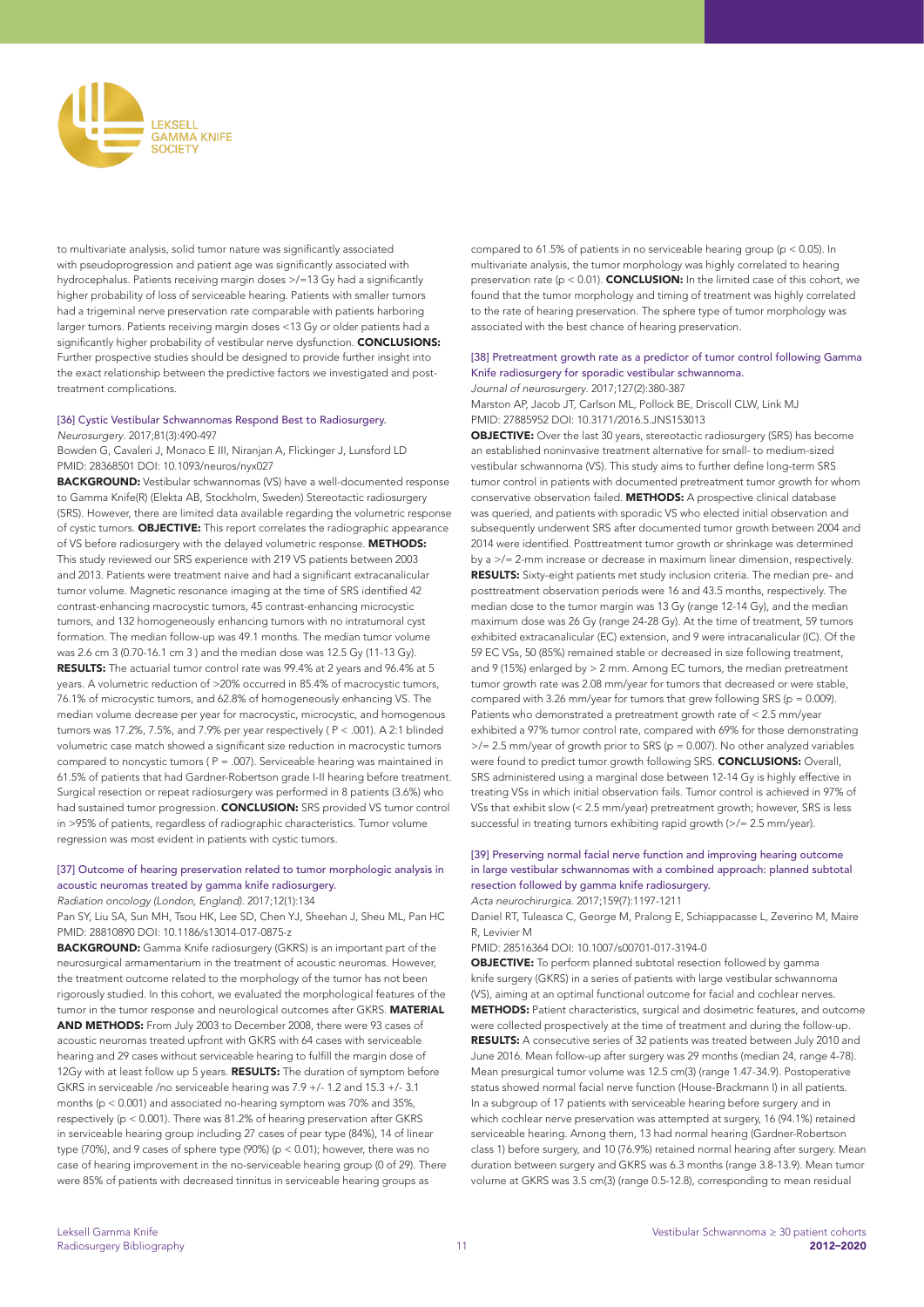

volume of 29.4% (range 6-46.7) of the preoperative volume. Mean marginal dose was 12 Gy (range 11-12). Mean follow-up after GKRS was 24 months (range 3-60). Following GKRS, there were no new neurological deficits, with facial and hearing functions remaining identical to those after surgery in all patients. Three patients presented with continuous growth after GKRS, were considered failures, and benefited from the same combined approach a second time. CONCLUSION: Our data suggest that large VS management, with planned subtotal resection followed by GKRS, might yield an excellent clinical outcome, allowing the normal facial nerve and a high level of cochlear nerve functions to be retained. Our functional results with this approach in large VS are comparable with those obtained with GKRS alone in small- and medium-sized VS. Longer term follow-up is necessary to fully evaluate this approach, especially regarding tumor control.

#### [40] Gamma Knife Radiosurgery for Vestibular Schwannomas and Quality of Life Evaluation.

*Stereotactic and functional neurosurgery*. 2017;95(3):166-173 Berkowitz O, Han YY, Talbott EO, Iyer AK, Kano H, Kondziolka D, Brown MA, Lunsford LD

PMID: 28531896 DOI: 10.1159/000472156

**BACKGROUND:** Further investigation is needed to look at the impact of vestibular schwannoma (VS) on the health-related quality of life (QOL) of participants who undergo Gamma Knife(R) radiosurgery (GKRS). **OBJECTIVES:** Investigators compared the QOL for VS participants to reported US population norms in order to evaluate disease burden and long-term QOL several years after GKRS. **METHODS:** This cross-sectional study surveyed participants to assess hearing status, tinnitus, imbalance, vertigo, as well as the Short-Form 36-item Health Questionnaire (SF-36). The data were normalized, age adjusted, and functional status was correlated to determine clinically significant differences. RESULTS: A total of 353 participants who underwent GKRS between 1997 and 2007 were included in this study with a median postoperative period of 5 years. SF-36 scores were very similar to population norms, and age-adjusted scores for participants followed the US population curve. Frequent vertigo and balance problems had the largest statistically and clinically significant effect on physical and mental component summary scores followed by nonuseful hearing in the tumor ear. **CONCLUSIONS:** Participants reported a good long-term QOL that was very similar to the QOL of US population norms. Of the common VS symptoms, vertigo had the greatest impact on QOL followed by imbalance and then hearing loss.

#### [41] Stereotactic radiosurgery for recurrent vestibular schwannoma after previous resection.

*Journal of neurosurgery*. 2017;126(5):1506-1513

Huang MJ, Kano H, Mousavi SH, Niranjan A, Monaco EA 3rd, Arai Y, Flickinger JC, Lunsford LD

#### PMID: 27471891 DOI: 10.3171/2016.5.JNS1645

OBJECTIVE: The goal of this retrospective cohort study was to assess long-term outcomes in patients with vestibular schwannoma (VS) who underwent stereotactic radiosurgery (SRS) after initial microsurgical resection. METHODS: From the authors' database of 1770 patients with VS, the authors retrospectively analyzed data from 173 Gamma Knife SRS procedures for VS after 1 (128 procedures) or multiple (45 procedures) microsurgical resections. The median length of the interval between the last resection and SRS was 42 months (range 2-329 months). The median length of clinical follow-up was 74 months (range 6-285 months). Progression-free survival after SRS was determined with Kaplan-Meier analysis. RESULTS: At the time of SRS, the hearing of 161 patients (93%) was Gardner-Robertson Class V, and 81 patients (47%) had facial neuropathy (i.e., facial function with House-Brackmann [HB] grades of III-VI), 87 (50%) had trigeminal neuropathy, and 71 (41%) reported imbalance or disequilibrium disorders. The median tumor volume was 2.7 cm(3) (range 0.2-21.6 cm(3)), and the median dose to the tumor margin was 13 Gy (range 11-20 Gy). Radiosurgery controlled growth of 163 (94%) tumors. Progression-free survival after SRS was 97% at 3 years, 95% at 5 years,

and 90% at 10 years. Four patients with delayed tumor progression underwent repeat SRS at a median of 35 months (range 23-64 months) after the first SRS. Four patients (2.3%) with tumor progression underwent repeat resection at a median of 25 months (range 19-33 months). Among the patients with any facial dysfunction (indicated by HB grades of II-VI), 19% had improvement in this condition after SRS, and 5.5% with some facial function (indicated by HB grades of I-V) developed more facial weakness. Among patients with trigeminal neuropathy, 20% had improvement in this condition, and 5.8% developed or had worsened trigeminal neuropathy after SRS. CONCLUSIONS: Stereotactic radiosurgery offered a safe and effective long-term management strategy for VS patients whose tumors remained or recurred after initial microsurgery.

#### [42] Gamma Knife Radiosurgery for Residual and Recurrent Vestibular Schwannomas After Previous Surgery: Clinical Results in a Series of 90 Patients and Review of the Literature.

*World neurosurgery*. 2017;98:60-72

Bailo M, Boari N, Gagliardi F, Franzin A, Piloni M, Spina A, Gemma M, Vecchio AD, Bolognesi A, Mortini P

PMID: 27777157 DOI: 10.1016/j.wneu.2016.10.066

OBJECTIVE: Complete removal of vestibular schwannomas (VS) is not always achievable without any risk of disabling postoperative complications, especially in terms of facial nerve function. Moreover, even after gross total removal, a relevant rate of recurrence has been reported. The aim of this study is to validate Gamma Knife radiosurgery (GKRS) as an effective strategy to treat tumor regrowth after previous surgery. METHODS: Ninety patients treated with GKRS for VS after previous microsurgery were included in the present study. GKRS was performed at a median of 31 months (range, 4-174 months) postoperatively. Mean tumor volume was 3.35 cm(3) (median, 2.5 cm(3); range, 0.027-13 cm(3)) and median marginal dose was 13 Gy. RESULTS: At a mean follow-up of 77.2 months, tumor control was achieved in 90% of patients: 2 patients underwent repeated GKRS, and 7 patients underwent further microsurgery. Tumor shrinkage at last followup was recorded in 80.3% of cases. The complication rate was low and many consisted of a transient worsening of preexisting symptoms. The overall incidence of persisting facial nerve deficit and trigeminal nerve impairment was, in both cases, 3.3%. Two of 5 patients (40%) preserved functional hearing at last followup. One patient (1.1%) underwent ventriculoperitoneal shunting 12 months after GKRS. **CONCLUSIONS:** GKRS is a safe and effective treatment for growing residual and recurrent VSs, with tumor control obtained in 90% of cases and a low morbidity rate. Moreover, the possibility of treating patients with major medical comorbidities constitutes a significant advantage over repeated surgery.

# [43] Low-Dose Gamma Knife Radiosurgery for Vestibular Schwannomas: Tumor Control and Cranial Nerve Function Preservation After 11 Gy.

Journal of neurological surgery. Part B, Skull base. 2017;78(1):2-10 Schumacher AJ, Lall RR, Lall RR, Nanney A III, Ayer A, Sejpal S, Liu BP, Marymont M, Lee P, Bendok BR, Kalapurakal JA, Chandler JP PMID: 28180036 DOI: 10.1055/s-0036-1584231

OBJECTIVES: This study aims to report tumor control rates and cranial nerve function after low dose (11.0 Gy) Gamma knife radiosurgery (GKRS) in patients with vestibular schwannomas. METHODS: A retrospective chart review was performed on 30 consecutive patients with vestibular schwannomas treated from March 2004 to August 2010 with GKRS at the Robert H. Lurie Comprehensive Cancer Center of Northwestern University. The marginal dose for all patients was 11.0 Gy prescribed to the 50% isodose line. Median follow-up time was 42 months. The median treatment volume was 0.53 cm3. Hearing data were obtained from audiometry reports before and after radiosurgery. RESULTS: The actuarial progression free survival (PFS) based on freedom from surgery was 100% at 5 years. PFS based on freedom from persistent growth was 91% at 5 years. One patient experienced tumor progression requiring resection at 87 months. Serviceable hearing, defined as Gardner-Robertson score of I-II, was preserved in 50% of patients. On univariate and multivariate analyses, only higher mean and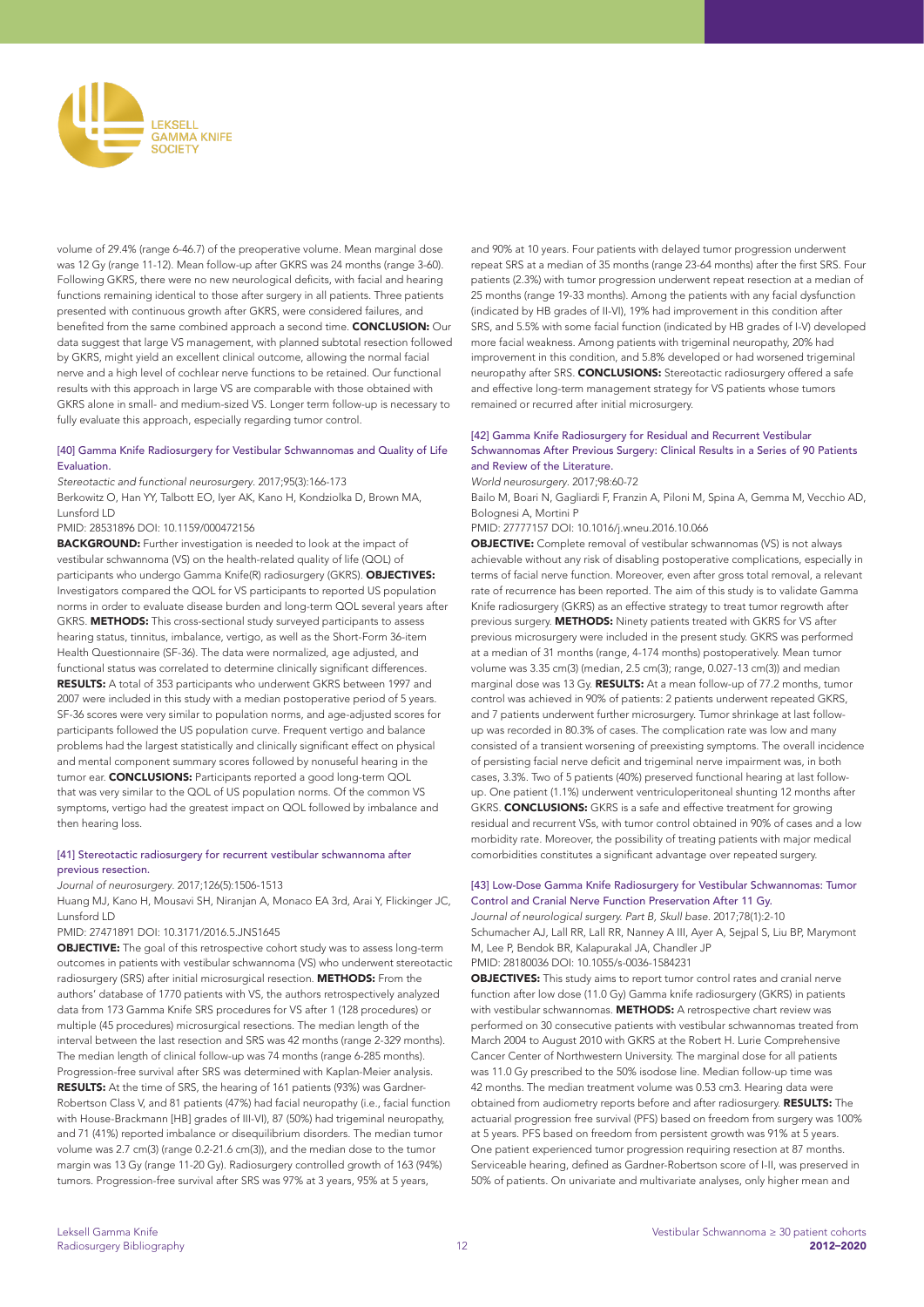

maximum dose to the cochlea significantly decreased the proportion of patients with serviceable hearing. CONCLUSION: Vestibular schwannomas can be treated with low doses (11.0 Gy) of GKRS with good tumor control and cranial nerve preservation.

# 2016

#### [44] A matched cohort comparison of clinical outcomes following microsurgical resection or stereotactic radiosurgery for patients with small- and medium-sized vestibular schwannomas.

*Journal of neurosurgery*. 2016;125(6):1472-1482

Golfinos JG, Hill TC, Rokosh R, Choudhry O, Shinseki M, Mansouri A, Friedmann DR, Thomas Roland J Jr, Kondziolka D

PMID: 27035174 DOI: 10.3171/2015.12.JNS151857

OBJECTIVE: A randomized trial that compares clinical outcomes following microsurgery (MS) or stereotactic radiosurgery (SRS) for patients with smalland medium-sized vestibular schwannomas (VSs) is impractical, but would have important implications for clinical decision making. A matched cohort analysis was conducted to evaluate clinical outcomes in patients treated with MS or SRS. METHODS: The records of 399 VS patients who were cared for by 2 neurosurgeons and 1 neurotologist between 2001 and 2014 were evaluated. From this data set, 3 retrospective matched cohorts were created to compare hearing preservation (21 matched pairs), facial nerve preservation (83 matched pairs), intervention-free survival, and complication rates (85 matched pairs) between cases managed with SRS and patients managed with MS. Cases were matched for age at surgery (+/- 10 years) and lesion size (+/- 0.1 cm). To compare hearing outcomes, cases were additionally matched for preoperative Class A hearing according to the American Academy of Otolaryngology-Head and Neck Surgery guidelines. To compare facial nerve (i.e., cranial nerve [CN] VII) outcomes, cases were additionally matched for preoperative House-Brackmann (HB) score. Investigators who were not involved with patient care reviewed the clinical and imaging records. The reported outcomes were as assessed at the time of the last follow-up, unless otherwise stated. RESULTS: The preservation of preoperative Class A hearing status was achieved in 14.3% of MS cases compared with 42.9% of SRS cases (OR 4.5; p < 0.05) after an average follow-up interval of 43.7 months and 30.3 months, respectively. Serviceable hearing was preserved in 42.8% of MS cases compared with 85.7% of SRS cases (OR 8.0; p < 0.01). The rates of postoperative CN VII dysfunction were low for both groups, although significantly higher in the MS group (HB III-IV 11% vs 0% for SRS; OR 21.3; p < 0.01) at a median follow-up interval of 35.7 and 19.0 months for MS and SRS, respectively. There was no difference in the need for subsequent intervention (2 MS patients and 2 SRS patients). **CONCLUSIONS:** At this high-volume center, VS resection or radiosurgery for tumors </= 2.8 cm in diameter was associated with low overall morbidity. The need for subsequent intervention was the same in both groups. SRS was associated with improved hearing and facial preservation rates and reduced morbidity, but with a shorter average follow-up period. Facial function was excellent in both groups. Since patients were not randomly selected for surgery, different clinical outcomes may be of different value to individual patients. Both anticipated medical outcomes and patient goals remain the drivers of treatment decisions.

#### [45] Stereotactic radiosurgery for vestibular schwannomas: average 10-year follow-up results focusing on long-term hearing preservation.

*Journal of neurosurgery*. 2016;125(Suppl 1):64-72

Watanabe S, Yamamoto M, Kawabe T, Koiso T, Yamamoto T, Matsumura A, Kasuya H

PMID: 27903183 DOI: 10.3171/2016.7.GKS161494

OBJECTIVE: The aim of this study was to reappraise long-term treatment

outcomes of stereotactic radiosurgery (SRS) for vestibular schwannomas (VSs). The authors used a database that included patients who underwent SRS with a unique dose-planning technique, i.e., partial tumor coverage designed to avoid excess irradiation of the facial and cochlear nerves, focusing on tumor control and hearing preservation. Clinical factors associated with post-SRS tumor control and long-term hearing preservation were also analyzed. METHODS: This institutional review board-approved, retrospective cohort study used the authors' prospectively accumulated database. Among 207 patients who underwent Gamma Knife SRS for VSs between 1990 and 2005, 183 (who were followed up for at least 36 post-SRS months) were studied. The median tumor volume was 2.0 cm(3) (range 0.05-26.2 cm(3)). The median prescribed dose at the tumor periphery was 12.0 Gy (range 8.8-15.0 Gy; 12.0 Gy was used in 171 patients [93%]), whereas tumor portions facing the facial and cochlear nerves were irradiated with 10.0 Gy. As a result, 72%-99% of each tumor was irradiated with the prescribed dose. The mean cochlear doses ranged from 2.3 to 5.7 Gy (median 4.1 Gy). RESULTS: The median durations of imaging and audiometric follow-up were 114 months (interquartile range 73-144 months) and 59 months (interquartile range 33-109 months), respectively. Tumor shrinkage was documented in 110 (61%), no change in 48 (27%), and enlargement in the other 22 (12%) patients. A further procedure (FP) was required in 15 (8%) patients. Thus, the tumor growth control rate was 88% and the clinical control rate (i.e., no need for an FP) was 92%. The cumulative FP-free rates were 96%, 93%, and 87% at the 60th, 120th, and 180th post-SRS month, respectively. Six (3%) patients experienced facial pain, and 2 developed transient facial palsy. Serviceable hearing was defined as a pure tone audiogram result better than 50 dB. Among the 66 patients with serviceable hearing before SRS who were followed up, hearing acuity was preserved in 23 (35%). Actuarial serviceable hearing preservation rates were 49%, 24%, and 12% at the 60th, 120th, and 180th post-SRS month, respectively. On univariable analysis, only cystic-type tumor (HR 3.36, 95% CI 1.18-9.36;  $p = 0.02$ ) was shown to have a significantly unfavorable association with FP. Multivariable analysis followed by univariable analysis revealed that higher age  $\ge$ /= 65 years: HR 2.66, 95% CI 1.16-5.92; p = 0.02), larger tumor volume (>/= 8 cm(3): HR 5.36, 95% CI 1.20-17.4; p = 0.03), and higher cochlear dose (mean cochlear dose > 4.2 Gy: HR 2.22, 95% CI 1.07-4.77;  $p = 0.03$ ) were unfavorable factors for hearing preservation. **CONCLUSIONS:** Stereotactic radiosurgery achieved good long-term results in this series. Tumor control was acceptable, and there were few serious complications in patients with small- to medium-sized VSs. Unfortunately, hearing preservation was not satisfactory. However, the longer the observation period, the more important it becomes to compare post-SRS hearing decreases with the natural decline in untreated cases.

#### [46] Acute clinical adverse radiation effects after Gamma Knife surgery for vestibular schwannomas.

*Journal of neurosurgery*. 2016;125(Suppl 1):73-82

Tuleasca C, George M, Faouzi M, Schiappacasse L, Leroy HA, Zeverino M, Daniel RT, Maire R, Levivier M

#### PMID: 27903185 DOI: 10.3171/2016.7.GKS161496

OBJECTIVE: Vestibular schwannomas (VSs) represent a common indication of Gamma Knife surgery (GKS). While most studies focus on the long-term morbidity and adverse radiation effects (AREs), none describe the acute clinical AREs that might appear on a short-term basis. These types of events are investigated, and their incidence, type, and outcomes are reported in the present paper. METHODS: The included patients were treated between July 2010 and March 2016, underwent at least 6 months of follow-up, and presented with a disabling symptom during the first 6 months after GKS that affected their quality of life. The timing of appearance, as well as the type of main symptom and outcome, were noted. The prescribed dose was 12 Gy at the margin. RESULTS: Thirty-five (22%) of 159 patients who fulfilled the inclusion criteria had acute clinical AREs. The mean followup period was 30 months (range 6-49.2 months). The mean time of appearance was 37.9 days (median 31 days; range 3-110 days). In patients with de novo symptoms, the more frequent symptoms were vertigo ( $n = 4$ ; 11.4%) and gait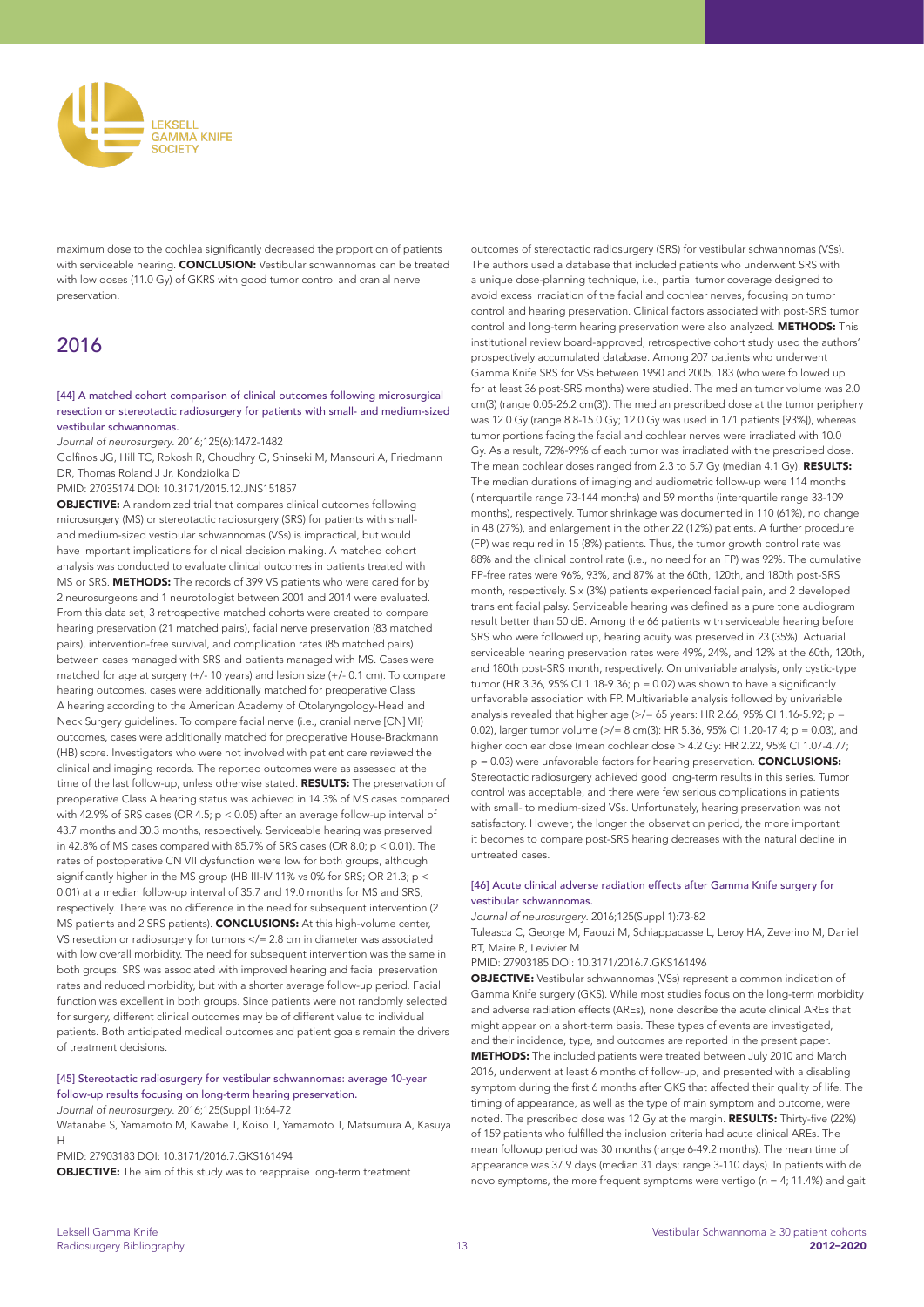

disturbance ( $n = 3$ ; 8.6%). The exacerbation of a preexisting symptom was more frequently related to hearing loss (n = 10; 28.6%), followed by gait disturbance (n  $= 7; 20\%$ ) and vertigo (n  $= 3, 8.6\%$ ). In the univariate logistic regression analysis, the following factors were statistically significant: age ( $p = 0.002$ ; odds ratio [OR] 0.96), hearing at baseline by Gardner-Robertson (GR) class (p = 0.006; OR 0.21), pure tone average at baseline (p = 0.006; OR 0.97), and Koos grade at baseline (with Koos Grade I used as a reference) (for Koos Grade II, OR 0.17 and  $p = 0.002$ ; for Koos Grade III, OR 0.42 and  $p = 0.05$ ). The following were not statistically significant but showed a tendency toward significance: the number of isocenters  $(p = 0.06; \text{OR } 0.94)$  and the maximal dose received by the cochlea  $(p = 0.07; \text{OR } 0.94)$ 0.74). Fractional polynomial regression analysis showed a nonlinear relationship between the outcome and the radiation dose rate (minimum reached at a cutoff of 2.5 Gy/minute) and the maximal vestibular dose (maximum reached at a cutoff of 8 Gy), but the small sample size precludes a detailed analysis of the former. The clinical acute AREs disappeared in 32 (91.4%) patients during the first 6 months after appearance. Permanent and somewhat disabling morbidity was found in 3 cases (1.9% from the whole series): 1 each with complete hearing loss (GR Class I before and V after), hemifacial spasm (persistent but alleviated), and dysgeusia. **CONCLUSIONS:** Acute effects after radiosurgery for VS are not rare. They concern predominantly de novo vertigo and gait disturbance and the exacerbation of preexistent hearing loss. In de novo vestibular symptoms, a vestibular dose of more than 8 Gy is thought to play a role. In most cases, none of these effects are permanent, and they will ultimately improve or disappear with steroid therapy. Permanent AREs remain very rare.

#### [47] Gamma Knife Radiosurgery as Primary Treatment for Large Vestibular Schwannomas: Clinical Results at Long-Term Follow-Up in a Series of 59 Patients.

*World neurosurgery*. 2016;95:487-501

Bailo M, Boari N, Franzin A, Gagliardi F, Spina A, Del Vecchio A, Gemma M, Bolognesi A, Mortini P

PMID: 27535636 DOI: 10.1016/j.wneu.2016.07.117

BACKGROUND: Gamma Knife radiosurgery (GKRS) represents a well-accepted treatment for small-medium vestibular schwannomas (VS); however, its application in larger VS is still controversial. METHODS: Among the 523 patients treated at our institution for VS between 2001 and 2010, we included 59 patients with a VS larger than 25 mm, treated by GKRS as primary treatment, not affected by neurofibromatosis type 2, and with a clinical follow-up of at least 36 months. Five patients underwent ventriculoperitoneal shunt placement before radiosurgery. Clinical follow-up (mean, 79.4 months) was obtained in all patients. Patients' age ranged from 24 to 85 years (mean, 63.8 years). Mean tumor volume was 5.98 cm(3) (maximum, 14.3 cm(3)) and median marginal dose was 13 Gy. A statistical analysis was performed to correlate clinical outcome with tumor radiologic features, dose-planning parameters, and patients' characteristics. RESULTS: Tumor control was achieved in 98.3% of cases. At last follow-up, 86.4% of VS showed volume reduction. Recorded complications were 3 cases (5.1%) of new permanent facial nerve deficit, 4 cases (6.8%) of new or worsened trigeminal impairment, and 10 new cases (18.5%) of hydrocephalus requiring ventriculoperitoneal shunt. Larger tumor size was significantly associated with a subsequent ventricular enlargement. Overall, functional hearing preservation rate was 31.3% (66.7% among patients with Gardner-Robertson I). **CONCLUSIONS:** Surgical resection remains the primary approach for large VS with symptomatic brainstem compression. GKRS can be considered a safe and effective option in particular in patients who are not good candidates for surgery.

#### [48] Surgical salvage of recurrent vestibular schwannoma following prior stereotactic radiosurgery.

The Laryngoscope. 2016;126(11):2580-2586

Wise SC, Carlson ML, Tveiten OV, Driscoll CL, Myrseth E, Lund-Johansen M, Link  $M<sub>1</sub>$ 

PMID: 27107262 DOI: 10.1002/lary.25943

OBJECTIVES/HYPOTHESIS: To evaluate outcomes of salvage surgery for vestibular schwannoma (VS) that failed primary stereotactic radiosurgery (SRS). METHODS: Case-control study of 37 patients who underwent surgical resection of sporadic VS following prior SRS at two tertiary academic referral centers between 2003 and 2015. A cohort of nonirradiated control subjects, matched according to tumor size, age, and treatment center, were used as comparison. RESULTS: Thirty-seven patients were included. The median time from radiation to surgical salvage was 36 months (range 9.6-153 months). Following tumor progression after SRS, 18 (49%) patients underwent gross total resection, 10 (27%) underwent near-total resection, and nine (24%) underwent subtotal resection. Postoperative complications following salvage surgery included one (3%) case of stroke, four (11%) cases of cerebrospinal fluid leak, and two (5%) cases of meningitis. Twentyseven (73%) patients had good postoperative facial nerve outcome (House-Brackmann Score I-II) at long-term follow-up. There were no cases of tumor recurrence or regrowth after a median length of 26 months following microsurgical salvage (range 3-114 months). The rate of satisfactory postoperative facial nerve function was not different between study and control subjects (73% vs. 76%;  $P =$ 0.8); however, less-than-complete resection was utilized more frequently among previously radiated patients ( $P = 0.01$ ). **CONCLUSION:** Microsurgical salvage of VS following primary radiation therapy is challenging. Less-than-complete resection is required in a greater percentage of patients to preserve facial nerve integrity and prevent neurological complications. Long-term follow-up is needed to determine the risk of delayed progression following incomplete tumor removal. LEVEL OF EVIDENCE: 3b. Laryngoscope, 126:2580-2586, 2016.

#### [49] Hearing Preservation after Low-dose Gamma Knife Radiosurgery of Vestibular Schwannomas.

Neurologia medico-chirurgica. 2016;56(4):186-92 Horiba A, Hayashi M, Chernov M, Kawamata T, Okada Y PMID: 26876903 DOI: 10.2176/nmc.oa.2015-0212

The objective of the retrospective study was to evaluate the factors associated with hearing preservation after low-dose Gamma Knife radiosurgery (GKS) of vestibular schwannomas performed according to the modern standards. From January 2005 to September 2010, 141 consecutive patients underwent such treatment in Tokyo Women's Medical University. Mean marginal dose was 11.9 Gy (range, 11-12 Gy). The doses for the brain stem, cranial nerves (V, VII, and VIII), and cochlea were kept below 14 Gy, 12 Gy, and 4 Gy, respectively. Out of the total cohort, 102 cases with at least 24 months follow-up were analyzed. Within the median follow-up of 56 months (range, 24-99 months) the crude tumor growth control was 92% (94 cases), whereas its actuarial rate at 5 years was 93%. Out of 49 patients with serviceable hearing on the side of the tumor before GKS, 28 (57%) demonstrated its preservation at the time of the last follow-up. No one evaluated factor, namely Gardner-Robertson hearing class before irradiation, Koos tumor stage, extension of the intrameatal part of the neoplasm up to fundus, nerve of tumor origin, presence of cystic changes in the neoplasm, and cochlea dose demonstrated statistically significant association with preservation of the serviceable hearing after radiosurgery. In conclusion, GKS of vestibular schwannomas performed according to the modern standards of treatment permits to preserve serviceable hearing on the side of the tumor in more than half of the patients. The actual causes of hearing deterioration after radiosurgery remain unclear.

#### [50] Gamma Knife radiosurgery for vestibular schwannomas: evaluation of tumor control and its predictors in a large patient cohort in The Netherlands. *Journal of neurosurgery*. 2016;124(6):1619-26

Klijn S, Verheul JB, Beute GN, Leenstra S, Mulder JJ, Kunst HP, Hanssens PE PMID: 26430848 DOI: 10.3171/2015.4.JNS142415

OBJECTIVE: The authors of this study sought to assess tumor control and complication rates in a large cohort of patients who underwent Gamma Knife radiosurgery (GKRS) for vestibular schwannoma (VS) and to identify predictors of tumor control. METHODS: The records of 420 patients treated with GKRS for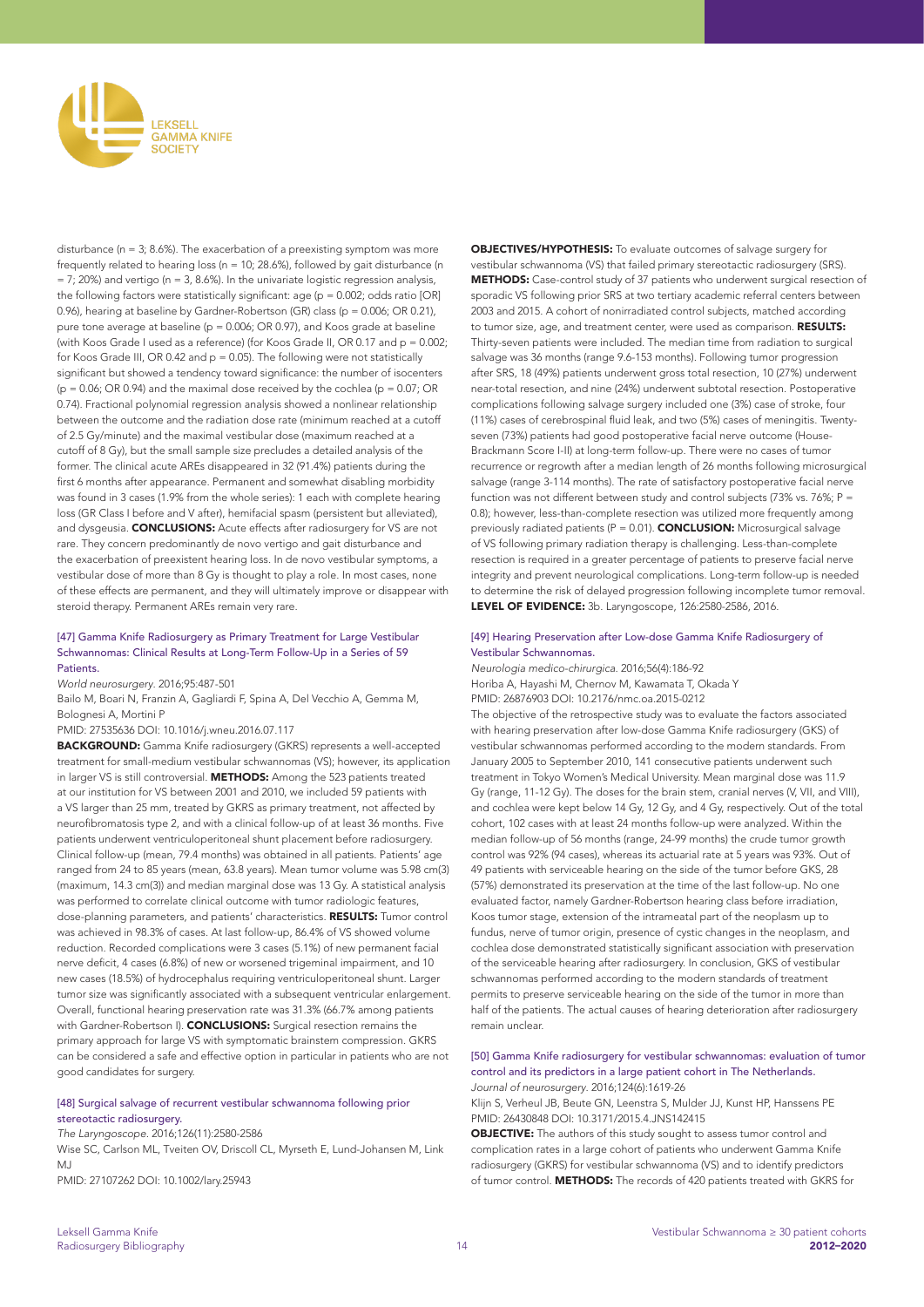

VS with a median marginal dose of 11 Gy were retrospectively analyzed. Patients with neurofibromatosis Type 2 or who had undergone treatment for VS previously were excluded. The authors assessed tumor control and complication rates with chart review and used the Cox proportional hazards model to identify predictors of tumor control. Preservation of serviceable hearing, defined as Gardner-Robertson Class I-II, was evaluated in a subgroup of 71 patients with serviceable hearing at baseline and with available follow-up audiograms. RESULTS: The median VS tumor volume was 1.4 cm(3), and the median length of follow-up was 5.1 years. Actuarial 5-and 10-year tumor control rates were 91.3% and 84.8%, respectively. Only tumor volume was a statistically significant predictor of tumor control rate. The tumor control rate decreased from 94.1% for tumors smaller than 0.5 cm(3) to 80.7% for tumors larger than 6 cm(3). Thirteen patients (3.1%) had new or increased permanent trigeminal nerve neuropathy, 4 (1.0%) had new or increased permanent facial weakness, and 5 (1.2%) exhibited new or increased hydrocephalus requiring a shunting procedure. Actuarial 3-year and 5-year hearing preservation rates were 65% and 42%, respectively. CONCLUSIONS: The 5-year actuarial tumor control rate of 91.3% in this cohort of patients with VS compared slightly unfavorably with the rates reported in other large studies, but the complication and hearing preservation rates in this study were similar to those reported previously. Various factors may contribute to the observed differences in reported outcomes. These factors include variations in treatment indication and in the definition of treatment failure, as well as a lack of standardization of terminology and of evaluation of complications. Last, differences in dosimetric variables may also be an explanatory factor.

#### [51] Predictors of Trigeminal Neuropathy After Radiosurgery for Vestibular **Schwannomas**

International journal of radiation oncology, biology, physics. 2016;95(2):721-8 Senova S, Aggad M, Golmard JL, Hasboun D, Lamproglou I, Jenny C, Cornu P, Mazeron JJ, Valery CA

#### PMID: 26960748 DOI: 10.1016/j.ijrobp.2016.01.012

PURPOSE: To analyze the relationship between dosimetric characteristics and symptoms related to trigeminal neuropathy (TN) observed after radiosurgery (RS) for vestibular schwannomas (VS); to propose guidelines to optimize planification in VS RS regarding TN preservation; and to detail the mechanism of TN impairment after VS RS. METHODS AND MATERIALS: One hundred seventy-nine patients treated between 2011 and 2013 for VS RS and without trigeminal impairment before RS were included in a retrospective study. Univariate and multivariate analyses were performed to determine predictors of TN among characteristics of the patients, the dosimetry, and the VS. RESULTS: There were 20 Koos grade 1, 99 grade 2, 57 grade 3, and 3 grade 4. Fourteen patients (7.8%) presented a transitory or permanent TN. Between the patients with and without TN after VS RS, there was no significant difference regarding dosimetry or VS volume itself. Significant differences (univariate analysis P<.05, Mann-Whitney test) were found for parameters related to the cisternal portion of the trigeminal nerve: total integrated dose, maximum dose, mean dose, volume of the Vth nerve (Volv), and volume of the Vth nerve receiving at least 11 Gy (VolVcist>11Gy), but also for maximal dose to the Vth nerve nucleus and intra-axial portion (Dose maxVax). After multivariate analysis, the best model predicting TN included VolVcist>11Gy (P=.0045), Dose maxVax (P=.0006), and Volv (P=.0058). The negative predictive value of this model was 97%. **CONCLUSIONS:** The parameters VolVcist>11Gy, Dose maxVax, and Volv should be checked when designing dosimetry for VS RS.

# [52] Early Radiosurgery Improves Hearing Preservation in Vestibular

Schwannoma Patients With Normal Hearing at the Time of Diagnosis. International journal of radiation oncology, biology, physics. 2016;95(2):729-34 Akpinar B, Mousavi SH, McDowell MM, Niranjan A, Faraji AH, Flickinger JC, Lunsford LD

PMID: 26975929 DOI: 10.1016/j.ijrobp.2016.01.019

PURPOSE: Vestibular schwannomas (VS) are increasingly diagnosed in patients with normal hearing because of advances in magnetic resonance imaging. We

sought to evaluate whether stereotactic radiosurgery (SRS) performed earlier after diagnosis improved long-term hearing preservation in this population. METHODS AND MATERIALS: We queried our quality assessment registry and found the records of 1134 acoustic neuroma patients who underwent SRS during a 15-year period (1997-2011). We identified 88 patients who had VS but normal hearing with no subjective hearing loss at the time of diagnosis. All patients were Gardner-Robertson (GR) class I at the time of SRS. Fifty-seven patients underwent early (</=2 years from diagnosis) SRS and 31 patients underwent late (>2 years after diagnosis) SRS. At a median follow-up time of 75 months, we evaluated patient outcomes. RESULTS: Tumor control rates (decreased or stable in size) were similar in the early (95%) and late (90%) treatment groups (P=.73). Patients in the early treatment group retained serviceable (GR class I/II) hearing and normal (GR class I) hearing longer than did patients in the late treatment group (serviceable hearing, P=.006; normal hearing, P<.0001, respectively). At 5 years after SRS, an estimated 88% of the early treatment group retained serviceable hearing and 77% retained normal hearing, compared with 55% with serviceable hearing and 33% with normal hearing in the late treatment group. **CONCLUSIONS:** SRS within 2 years after diagnosis of VS in normal hearing patients resulted in improved retention of all hearing measures compared with later SRS.

## [53] Safety and Efficacy of Gamma Knife Radiosurgery for the Management of Koos Grade 4 Vestibular Schwannomas.

*Neurosurgery*. 2016;78(4):521-30 Iorio-Morin C, AlSubaie F, Mathieu D PMID: 26606668 DOI: 10.1227/NEU.0000000000001154

BACKGROUND: Gamma Knife radiosurgery (GKRS) is commonly used in treating small vestibular schwannomas; however, its use for larger vestibular schwannomas is still controversial. **OBJECTIVE:** To assess the long-term safety and efficacy of treating eligible Koos grade 4 vestibular schwannomas with GKRS. METHODS: We conducted a single-center, retrospective evaluation of patient undergoing GKRS for Koos grade 4 vestibular schwannomas. We evaluated clinical, imaging, and treatment characteristics and assessed treatment outcome. Inclusion criteria were tumor size of  $\ge$ /=4 cm and follow-up of at least 6 months. Patients with neurofibromatosis type 2 were excluded. Primary outcomes measured were tumor control rate, hearing and facial function preservation rate, and complications. All possible factors were analyzed to assess clinical significance. RESULTS: Sixtyeight patients met inclusion criteria. Median follow-up was 47 months (range, 6-125 months). Baseline hearing was serviceable in 60%. Median tumor volume at radiosurgery was 7.4 cm (range, 4-19 cm). The median marginal dose used was 12 Gy at the 50% isodose line. Actuarial tumor control rates were 95% and 92% at 2 and 10 years, respectively. Actuarial serviceable hearing preservation rates were 89% and 49% at 2 and 5 years, respectively. Facial nerve preservation was 100%. Clinical complications included balance disturbance (11%), facial pain (10%), facial numbness (5%), and tinnitus (10%). Most complications were mild and transient. Hydrocephalus occurred in 3 patients, requiring ventriculoperitoneal shunt insertion. Larger tumor size was significantly associated with persisting symptoms post-treatment. **CONCLUSION:** Patients with Koos grade 4 vestibular schwannomas and minimal symptoms can be treated safely and effectively with **GKRS** 

#### [54] Multisession Radiosurgery for Hearing Preservation.

Seminars in radiation oncology. 2016;26(2):105-11

Rashid A, Karam SD, Rashid B, Kim JH, Pang D, Jean W, Grimm J, Collins SP PMID: 27000506 DOI: 10.1016/j.semradonc.2015.11.004

Clinically relevant dose-tolerance limits with reliable estimates of risk in 1-5 fractions for cochlea are still unknown. Timmermans limits from the October 2008 issue of Seminars in Radiation Oncology have served as the basis for clinical practice, augmented by updated constraints in TG-101 and QUANTEC, but the corresponding estimates of risk have not yet been well-reported. A total of 37 acoustic neuroma CyberKnife cases from Medstar Georgetown University Hospital treated in 3 or 5 fractions were combined with single-fraction Gamma Knife data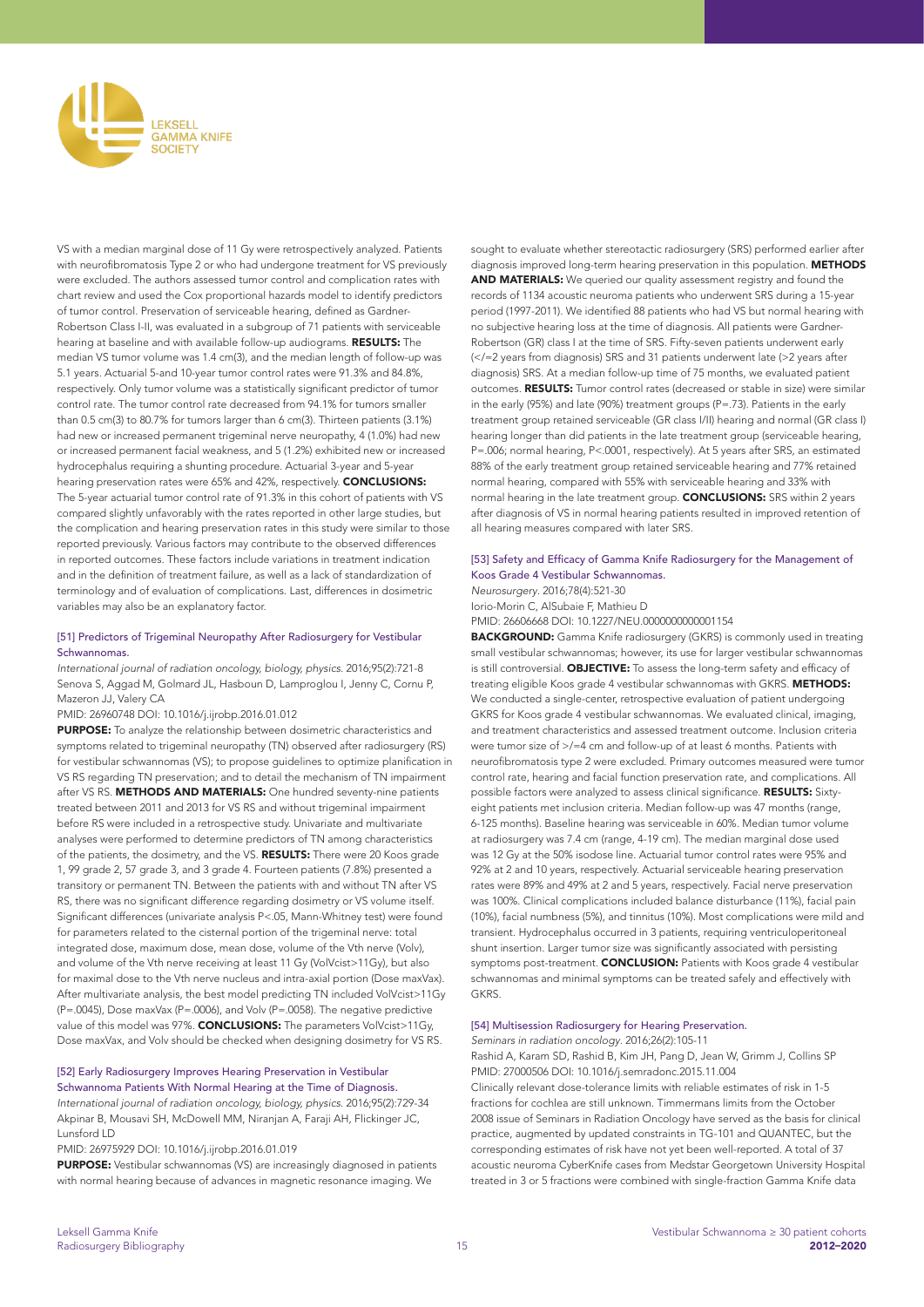

from the 69 cases in Timmer 2009 to form an aggregate dataset of 106 cochlea cases treated in 1-5 fractions. Probit dose-response modeling was performed in the DVH Evaluator software to estimate normal tissue complication probability. QUANTEC recommends keeping single-fraction maximum dose to the cochlea less than 14Gy to maintain less than 25% risk of serviceable hearing loss, and our 17.9% risk estimate for 14Gy in 1 fraction is within their predicted range. In 5 fractions, our estimate of the Timmerman 27.5Gy maximum cochlea dose limit was 17.4%. For cases in which lower risk is required, the Timmerman 12Gy in 1 fraction and the TG-101 limit of 25Gy in 5 fractions had an estimated risk level of 11.8% and 13.8%, respectively. High-risk and low-risk dose tolerance with risk estimates in 1-5 fractions are all presented.

# 2015

#### [55] Long-term Auditory Symptoms in Patients With Sporadic Vestibular Schwannoma: An International Cross-Sectional Study.

*Neurosurgery*. 2015;77(2):218-27; discussion 227

Tveiten OV, Carlson ML, Goplen F, Vassbotn F, Link MJ, Lund-Johansen M PMID: 25850598 DOI: 10.1227/NEU.0000000000000760

BACKGROUND: There are limited data on the long-term auditory symptoms in patients with sporadic small- and medium-sized vestibular schwannoma (VS). The initial treatment strategy for VS is controversial. OBJECTIVE: To characterize auditory symptoms in a large cohort of patients with VS. **METHODS:** Patients with </=3 cm VS who underwent primary microsurgery, gamma knife surgery, or observation between 1998 and 2008 at 2 independent hospitals were identified. Clinical data were extracted from existing VS databases. At a mean time of 7.7 years after initial treatment, patients were surveyed via mail with the use of the Hearing Handicap Inventory for Adults (HHIA) and the Tinnitus Handicap Inventory. RESULTS: The response rate was 79%; a total of 539 respondents were analyzed. Overall, the hearing prognosis was poor, because more than 75% of all patients had nonserviceable hearing at the last clinical followup. Good baseline hearing proved to be a strong predictor for maintained serviceable hearing. Treatment modality was independently associated with both audiometric outcome and HHIA results. Active treatment with microsurgery or gamma knife surgery did not appear to be protective, because patients who were observed had the greatest probability of durable hearing. Patients in the surgical series had the greatest hearing loss. Tinnitus Handicap Inventory results were less predictable. The only predictors of tinnitus handicap were age and HHIA score. CONCLUSION: The overall prognosis for hearing in sporadic VS is poor regardless of treatment strategy. Treatment modality was an independent predictor of hearing status; observation was associated with the highest rate of hearing preservation. .

#### [56] Functional Preservation After Planned Partial Resection Followed by Gamma Knife Radiosurgery for Large Vestibular Schwannomas.

*World neurosurgery*. 2015;84(2):292-300

Iwai Y, Ishibashi K, Watanabe Y, Uemura G, Yamanaka K PMID: 25790872 DOI: 10.1016/j.wneu.2015.03.012

OBJECTIVE: The treatment goal for vestibular schwannomas (VS) has been changed from total removal of the tumor to functional preservation with longterm tumor growth control. The small- to medium-sized VS can be treated by stereotactic radiosurgery, but large VS require surgical decompression for the relief of cerebellar dysfunction and increased intracranial pressure. We have been performing planned partial surgical resections followed by gamma knife radiosurgery (GKS) for large VS. Here, we evaluate a recent series of such cases from the standpoint of functional outcomes. **METHODS:** From January 2000 to May 2013, we treated 40 patients with large unilateral VS (maximum tumor diameter at least 25 mm) with planned partial tumor removal followed by GKS

for functional preservation. The median maximum diameter of the tumors was 32.5 mm (range 25-52 mm). All patients underwent surgery via the retrosigmoid approach, and tumors situated on the ventral and in the internal auditory canal intentionally were not removed, thus preserving cranial nerve functions. GKS was performed 1-12 months after surgical resection (median interval 3 months). The median tumor volume at GKS was 3.3 cm(3) (range 0.4-10.4 cm(3)) and the median prescribed dose was 12 Gy (range 10-12 Gy). The median follow-up period after GKS was 65 months (18-156 months). RESULTS: At the final followup, facial nerve preservation (House-Brackmann grade I-II) was achieved in 38 patients (95%; House-Brackmann grade I: 92.5%, II: 2.5%). Among the 14 patients with preoperative pure tone average (PTA) less than 50 dB, 6 of them (42.9%) maintained PTA less than 50 dB at the last follow-up. Two patients improved from severe hearing loss to PTA less than 50 dB (1 patient after surgery and 1 patient one and half years after GKS). Five- and 10-year tumor growth control occurred in 86% of patients. Four patients (10%) required salvage surgery; the predictive factor was tumor volume greater than 6 cm(3) at GKS ( $P = 0.01$ ). **CONCLUSIONS:** Planned partial removal of large VS followed by GKS achieved a high rate of facial nerve and hearing preservation. To achieve long-term tumor growth control, the tumor volume at GKS after planned partial surgical resection should be smaller than 6 cm(3). Our results revealed that patients with hearing preservation postoperatively have a chance of maintaining hearing function, even though the possibility exists of deterioration by long-term follow-up after surgical intervention and GKS. Furthermore, some patients with severe hearing loss before treatment have the chance of hearing improvement, even those with large VS.

#### [57] Growth of Primary and Remnant Vestibular Schwannomas: A Three-Year Follow-Up Study.

*World neurosurgery*. 2015;83(6):937-44 Tomita Y, Tosaka M, Aihara M, Horiguchi K, Yoshimoto Y PMID: 25701770 DOI: 10.1016/j.wneu.2015.02.005

**OBJECTIVE:** Vestibular schwannomas (VSs) are benign, slowly growing tumors. The management strategy, however, remains unclear for both primary VS and remnant VS after subtotal or partial resection. In this study, we analyzed the radiographical tumor growth to elucidate factors possibly predicting growth or regrowth of their tumors. METHODS: We retrospectively analyzed the data of 76 patients with diagnoses of VS at a single tertiary academic referral center. The primary VS group consisted of 43 patients with conservative management, and the remnant VS group included 33 patients with tumor remnant after surgery. All patients were followed up with serial magnetic resonance imaging without intervention. The primary end point in this study was significant tumor growth at the end of the 3-year follow-up period. RESULTS: Multivariate analysis revealed that remnant VS was less likely to grow than primary VS (odds ratio: 0.27, 95% confidence interval: 0.09-0.84). Tumor volume was correlated with tumor growth; larger tumors grew more frequently than small tumors in both primary and remnant VS groups with marginal ( $P = 0.05$ ) and definite ( $P = 0.007$ ) significance, respectively. The receiver operating characteristic curves plotted for tumor growth identified the optimum cutoff points of tumor volumes with greater sensitivity and specificity for remnant VS than for primary VS (sensitivity: 80% vs. 59%, specificity: 87% vs. 76%, respectively). **CONCLUSIONS:** Small remnant VS after surgery could be conservatively managed without additional treatment, and relatively large remnant VS should be followed up with close serial imaging or might be a possible candidate for radiosurgery during the early postoperative period.

#### [58] Hearing preservation up to 3 years after gamma knife radiosurgery for Gardner-Robertson class I patients with vestibular Schwannomas. *Neurosurgery*. 2015;76(5):584-90; discussion 590-1

Mousavi SH, Kano H, Faraji AH, Gande A, Flickinger JC, Niranjan A, Monaco E 3rd, Lunsford LD

PMID: 25706519 DOI: 10.1227/NEU.0000000000000674

BACKGROUND: Vestibular schwannoma patients with Gardner-Robertson (GR) class I hearing seek to maintain high-level hearing whenever possible.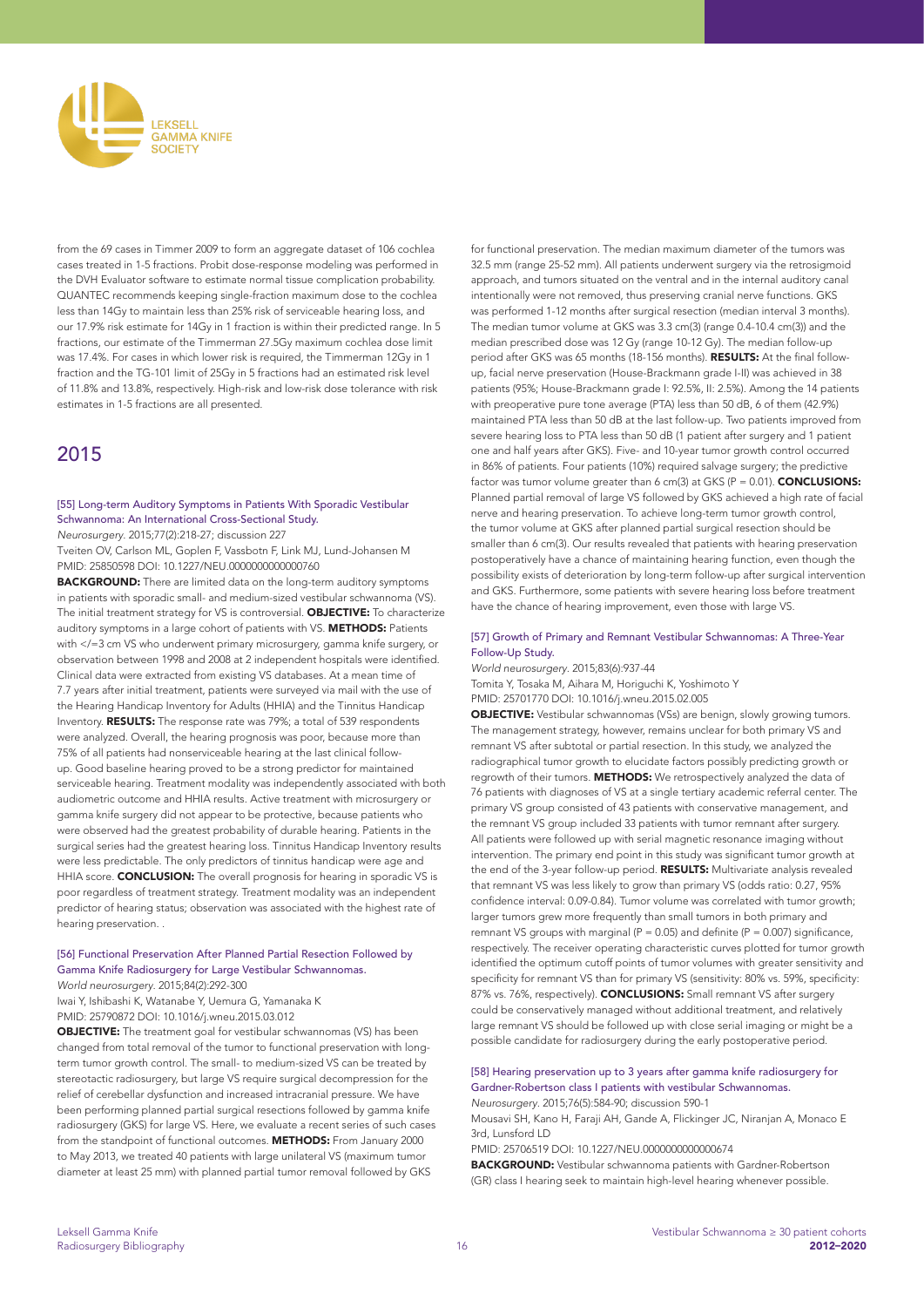

OBJECTIVE: To evaluate hearing outcomes at 2 to 3 years in GR class I patients who underwent Gamma Knife radiosurgery (GKRS). METHODS: Sixty-eight patients with GR class I hearing were identified between 2006 and 2009. Twentyfive patients had no subjective hearing loss (group A) and 43 patients reported subjective hearing loss (group B) before GKRS. The median tumor volume (1 cm) and tumor margin dose (12.5 Gy) were the same in both groups. RESULTS: Serviceable hearing retention rates (GR grade I or II) were 100% for group A compared with 81% at 1 year, 60% at 2 years, and 57% at 3 years after GKRS for group B patients. Group A patients had significantly higher rates of hearing preservation in either GR class I (P < .001) or GR class II (P < .001). Patients with a pure tone average (PTA) <15 dB before GKRS had significantly higher rates of preservation of GR class I or II hearing. CONCLUSION: At 2 to 3 years after GKRS, patients without subjective hearing loss or a PTA <15 dB had higher rates of grade I or II hearing preservation. Modification of the GR hearing classification into 2 groups of grade I hearing (group A, those with no subjective hearing loss and a PTA <15 dB; and group B, those with subjective hearing loss and a PTA >15 dB) may be useful to help predict hearing preservation rates at 2 to 3 years after **GKRS** 

#### [59] Modern Gamma Knife radiosurgery of vestibular schwannomas: treatment concept, volumetric tumor response, and functional results.

*Neurosurg Rev*. 2015 Apr;38(2):309-18; discussion 318. Lipski SM, Hayashi M, Chernov M, Levivier M, Okada Y PMID: 25519767 DOI: 10.1007/s10143-014-0601-3

The objective of the present study was longitudinal evaluation of the volumetric tumor response and functional results after Gamma Knife radiosurgery of vestibular schwannomas, performed according to the modern standards of treatment. From October 2003 to September 2007, 133 consecutive patients with vestibular schwannomas were treated according to the concept of robotic Gamma Knife microradiosurgery, which is based on precise irradiation of the lesion, sparing adjacent structures, and delivery of the high radiation energy to the target. Multiple small-sized isocenters located within the border of the neoplasm were applied. The mean marginal dose was 11.5 Gy (range, 11-12 Gy). In total, 126 cases with a minimum posttreatment follow-up of 2 years (range, 2-7 years; median, 4 years) were analyzed. Temporary enlargement was noted in 25% of tumors at 6 months after radiosurgery. At 3 years of follow-up, tumor shrinkage, stabilization, and increase in volume were marked in 73%, 23%, and 4% of cases, respectively. All progressing lesions spontaneously stabilized later on and did not require additional management. In 3% of patients, transitory impairment of the facial nerve function was marked; however, neither its permanent dysfunction nor trigeminal neuropathy attributed to radiosurgery was noted. Impairment of hearing compared to its pretreatment level was revealed in 4%, 12%, 13%, and 16% of patients at 6 months, 1 year, 2 years, and 3 years after radiosurgery, respectively, and this trend was statistically significant (P = 0.0042). Overall, 77% of patients with serviceable hearing before treatment preserved it 3 years thereafter. In conclusion, modern Gamma Knife radiosurgery provides effective and safe management of vestibular schwannomas. Nevertheless, possible temporary tumor enlargement, delay of its growth arrest, transient dysfunction of the cranial nerves, and gradual deterioration of hearing after irradiation should be always taken into consideration.

# 2014

#### [60] Gamma Knife radiosurgery following subtotal resection of vestibular schwannoma.

Journal of clinical neuroscience : official journal of the Neurosurgical Society of *Australasia*. 2014;21(12):2077-82

Brokinkel B, Sauerland C, Holling M, Ewelt C, Horstmann G, van Eck AT, Stummer W

#### PMID: 25065850 DOI: 10.1016/j.jocn.2014.03.037

During treatment of large vestibular schwannomas, incomplete resection (IR) followed by Gamma Knife surgery (GKS; Elekta AB, Stockholm, Sweden) possibly offers tumor growth control and good clinical outcome, and is being discussed as an alternative to complete tumor removal with its inherent risks, especially for facial nerve function. However, available data for this concept are limited due to the small number of published studies. To analyze the effects of combined therapy in a larger cohort, we reviewed the currently available data. Six studies comprising 159 patients with a tumor diameter of at least 2 cm were included (median volume 19.95 cm(3) in four studies, n=137). GKS was performed on average 6 months postoperatively with a mean marginal dose of 11.88 Gy (mean target volume 4.42 cm(3), mean diameter 18.45 mm). Preoperatively facial nerve function was serviceable (House and Brackmann Grades I+II) in 158 of 159 patients (99.4%) and in 125 of 151 patients (82.8%, 95% confidence interval [CI] 76-88%) postoperatively. Hearing was serviceable in 29 of 151 patients (19.2%) preoperatively and in 16 of 79 patients postoperatively (20.2%, 95%CI 12-31%). Within a mean follow-up time of 50 months (range 12-102 months), facial nerve function and hearing after IR remained serviceable in 142 of 151 (94.0%, 95%CI 89-97%) and 15 of 129 patients (11.6%, 95%CI 7-18%). Tumor growth control was achieved in 149 of 159 patients (93.8%). Six patients were subjected to repeated therapy. Minimal complications were reported for microsurgery and GKS. Combined therapy was shown to be beneficial regarding both tumor control and adverse side effects among all analyzed studies.

#### [61] Gamma Knife radiosurgery for vestibular schwannoma: clinical results at long-term follow-up in a series of 379 patients.

*Journal of neurosurgery*. 2014;121 Suppl:123-42 Boari N, Bailo M, Gagliardi F, Franzin A, Gemma M, del Vecchio A, Bolognesi A,

Picozzi P, Mortini P

PMID: 25434946 DOI: 10.3171/2014.8.GKS141506

OBJECTIVE: Since the 1990 s, Gamma Knife radiosurgery (GKRS) has become the first-line treatment option for small- to medium-size vestibular schwannomas (VSs), especially in patients without mass effect-related symptoms and with functional hearing. The aim of this study was to assess the safety and efficacy of GKRS, in terms of tumor control, hearing preservation, and complications, in a series of 379 consecutive patients treated for VS. METHODS: Of 523 patients treated at the authors' institution for VS between 2001 and 2010, the authors included 379 who underwent GKRS as the primary treatment. These patients were not affected by Type 2 neurofibromatosis and had clinical follow-up of at least 36 months. Clinical follow-up (mean and median 75.7 and 69.5 months, respectively) was performed for all patients, whereas audiometric and quantitative radiological follow-up examinations were obtained for only 153 and 219 patients, respectively. The patients' ages ranged from 23 to 85 years (mean 59 years). The mean tumor volume was 1.94 +/- 2.2 cm(3) (median 1.2 cm(3), range 0.013-14.3 cm(3)), and the median margin dose was 13 Gy (range 11-15 Gy). Parameters considered as determinants of the clinical outcome were long-term tumor control, hearing preservation, and complications. A statistical analysis was performed to correlate clinical outcomes with the radiological features of the tumor, dose-planning parameters, and patient characteristics. RESULTS: Control of the tumor with GKRS was achieved in 97.1% of the patients. In 82.7% of the patients, the tumor volume had decreased at the last follow-up, with a mean relative reduction of 34.1%. The rate of complications was very low, with most consisting of a transient worsening of preexisting symptoms. Patients who had vertigo, balance disorders, or facial or trigeminal impairment usually experienced a complete or at least significant symptom relief after treatment. However, no significant improvement was observed in patients previously reporting tinnitus. The overall rate of preservation of functional hearing at the long-term follow-up was 49%; in patients with hearing classified as Gardner-Robertson (GR) Class I, this value was 71% and reached 93% among cases of GR Class I hearing in patients younger than 55 years. CONCLUSIONS: Gamma Knife radiosurgery is a safe and effective treatment for VS, achieving tumor control in 97.1% of cases and resulting in a very low morbidity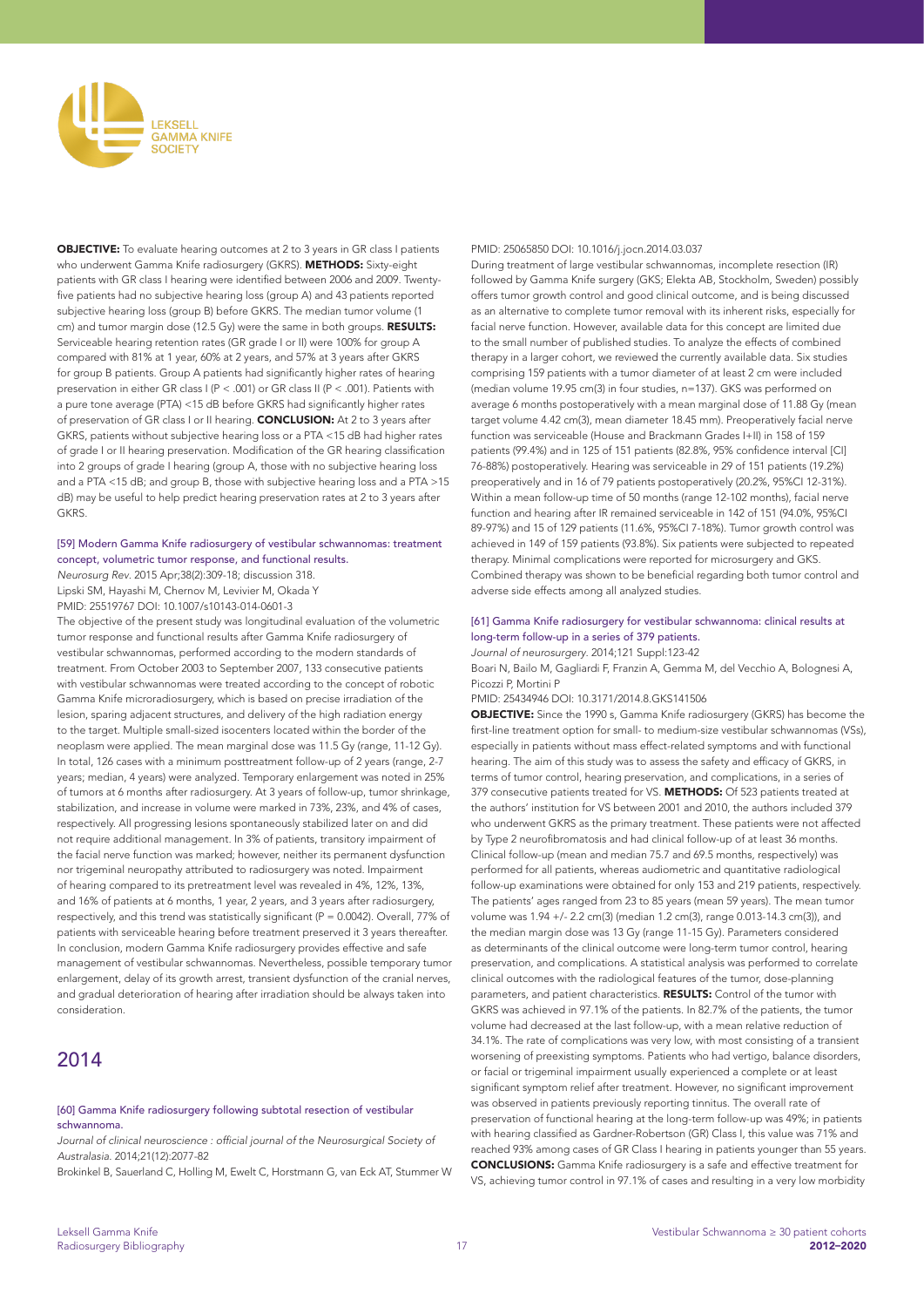

rate. Younger GR Class I patients had a significantly higher probability of retaining functional hearing even at the 10-year follow-up; for this reason, the time between symptom onset, diagnosis, and treatment should be shortened to achieve better outcomes in functional hearing preservation.

#### [62] Radiosurgery as treatment for acoustic neuroma. Ten years' experience. Acta otorrinolaringologica espanola. 2014;65(6):327-31

Llopez Carratala I, Escorihuela Garcia V, Orts Alborch M, de Paula Vernetta C, Marco Algarra J

PMID: 24846561 DOI: 10.1016/j.otorri.2014.03.003

INTRODUCTION AND OBJECTIVE: The acoustic neuroma is a benign tumour that usually affects the vestibular portion of the vestibulocochlear nerve. It represents 8% of all intracranial tumours and 80% of those arising at the cerebellopontine angle. There are 3 treatment options: microsurgery (the technique of choice), radiosurgery and observation. The objective of the study was to evaluate the results and side effects obtained using radiosurgery as treatment for acoustic neuroma. MATERIAL AND METHODS: We performed a review of all patients treated with radiosurgery (Gamma Knife and linear accelerator) at doses of 1200-1300 cGy for unilateral acoustic neuroma in our hospital from January 1999 until January 2010. In all patients we evaluated the overall state, tumour growth control rate (tumour smaller or remaining the same size), the involvement of v and vii cranial nerves and central nervous system disorders. We also assessed follow-up time and changes in hearing thresholds after radiosurgery. RESULTS: From a total of 35 patients studied, with a mean age of 58.29 years and lacking statistically significant differences in gender, the tumour growth control rate was over 90%. The main reason for visit (65.71%) was unilateral and progressive hearing loss. After treatment, 34.28% of patients had hearing loss. The involvement of the cranial nerves (v-vii) was transitory in 100% of cases. Gamma Knife radiosurgery was administered in 82.85% of patients. CONCLUSION: Although microsurgery is the treatment of choice for acoustic neuroma, we consider radiosurgery as a valid alternative in selected patients (elderly, comorbidity, small tumour size and sensorineural hearing loss, among others).

# [63] Long-term outcome of gamma knife radiosurgery for vestibular schwannoma.

Journal of neurological surgery. Part B, Skull base. 2014;75(4):273-8 Bir SC, Ambekar S, Bollam P, Nanda A PMID: 25093151 DOI: 10.1055/s-0034-1371525

OBJECTIVE: We evaluated the long-term outcome of vestibular schwannoma (VS) treated with gamma knife radiosurgery (GKRS) as a primary treatment as well as an adjunct therapy. MATERIALS AND METHODS: We performed a retrospective review (2000-2012) of 82 patients with VS who received GKRS. Of 82 patients, 20 patients with prior resection received GKRS treatment as an adjunct therapy. The remainder of the patients (62) received GKRS as a primary treatment. RESULTS: GKRS for VS showed significant variations in tumor growth control (decreased in 44 patients [54%], arrested growth in 30 patients [36%], and increased tumor size in 8 patients [10%]). Progression-free survival rates after GKRS at 3, 5, and 10 years were 98%, 95%, and 95%, respectively. Hearing, facial nerve function, and Karnofsky performance scale were significantly improved after GKRS compared with pretreated status (79 versus 90). Two patients (2.5%) required resection again due to tumor progression and worsening of signs and symptoms. Conclusion Long-term follow-up demonstrated that GKRS offers a high rate of tumor control, preservation of multiple nerve functions, and a good quality of life in both new and recurrent patients with VS.

[64] Identifying predictors of early growth response and adverse radiation effects of vestibular schwannomas to radiosurgery.

*PloS one*. 2014;9(10):e110823

Larjani S, Monsalves E, Pebdani H, Krischek B, Gentili F, Cusimano M, Laperriere N, Hayhurst C, Zadeh G

#### PMID: 25337892 DOI: 10.1371/journal.pone.0110823

PURPOSE: To determine whether pre-treatment growth rate of vestibular schwannomas (VS) predict response to radiosurgery. METHODS: A retrospective review of a prospectively maintained database of all VS patients treated with 12Gy prescription dose between September 2005 and June 2011 at our institution using the Leksell Model 4C Gamma Knife Unit was conducted. Patients who had a minimum of 12-months clinical and radiological assessment before and after radiosurgery were included in this study. Tumor growth rates were calculated using specific growth rate (SGR). Tumor volumes were measured on FIESTA-MRI scans using ITK-SNAP v2.2. RESULTS: Following radiosurgery, twentyseven (42.9%) patients showed a significant decrease in volume after one year, twenty-nine (46.0%) stabilized, and seven (11.1%) continued to grow. There was no correlation between VS pre-treatment SGRs with post-treatment SGRs (p = 0.34), and incidence of adverse radiation effects (ARE). The reduction in tumors' SGRs after radiosurgery was proportional to pre-treatment SGRs, although this correlation was not statistically significant ( $p = 0.19$ ). Analysis of risk factors revealed a positive correlation between post-treatment SGRs and incidence of non-auditory complications, most of which were attributed to ARE ( $p = 0.047$ ). CONCLUSION: Pre-treatment growth rate of VS does not predict tumor response to radiosurgery or incidence of ARE. VS with higher SGRs post-radiosurgery are more likely to experience ARE.

#### [65] How to distinguish tumor growth from transient expansion of vestibular schwannomas following Gamma Knife radiosurgery. *Acta neurochirurgica*. 2014;156(6):1121-3

Mindermann T, Schlegel I

PMID: 24682634 DOI: 10.1007/s00701-014-2063-3

**BACKGROUND:** Typically, vestibular schwannomas (VS) react to Gamma Knife radiosurgery (GKRS) with a transient increase of tumor volume owed to tumor swelling at about 6 months followed by a reduction of tumor volume owed to tumor shrinkage at about 18 months. It is important to distinguish this transient tumor expansion (TTE) from tumor growth. We undertook this study to see if there is a typical time interval in the follow-up of VS following GKRS, which may indicate tumor growth rather than TTE. METHODS: We retrospectively reviewed the patient charts of patients who underwent GKRS for unilateral sporadic VS at the Gamma Knife Center Zurich from 1994-2009 and who were treated by J. Siegfried or one of the authors (TM). Tumor progression was defined as an increase of tumor volume of >/= 20 % as compared to the initial tumor volume at the earliest 2 years following GKRS. This time interval of >/= 2 years was chosen in order to distinguish TTE from genuine tumor progression. Whenever tumor enlargement was suspected on follow-up MRI at >/= 2 years following GKRS, tumor volumes were measured using custom software. RESULTS: From 1994-2009, 235 patients underwent GKRS in Zurich for unilateral sporadic VS. Tumor progression with a volume increase of >/= 20 % occurred in 21/235 (8.9 %) patients at 3.4 +/- 0.9 years following GKRS. Seventeen out of 235 (7 %) patients had a clinically relevant tumor progression requiring microsurgery or repeat radiosurgery. **CONCLUSIONS:** According to our data, time may be a good parameter distinguishing tumor progression due to tumor growth from TTE due to tumor swelling in VS following GKRS. Tumor growth seems to occur at about 3-4 years following GKRS for VS as opposed to TTE, which seems to be present at about 6-18 months following GKRS for VS.

#### [66] Significance of cochlear dose in the radiosurgical treatment of vestibular schwannoma: controversies and unanswered questions.

*Neurosurgery*. 2014;74(5):466-74; discussion 474 Jacob JT, Carlson ML, Schiefer TK, Pollock BE, Driscoll CL, Link MJ PMID: 24476904 DOI: 10.1227/NEU.0000000000000299

BACKGROUND: Cochlear dose has been identified as a potentially modifiable contributor to hearing loss after stereotactic radiosurgery (SRS) for vestibular schwannoma (VS). **OBJECTIVE:** To evaluate the association between computed tomography-based volumetric cochlear dose and loss of serviceable hearing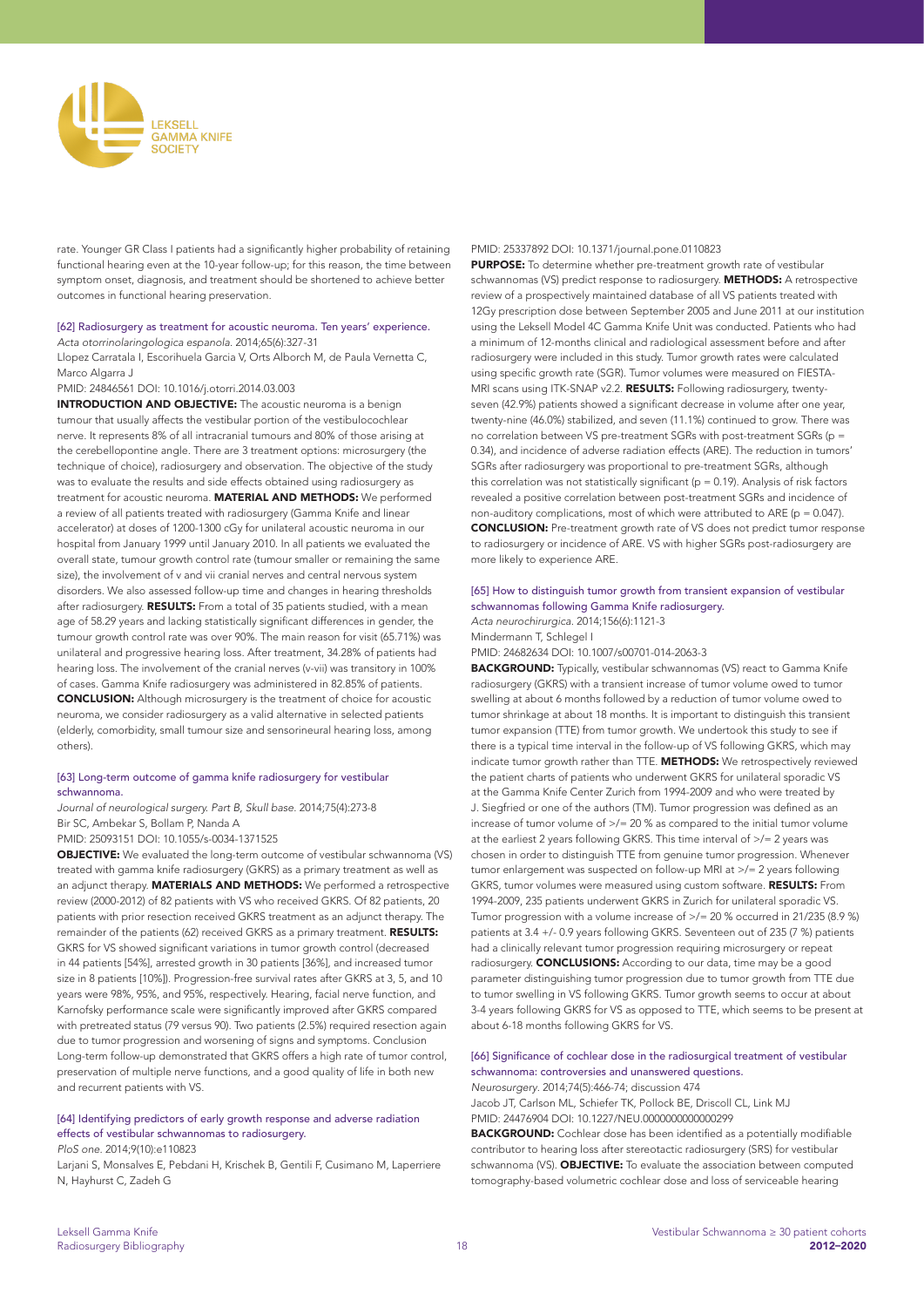

after SRS, to assess intraobserver and interobserver reliability when determining modiolar point dose with the use of magnetic resonance imaging and computed tomography, and to discuss the clinical significance of the cochlear dose with regard to radiosurgical planning strategy. **METHODS:** Patients with serviceable pretreatment hearing who underwent SRS for sporadic VS between the use of Gamma Knife Perfexion were studied. Univariate and multivariate associations with the primary outcome of time to nonserviceable hearing were evaluated. RESULTS: A total of 105 patients underwent SRS for VS during the study period, and 59 (56%) met study criteria and were analyzed. Twenty-one subjects (36%) developed nonserviceable hearing at a mean of 2.2 years after SRS (SD, 1.0 years; median, 2.1 years; range 0.6-3.8 years). On univariate analysis, pretreatment pure tone average, speech discrimination score, American Academy of Otolaryngology-Head and Neck Surgery hearing class, marginal dose, and mean dose to the cochlear volume were statistically significantly associated with time to nonserviceable hearing. However, after adjustment for baseline differences, only pretreatment pure tone average was statistically significantly associated with time to nonserviceable hearing in a multivariable model. **CONCLUSION:** Cochlear dose is one of many variables associated with hearing preservation after SRS for VS. Until further studies demonstrate durable tumor arrest with reduced dose protocols, routine tumor dose planning should not be modified to limit cochlear dose at the expense of tumor control.

## [67] Long-term quality of life and tumour control following gamma knife radiosurgery for vestibular schwannoma.

*Acta neurochirurgica*. 2014;156(2):389-96 Wangerid T, Bartek J Jr, Svensson M, Forander P

PMID: 24193890 DOI: 10.1007/s00701-013-1924-5

INTRODUCTION: Gamma knife radiosurgery (GKRS) has for the last decades been an established treatment option for patients with small- or medium-sized vestibular schwannomas (VS), although little data is reported on long-term outcome regarding quality of life (QOL) and tumour control in this patient category. The objective of this study was to investigate long-term QOL and tumour control in GKRS-treated VS patients at our institution. **METHODS:** Data was reviewed from a consecutive cohort of 128 patients, 62 men and 66 women, diagnosed with VS and treated with GKRS at Karolinska University Hospital between 1997 and 2003. Patients previously treated for VS, patients from abroad, and patients with neurofibromatosis were excluded from the study. Median age at the time of treatment was 66 years (range 23-89), with a median follow-up time of 104 months (range 11-165) and radiological median follow-up of 86 months (range 5-170). Five patients were lost to follow-up. RESULTS: Data on QOL (EQ-5D score) was obtained in 90 % (98/109) of all cases at the end of follow-up, showing low morbidity and a high QOL with median index of 0.91 (max. score 1.0) in these patients. Tumour control was achieved in 92 % (118/128) of patients after a single GKRS treatment. Ten patients had loss of tumour control, either radiologically seen as growth progression, or due to the need for salvage treatment. Neither pre-treatment growth of the vestibular schwannoma, or a large tumour size (Koos grade 3 & 4) was correlated with a higher degree of treatment failure ( $p = 0.695$ ) and  $p = 0.647$ , respectively). There was no difference in tumour control in young (<60 y/o) vs. elderly (>/=60 y/o) patients (p = 0.167). **CONCLUSION:** We report a high QOL and low morbidity at long-term follow-up after GKRS treatment in VS patients. Furthermore, a high tumour control rate was achieved independent of tumour size, patient age or pre-treatment evidence of tumour growth.

#### [68] Change in tinnitus after treatment of vestibular schwannoma: microsurgery vs. gamma knife radiosurgery.

Yonsei medical journal. 2014;55(1):19-24 Park SH, Oh HS, Jeon JH, Lee YJ, Moon IS, Lee WS PMID: 24339282 DOI: 10.3349/ymj.2014.55.1.19 PURPOSE: Tinnitus is a very common symptom of vestibular schwannoma,

present in 45 to 80% of patients. We evaluated changes in tinnitus after translabyrinthine microsurgery (TLM) or gamma knife radiosurgery (GKS). MATERIALS AND METHODS: Among 78 patients with vestibular schwannoma who underwent TLM or GKS at Severance Hospital from 2009-2012, 46 patients with pre- or postoperative tinnitus who agreed to participate were enrolled. Pure tone audiometry, tinnitus handicap inventory (THI), visual analogue scale (VAS) scores for loudness, awareness, and annoyance were measured before and after treatment. Changes of THI and VAS were analysed and compared according to treatment modality, tumour volume, and preoperative residual hearing. RESULTS: In the TLM group (n=27), vestibulocochlear nerves were definitely cut. There was a higher rate of tinnitus improvement in TLM group (52%) than GKS group (16%, p=0.016). The GKS group had a significantly higher rate of tinnitus worsening (74%) than TLM group (11%, p<0.001). Mean scores of THI and VAS scores significantly decreased in the TLM group in contrast to significant increases in the GKS group. Tumor volume and preoperative hearing did not affect the changes in THI or VAS. CONCLUSION: GKS can save vestibulocochlear nerve continuity but may damage the cochlea, cochlear nerve and can cause worsening tinnitus. In cases where hearing preservation is not intended, microsurgery with vestibulocochlear neurectomy during tumor removal can sometimes relieve or prevent tinnitus.

# 2013

#### [69] Working disability in Norwegian patients with vestibular schwannoma: vertigo predicts future dependence.

*World neurosurgery*. 2013;80(6):e301-5

Breivik CN, Nilsen RM, Myrseth E, Finnkirk MK, Lund-Johansen M PMID: 23548845 DOI: 10.1016/j.wneu.2013.03.069

OBJECTIVE: We examined whether reduced hearing, tinnitus, dizziness, and unsteadiness affected the patients' ability to maintain work within a time frame of 2-10 years after diagnosis. METHODS: A total of 434 consecutive patients were followed at regular intervals. Data on symptoms were scored prospectively and dichotomized by visual analog scales for tinnitus and vertigo. Study design is retrospective. Hearing acuity was scored according to the Gardner-Robertson scale, and unsteadiness was measured on a balance platform. Patients were asked about working status, and scored as receiving governmental compensation for disability. RESULTS: Two hundred six patients were eligible for study. Of these, one died and nine were lost to follow-up. Ninety-seven patients received conservative management, 49 patients recieved gamma knife radiosurgery, and 50 patients were treated by microsurgery. Mean follow-up time was 58.7 months (range, 20-132 months). There was a significant increase in the number of individuals receiving compensation during the study period (P < 0.0001). At baseline, the proportion of pension receivers was within same range as that of the age- and sex-matched Norwegian population (5.61% vs. 6.91%; case-control odds ratio, 0.82; 95% confidence interval 0.45-1.49;  $P = 0.51$ , not significant). At the final time point, the increase in the number of receivers deviated significantly from the reference population (case-control odds ratio, 3.80; 95% confidence interval 2.71-5.33; P </= 0.001). Examining symptoms at first presentation as predictors of future dependence revealed that vertigo and higher mean age were associated with a higher risk ( $P < 0.001$  and  $P = 0.015$ , respectively). No other symptoms were predictive of dependence. **CONCLUSIONS:** In a prospectively followed cohort of Norwegian patients with vestibular schwannoma, vestibular complaints were significant predictors for becoming dependant of disability pension.

#### [70] Conservative management or gamma knife radiosurgery for vestibular schwannoma: tumor growth, symptoms, and quality of life. *Neurosurgery*. 2013;73(1):48-56; discussion 56-7

Breivik CN, Nilsen RM, Myrseth E, Pedersen PH, Varughese JK, Chaudhry AA, Lund-Johansen M PMID: 23615094 DOI: 10.1227/01.neu.0000429862.50018.b9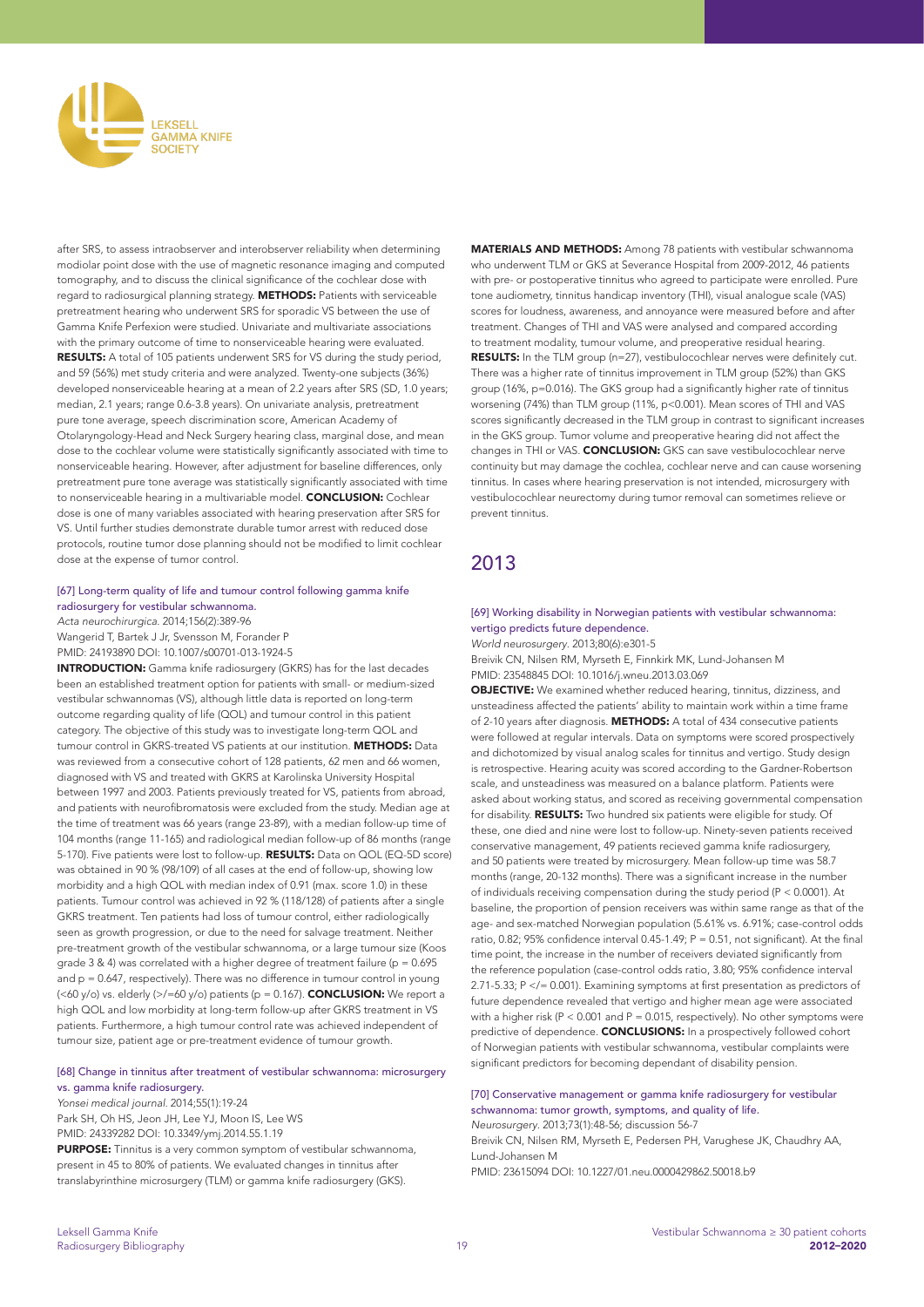

BACKGROUND: There are few reports about the course of vestibular schwannoma (VS) patients following gamma knife radiosurgery (GKRS) compared with the course following conservative management (CM). In this study, we present prospectively collected data of 237 patients with unilateral VS extending outside the internal acoustic canal who received either GKRS (113) or CM (124). OBJECTIVE: The aim was to measure the effect of GKRS compared with the natural course on tumor growth rate and hearing loss. Secondary end points were postinclusion additional treatment, quality of life (QoL), and symptom development. METHODS: The patients underwent magnetic resonance imaging scans, clinical examination, and QoL assessment by SF-36 questionnaire. Statistics were performed by using Spearman correlation coefficient, Kaplan-Meier plot, Poisson regression model, mixed linear regression models, and mixed logistic regression models. RESULTS: Mean follow-up time was 55.0 months (26.1) standard deviation, range 10-132). Thirteen patients were lost to follow-up. Serviceable hearing was lost in 54 of 71 (76%) (CM) and 34 of 53 (64%) (GKRS) patients during the study period (not significant, log-rank test). There was a significant reduction in tumor volume over time in the GKRS group. The need for treatment following initial GKRS or CM differed at highly significant levels (logrank test,  $P < 0.01$ ). Symptom and  $O_{\text{OL}}$  development did not differ significantly between the groups. CONCLUSION: In VS patients, GKRS reduces the tumor growth rate and thereby the incidence rate of new treatment about tenfold. Hearing is lost at similar rates in both groups. Symptoms and QoL seem not to be significantly affected by GKRS.

#### [71] Do we really still need an open surgery for treatment of patients with vestibular schwannomas?

Acta neurochirurgica. Supplement. 2013;116:25-36

Hayashi M, Chernov MF, Lipski SM, Tamura N, Yomo S, Horiba A, Tsuzuki S, Izawa M, Okada Y, Muragaki Y, Iseki H, Ivanov P, Regis J, Takakura K PMID: 23417455 DOI: 10.1007/978-3-7091-1376-9\_5

BACKGROUND: Gamma Knife surgery (GKS) should be considered a standard treatment option for small and medium-sized vestibular schwannomas (VSs). It results in a tumor control rate similar to that seen with microsurgery and provides better preservation of facial nerve function and hearing. METHODS: From December 2002 to April 2011, a total of 260 patients with VS underwent GKS using Leksell Gamma Knife model 4C with an automatic positioning system. There were 30 Koos stage I tumors, 112 stage II, 100 stage III, and 18 stage IV. All patients were treated with the use of high-resolution magnetic resonance imaging; creation of the highly precise conformal and selective multi-isocenter dose planning with small collimators, carefully sparing adjacent cranial nerves of any excessive irradiation; and creation of a wide 80 % isodose area within the tumor while applying a low marginal dose (mean 11.9 Gy) at the 50 % isodose line. RESULTS: Among 182 patients who were followed for more than 3 years after treatment, the tumor control and shrinkage rates were 98.4 % and 76.4 %, respectively. Volume reduction of >50 % was marked in 54.9 % of VSs. Preservation of facial nerve function and hearing at the pretreatment level was noted in 97.8 % and 87.9 %, respectively. There was marked improvement of facial nerve function and hearing after GKS in 2.2 % and 3.8 %, respectively. There was no major morbidity. **CONCLUSION:** Due to contemporary technological and methodological achievements GKS can be focused not only on growth control but on shrinking the VS, with possible reversal of the neurological deficit.

#### [72] Whether gamma knife radiosurgery is really necessary for treatment of patients with vestibular schwannomas.

Acta neurochirurgica. Supplement. 2013;116:19-23

Hori T, Maruyama T

PMID: 23417454 DOI: 10.1007/978-3-7091-1376-9\_4

The present study was directed at establishing the role of Gamma Knife radiosurgery (GKS) in the management of vestibular schwannomas (VSs), particularly those that are large. We analyzed a consecutive series of 222 tumors operated on by a single neurosurgeon (T. Hori) at Tottori University (1981-1998)

and Tokyo Women's Medical University (1998-2011). The surgical strategy for sporadic unilateral VSs was typically total or nearly total tumor removal with facial nerve preservation, whereas in some cases of neurofibromatosis type 2 intentional subtotal resection was performed. In all, 15 patients (8.6 %) in the series underwent GKS before (4 cases), after (9 cases), or before and after (2 cases) tumor removal. Overall, 211 patients (95 %) were cured by microsurgery alone. Of note, six patients underwent primary radiosurgery but were operated later on for regrowth of the neoplasm, and in four of them near-total resection led to good long-term tumor control. GKS was required in only 5 % of cases for management of residual VS or, more frequently, its regrowth. Radiosurgery resulted in volume reduction in one-third of these tumors. In other cases it stabilized the lesion, preventing further progression. Thus, GKS is considered a reasonable management option for residual or regrowing small VSs to obtain maximum tumor growth control after initially attempting complete surgical removal.

#### [73] Long-term safety and efficacy of stereotactic radiosurgery for vestibular schwannomas: evaluation of 440 patients more than 10 years after treatment with Gamma Knife surgery.

*Journal of neurosurgery*. 2013;118(3):557-65 Hasegawa T, Kida Y, Kato T, Iizuka H, Kuramitsu S, Yamamoto T PMID: 23140152 DOI: 10.3171/2012.10.JNS12523

OBJECTIVE: Little is known about long-term outcomes, including tumor control and adverse radiation effects, in patients harboring vestibular schwannomas (VSs) treated with stereotactic radiosurgery > 10 years previously. The aim of this study was to confirm whether Gamma Knife surgery (GKS) for VSs continues to be safe and effective  $> 10$  years after treatment. **METHODS:** A total of 440 patients with VS (including neurofibromatosis Type 2) treated with GKS between May 1991 and December 2000 were evaluable. Of these, 347 patients (79%) underwent GKS as an initial treatment and 93 (21%) had undergone prior resection. Three hundred fifty-eight patients (81%) had a solid tumor and 82 (19%) had a cystic tumor. The median tumor volume was 2.8 cm(3) and the median marginal dose was 12.8 Gy. RESULTS: The median follow-up period was 12.5 years. The actuarial 5- and >/= 10-year progression-free survival was 93% and 92%, respectively. No patient developed treatment failure > 10 years after treatment. According to multivariate analysis, significant factors related to worse progression-free survival included brainstem compression with a deviation of the fourth ventricle ( $p < 0.0001$ ), marginal dose  $\lt$ /= 13 Gy (p = 0.01), prior treatment (p = 0.02), and female sex (p  $= 0.02$ ). Of 287 patients treated at a recent optimum dose of  $\lt$ /= 13 Gy, 3 (1%) developed facial palsy, including 2 with transient palsy and 1 with persistent palsy after a second GKS, and 3 (1%) developed facial numbness, including 2 with transient and 1 with persistent facial numbness. The actuarial 10-year facial nerve preservation rate was 97% in the high marginal dose group (> 13 Gy) and 100% in the low marginal dose group (</= 13 Gy). Ten patients (2.3%) developed delayed cyst formation. One patient alone developed malignant transformation, indicating an incidence of 0.3%. **CONCLUSIONS:** In this study GKS was a safe and effective treatment for the majority of patients followed > 10 years after treatment. Special attention should be paid to cyst formation and malignant transformation as late adverse radiation effects, although they appeared to be rare. However, it is necessary to collect further long-term follow-up data before making conclusions about the long-term safety and efficacy of GKS, especially for young patients with  $VSc$ 

#### [74] Hearing preservation in patients with vestibular schwannoma treated with Gamma Knife surgery.

*Journal of neurosurgery*. 2013;118(3):571-8

Baschnagel AM, Chen PY, Bojrab D, Pieper D, Kartush J, Didyuk O, Naumann IC, Maitz A, Grills IS

PMID: 23216466 DOI: 10.3171/2012.10.JNS12880

OBJECTIVE: Hearing loss after Gamma Knife surgery (GKS) in patients with vestibular schwannoma has been associated with radiation dose to the cochlea. The purpose of this study was to evaluate serviceable hearing preservation in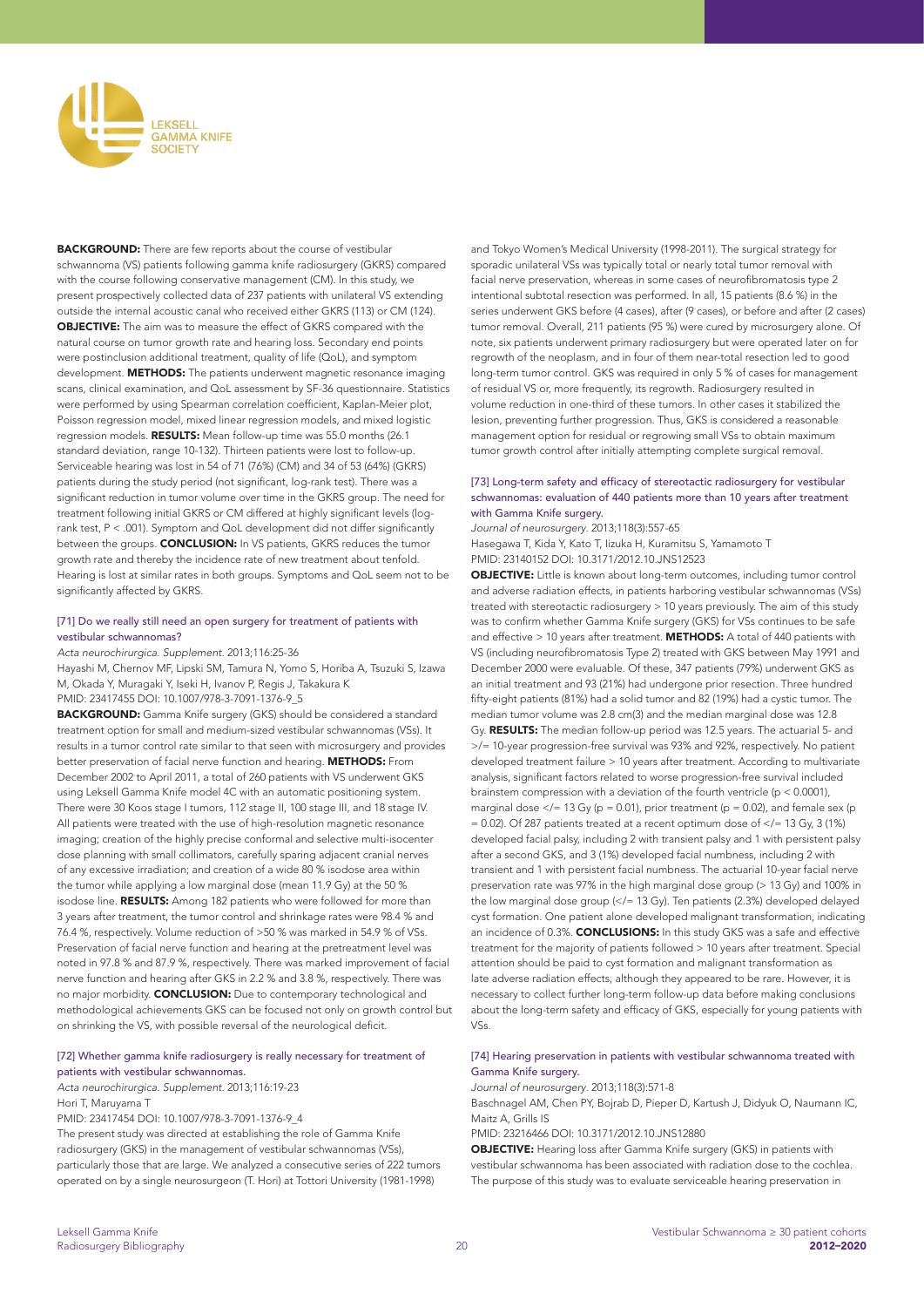

patients with VS who were treated with GKS and to determine if serviceable hearing loss can be correlated with the dose to the cochlea. METHODS: Forty patients with vestibular schwannoma with serviceable hearing were treated using GKS with a median marginal dose of 12.5 Gy (range 12.5-13 Gy) to the 50% isodose volume. Audiometry was performed prospectively before and after GKS at 1, 3, and 6 months, and then every 6 months thereafter. Hearing preservation was based on pure tone average (PTA) and speech discrimination (SD). Serviceable hearing was defined as PTA less than 50 dB and SD greater than 50%. RESULTS: The median cochlear maximum and mean doses were 6.9 Gy (range 1.6-16 Gy) and 2.7 Gy (range 0.7-5.0 Gy), respectively. With a median audiological follow-up of 35 months (range 6-58 months), the 1-, 2-, and 3-year actuarial rates of maintaining serviceable hearing were 93%, 77%, and 74%, respectively. No patient who received a mean cochlear dose less than 2 Gy experienced serviceable hearing loss (p = 0.035). Patients who received a mean cochlear dose less than 3 Gy had a 2-year hearing preservation rate of 91% compared with 59% in those who received a mean cochlear dose of  $3$  Gy or greater (p = 0.029). Those who had more than 25% of their cochlea receiving 3 Gy or greater had a higher rate of hearing loss ( $p = 0.030$ ). There was no statistically significant correlation between serviceable hearing loss and age, tumor size, pre-GKS PTA, pre-GKS SD, pre-GKS Gardner-Robertson class, maximum cochlear dose, or the percentage of cochlear volume receiving 5 Gy. On multivariate analysis there was a trend toward significance for serviceable hearing loss with a mean cochlear dose of 3 Gy or greater (p = 0.074). Local control was 100% at 24 months. No patient developed facial or trigeminal nerve dysfunction. **CONCLUSIONS:** With a median mean cochlear dose of 2.7 Gy, the majority of patients with serviceable hearing retained serviceable hearing 3 years after GKS. A mean cochlear dose less than 3 Gy was associated with higher serviceable hearing preservation.

#### [75] Long-term hearing outcomes following stereotactic radiosurgery for vestibular schwannoma: patterns of hearing loss and variables influencing audiometric decline.

*Journal of neurosurgery*. 2013;118(3):579-87

Carlson ML, Jacob JT, Pollock BE, Neff BA, Tombers NM, Driscoll CL, Link MJ PMID: 23101446 DOI: 10.3171/2012.9.JNS12919

OBJECTIVE: The goals of this retrospective cohort study were as follows: 1) to describe the long-term prevalence and timing of hearing deterioration following low-dose (12- to 13-Gy marginal dose) stereotactic radiosurgery (SRS) for vestibular schwannoma (VS); and 2) to identify clinical variables associated with long-term preservation of useful hearing following treatment. METHODS: Patients with serviceable hearing who underwent SRS for VS between 1997 and 2002 were studied. Data including radiosurgery treatment plans, tumor characteristics, pre- and posttreatment pure tone average, speech discrimination scores, and American Academy of Otolaryngology-Head and Neck Surgery hearing class were collected. Time to nonserviceable hearing was estimated using the Kaplan-Meier method. Univariate and multivariate associations with time to nonserviceable hearing were evaluated using Cox proportional hazards regression models. RESULTS: Forty-four patients met the study criteria and were included. The median duration of audiometric follow-up was 9.3 years. Thirtysix patients developed nonserviceable hearing at a mean of 4.2 years following SRS. The Kaplan-Meier estimated rates of serviceable hearing at 1, 3, 5, 7, and 10 years following SRS were 80%, 55%, 48%, 38%, and 23%, respectively. Multivariate analysis revealed that pretreatment ipsilateral pure tone average (p < 0.001) and tumor size ( $p = 0.009$ ) were statistically significantly associated with time to nonserviceable hearing. CONCLUSIONS: Durable hearing preservation a decade after low-dose SRS for VS occurs in less than one-fourth of patients. Variables including preoperative hearing capacity and tumor size may be used to predict hearing outcomes following treatment. These findings may assist in pretreatment risk disclosure. Furthermore, these data demonstrate the importance of long-term follow-up when reporting audiometric outcomes following SRS for VS.

#### [76] Nervus intermedius dysfunction following Gamma Knife surgery for vestibular schwannoma.

*Journal of neurosurgery*. 2013;118(3):566-70 Park SH, Lee KY, Hwang SK PMID: 23101447 DOI: 10.3171/2012.10.JNS12747

OBJECTIVE: The purpose of this study was to evaluate the function of the nervus intermedius, the nonmotor component of the facial nerve, following modern Gamma Knife surgery (GKS) for the treatment of vestibular schwannoma. METHODS: Sixty-five consecutive patients at our center underwent GKS as a primary treatment option for vestibular schwannoma between 2005 and 2010. The authors interviewed patients with a functional questionnaire to evaluate the function of the nervus intermedius before and after radiosurgery from their subjective point of view. Data from 50 patients treated using GKS for a unilateral vestibular schwannoma were obtained. RESULTS: Nine (18%) of 50 patients presented with at least one preradiosurgical disturbance of the nervus intermedius caused by the vestibular schwannoma itself, with dysfunctions of lacrimation, salivation, nasal secretion, and taste. Of the 41 patients without preradiosurgical disturbances, 9 (22%) experienced the onset of at least one new disturbance after GKS. Specifically for each dysfunction, of the 45 patients without a lacrimal disturbance before GKS, 5 (11.1%) had a new lacrimal disturbance after GKS. New onset of a salivary disturbance after GKS was reported in 3 (6.2%) of 48 patients. In 1 patient (2%), increased nasal secretion was noted 1 year after GKS. Five (10.6%) of 47 patients without a preradiosurgical taste disturbance experienced the symptom after GKS. No facial palsy developed in any patient before or after GKS. There was no significant correlation between postradiosurgical nervus intermedius dysfunction and tumor size, margin dose, or patient age. CONCLUSIONS: The authors demonstrated that 22% of patients undergoing modern GKS for vestibular schwannoma experience various disturbances of nonmotor components of the facial nerve as a result of the radiosurgery. Through this study, we can provide useful information about the likelihood of certain postradiosurgical symptoms for vestibular schwannoma.

#### [77] Grading of vestibular schwannomas and corresponding tumor volumes: ramifications for radiosurgery.

*Acta neurochirurgica*. 2013;155(1):71-4; discussion 74 Mindermann T, Schlegel I

PMID: 23160632 DOI: 10.1007/s00701-012-1553-4

BACKGROUND: Patients with vestibular schwannomas (VS) are either assigned to watchful waiting, microsurgical resection, or radiosurgery. Decision making on how to proceed is based on parameters such as age, tumor growth, loss of hearing, and the tumor's Koos grading. METHODS: In order to correlate Koos grading with tumor volume, patient records of 235 patients with VS who underwent Gamma Knife radiosurgery (GKRS) were retrospectively reviewed. RESULTS: From 1994 to 2009, 235 consecutive patients underwent GKRS for sporadic VS at the Zurich Gamma Knife Center. Median follow up was 62.8 +/- 33.0 months. Of the 235 tumors, 32 (13.6 %) were graded Koos I with a volume of 0.25 +/- 0.3 cc; 71 (30.2 %) were graded Koos II with a volume of 0.57 +/- 0.54 cc; 70 (29.8 %) were graded Koos III with a volume of 1.82 +/- 1.88 cc; and 62 (26.4 %) were graded Koos IV with a volume of 4.17 +/- 2.75 cc. Tumor progression was defined as a volume increase > 20 % at 2 years or later following GKRS. Overall tumor progression occurred in 21/235 (8.9 %) patients at 3.4 +/- 0.9 years. Tumor progression did not differ statistically significantly in the various Koos grades: 1/32 (3.1 %) patients with VS Koos Grade I, 7/71 (9.8 %) patients with VS Koos Grade II, 6/70 (8.6 %) patients with VS Koos Grade III, and 7/62 (11.3 %) patients with VS Koos Grade IV. CONCLUSION: To our knowledge, this is the first work correlating the various Koos grades of VS to their respective tumor volumes. In our patients, tumor volumes of VS Koos Grade IV were limited because all of our patients were eligible for radiosurgery. In our series, the outcome following GKRS for patients with VS Koos Grade IV tumors did not differ from patients with VS Koos Grades I-III. We therefore suggest to limit Koos Grade IV VS to tumor volumes < 6 cc that may be eligible for radiosurgery, and introduce an additional VS Grade V for large VS with tumor volumes of > 6 cc that may not be eligible for radiosurgery.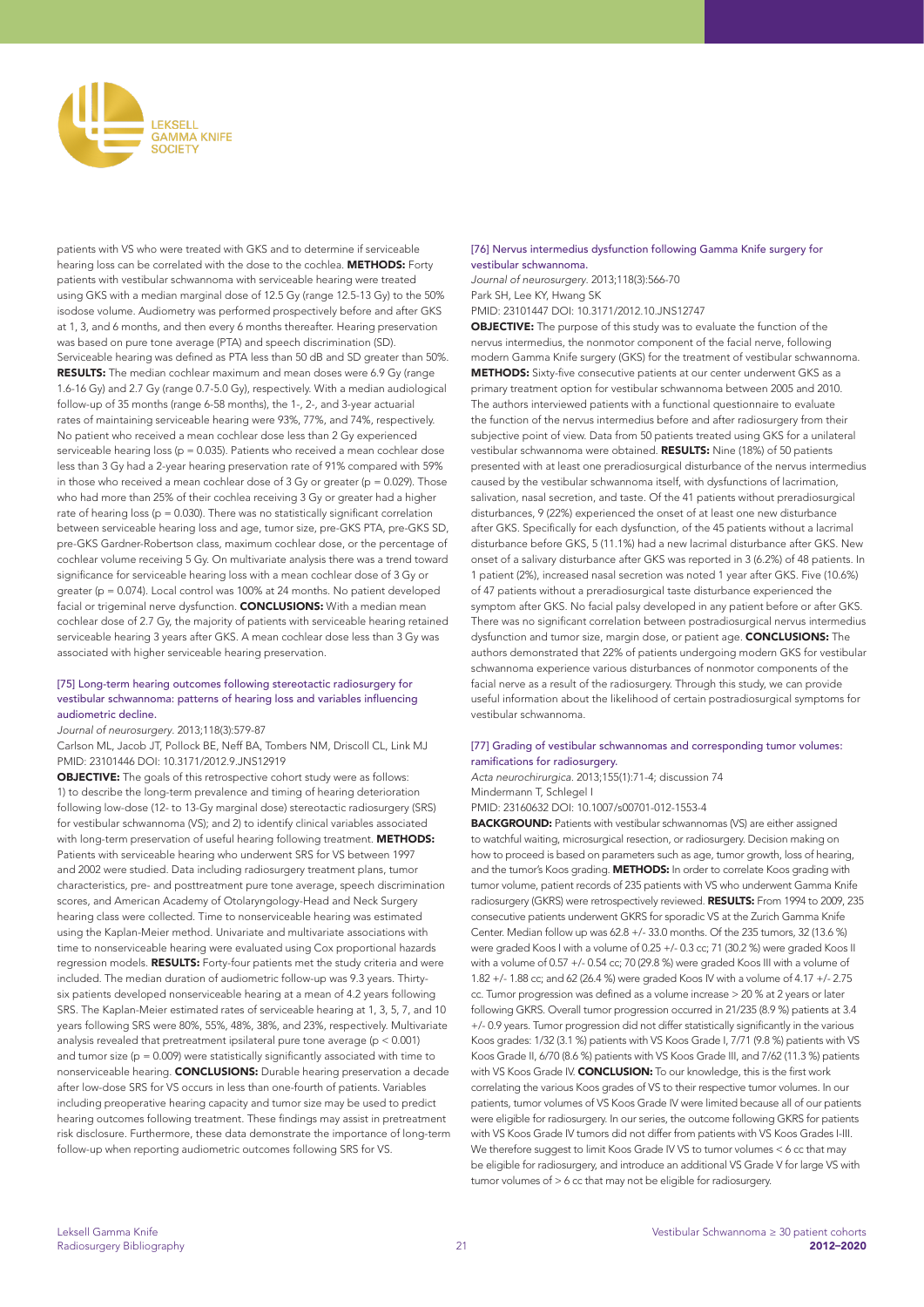

#### [78] Hearing outcomes after stereotactic radiosurgery for unilateral intracanalicular vestibular schwannomas: implication of transient volume expansion.

International journal of radiation oncology, biology, physics. 2013;85(1):61-7 Kim YH, Kim DG, Han JH, Chung HT, Kim IK, Song SW, Park JH, Kim JW, Kim YH, Park CK, Kim CY, Paek SH, Jung HW

PMID: 22580122 DOI: 10.1016/j.ijrobp.2012.03.036

PURPOSE: We evaluated the prognostic factors for hearing outcomes after stereotactic radiosurgery (SRS) for unilateral sporadic intracanalicular vestibular schwannomas (IC-VSs) as a clinical homogeneous group of VSs. METHODS AND MATERIALS: Sixty consecutive patients with unilateral sporadic IC-VSs, defined as tumors in the internal acoustic canal, and serviceable hearing (Gardner-Roberson grade 1 or 2) were treated with SRS as an initial treatment. The mean tumor volume was 0.34+/-0.03 cm3 (range, 0.03-1.00 cm3), and the mean marginal dose was 12.2+/-0.1 Gy (range, 11.5-13.0 Gy). The median follow-up duration was 62 months (range, 36-141 months). RESULTS: The actuarial rates of serviceable hearing preservation were 70%, 63%, and 55% at 1, 2, and 5 years after SRS, respectively. In multivariate analysis, transient volume expansion of >/=20% from initial tumor size was a statistically significant risk factor for loss of serviceable hearing and hearing deterioration (increase of pure tone average>/=20 dB) (odds ratio=7.638; 95% confidence interval, 2.317-25.181; P=.001 and odds ratio=3.507; 95% confidence interval, 1.228-10.018; P=.019, respectively). The cochlear radiation dose did not reach statistical significance. CONCLUSIONS: Transient volume expansion after SRS for VSs seems to be correlated with hearing deterioration when defined properly in a clinically homogeneous group of patients.

# 2012

#### [79] Use of apparent diffusion coefficients in evaluating the response of vestibular schwannomas to Gamma Knife surgery. *Journal of neurosurgery*. 2012;117 Suppl:63-8

Chuang CC, Chang CS, Tyan YS, Chuang KS, Tu HT, Huang CF PMID: 23205791 DOI: 10.3171/2012.7.GKS121003

OBJECTIVE: Cellular density is a major factor responsible for changes in apparent diffusion coefficients (ADCs). The authors hypothesized that loss of tumor cells after Gamma Knife surgery (GKS) might alter ADC values. Magnetic resonance imaging, including diffusion-weighted (DW) imaging, was performed to detect cellular changes in brain tumors so that the authors could evaluate the tumor response to GKS as well as the efficacy of the procedure. METHODS: The authors conducted a prospective trial involving 31 patients harboring solid or cystic vestibular schwannomas (VSs) that were treated with GKS. The patients underwent serial MR imaging, including DW imaging, before GKS and at multiple intervals following the procedure. The authors observed the patients over time, evaluating MR imaging findings and clinical outcomes at 6-month intervals. The ADCs were calculated from echo-planar DW images, and mean ADC values were compared at each follow-up. RESULTS: The mean follow-up period was 36.5 months (range 18-60 months). Imaging studies showed a reduction in tumor volume in 19 patients (61.3%) and tumor growth arrest in 9 patients (29%). In the remaining 3 patients (9.7%), tumor enlargement was documented at 18, 36, and 42 months. The mean ADC value before GKS for all solid VSs was 1.06 +/- 0.17 x 10(-3) mm(2)/ second, which significantly increased 6 months after GKS and continued to increase with time ( $p = 0.0086$ ). The mean ADC value for treated solid tumors as of the last mean follow-up of 36 months (range 18-60 months) was 1.72 +/- 0.26 x 10(- 3) mm(2)/second (range 1.50-2.09 x 10(-3) mm(2)/second), which was significantly higher than that before GKS (p = 0.0001). Tumor volumes were positively related to ADC values (p = 0.03). The mean ADC value before GKS for all cystic VSs was 2.09 +/- 0.24 x 10(-3) mm(2)/second (range 1.80-2.58 x 10(-3) mm(2)/second).

The mean ADC value for treated cystic tumors as of the last mean follow-up of 38 months (range 18-48 months) was 1.89 +/- 0.22 x 10(-3) mm(2)/second. In 3 patients harboring solid VSs, the tumor enlarged after GKS but the ADC values were higher than those before GKS. The authors considered these tumors to be controlled and continued follow-up in the patients. CONCLUSIONS: Apparent diffusion coefficient values may be useful for evaluating treatment results before any definite volume change is detected on imaging studies and for distinguishing radiation-induced necrosis from tumor recurrence in cases in which other imaging results are not definitive, as in cases of increased tumor volume or no volume change. The authors suggest that ADC measurements be included during routine MR imaging examinations for the evaluation of GKS results.

## [80] Intracapsular decompression or radical resection followed by Gamma Knife surgery for patients harboring a large vestibular schwannoma.

*Journal of neurosurgery*. 2012;117 Suppl:69-77 Pan HC, Sheehan J, Sheu ML, Chiu WT, Yang DY PMID: 23205792 DOI: 10.3171/2012.6.GKS12697

**OBJECTIVE:** Microsurgery is the primary treatment used for patients harboring a large vestibular schwannoma (VS). However, its outcome may lead to hearing impairment and facial nerve dysfunction particularly when resection is extended outside the tumor capsule. When surgery for a large VS consists of intracapsular resection and decompression, better preservation of facial and hearing function are obtained. In this study, the authors compared outcomes of intracapsular decompression followed by Gamma Knife surgery (GKS) with outcomes of standard microsurgery followed by radiosurgery. METHODS: Between August 2003 and October 2008, 35 patients harboring large VSs (> 3 cm in diameter) were enrolled in this study. Eighteen patients underwent intracapsular decompression followed by GKS (Group I), and 17 patients underwent radical extracapsular resection followed by GKS (Group II). In all cases GKS was performed with a margin dose of 12 Gy. All patients were followed up for at least 3 years. All patients also underwent periodic audiography, electroneuronography (ENoG), MR imaging, and testing with the SF-36 form. The Student t-test and repeated ANOVA were used for statistical analysis. RESULTS: The mean ages of the patients (+/- SEM) in Groups I and II were 50 +/- 3.0 and 49 +/- 2.3 years, respectively. The female/male ratios were 8:10 in Group I and 7:10 in Group II. All patients had excellent facial function as measured according to the House-Brackmann Facial Grading System (Grade I or II) preoperatively. After the operation, 16 patients (89%) in Group I retained excellent facial function, whereas only 6 patients (35%) in Group II had excellent facial function (p < 0.01). In Group I, 11 patients had serviceable hearing, and all 11 (100%) retained hearing function after the operation. In Group II, 11 patients had serviceable hearing, but none retained hearing function postoperatively (p < 0.001). In Group I, the mean tumor volume (+/- SEM) was 17.5 +/- 1.1 cm(3), and the postoperative volume was 9.35 +/- 1.02 cm(3). In Group II, the mean tumor volume was 16.4 +/- 0.95 cm(3), whereas the postoperative volume was  $1.1 + (-0.14 \text{ cm}(3)$  (p < 0.001). After GKS, the tumor volume was reduced to 5.12 +/- 1.1 cm(3) and 0.9 +/- 0.1 cm(3) in Groups I and II, respectively. No patients experienced adverse effects after GKS. The mean return-to-work times were 2.4 +/- 0.16 and 33.4 +/- 4.3 weeks in Groups I and II, respectively (p < 0.001). According to the results obtained using the 36-Item Short Form Health Survey (SF-36), patients in Group I enjoyed more significant improvements in quality of life than patients in Group II (p < 0.001). CONCLUSIONS: Intracapsular decompression followed by GKS afforded a better neurological outcome and quality of life than radical extracapsular resection followed by GKS. Further application of this approach in patients harboring large VSs seems warranted.

[81] Long-term follow-up studies of Gamma Knife surgery with a low margin dose for vestibular schwannoma.

*Journal of neurosurgery*. 2012;117 Suppl:57-62 Sun S, Liu A PMID: 23205790 DOI: 10.3171/2012.7.GKS12783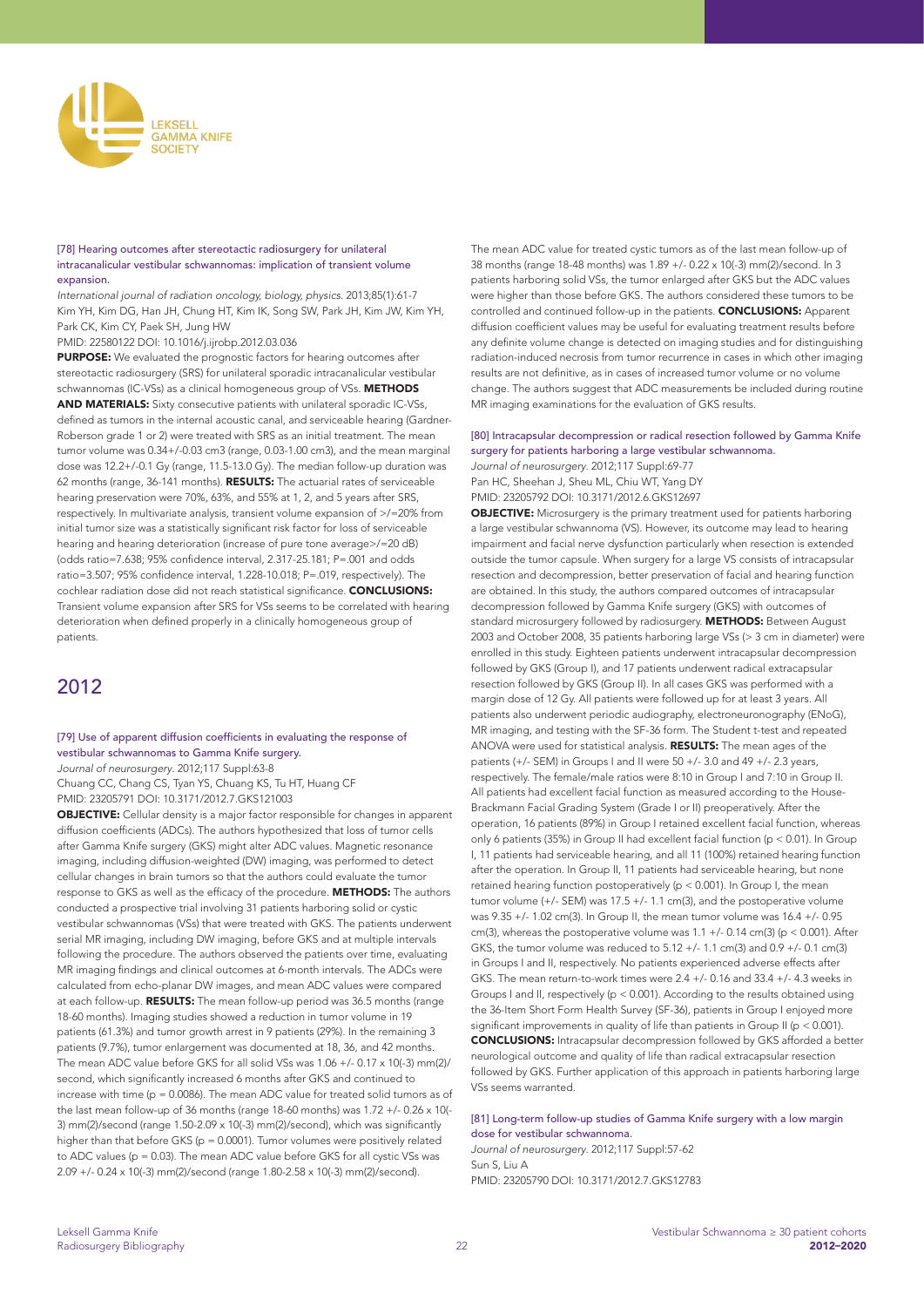

OBJECTIVE: The aim of this study was to assess long-term clinical outcomes in patients who underwent Gamma Knife surgery (GKS) with a low margin dose-14 Gy or less-to treat vestibular schwannoma (VS) unrelated to neurofibromatosis Type II. METHODS: Between December 1994 and December 2001, 200 patients with VSs underwent GKS, which was performed using the Leksell Gamma Knife model B. More than 10 years of follow-up is available in these patients. One hundred ninety patients (88 male and 102 female patients) were followed up using MRI (follow-up rate 95%). The mean age of these patients was 50.6 years (range 10-77 years). Gamma Knife surgery was the primary treatment for VS in 134 cases (70.5%) and was an adjunctive management approach in 56 cases (29.5%). The median tumor margin dose was 13.0 Gy (range 6.0-14.4 Gy), and the median maximum tumor dose was 28.0 Gy (range 15.0-60.0 Gy). The median tumor volume was 3.6 cm(3) (range 0.3-27.3 cm(3)). The median duration of follow-up in these patients was 109 months (range 8-195 months). RESULTS: In the 190 patients, the latest follow-up MRI studies demonstrated tumor regression in 122 patients (64.2%), stable tumor in 48 patients (25.3%), and tumor enlargement in 20 patients (10.5%). The total rate of tumor control was 89.5%. Using the Kaplan-Meier method, the authors found the estimated 3-, 5-, 10-, and 15-year tumor control rates to be 95%, 93%, 86%, and 79%, respectively; and the estimated 3-, 5-, and 10-year hearing preservation rates to be 96%, 92%, and 70%, respectively. Twenty-six patients (13.7%) exhibited transient mild facial palsy or facial spasm, and 2 patients (1.1%) suffered persistent mild facial palsy. Thirty-nine patients (20.5%) had transient trigeminal neuropathy, and 5 patients (2.6%) suffered from persistent mild facial numbness. The incidence of persistent severe facial and trigeminal neuropathy was 0.0%. **CONCLUSIONS:** With a low prescribed margin dose of 14 Gy or less, GKS was confirmed to provide long-term tumor control for small to medium-sized VSs and largely to prevent cranial nerves from iatrogenic injury. Based on the findings of this study, GKS is also a reasonable option for the treatment of large, heterogeneously enhancing tumors without symptomatic brainstem compression. Gamma Knife surgery can preserve a high quality of life for most patients with VS who do not have symptomatic brainstem compression. Long-term follow-up is required because of the risk of delayed recurrence of VS.

#### [82] Are frequent dental x-ray examinations associated with increased risk of vestibular schwannoma?

#### *Journal of neurosurgery*. 2012;117 Suppl:78-83

Han YY, Berkowitz O, Talbott E, Kondziolka D, Donovan M, Lunsford LD PMID: 23211211 DOI: 10.3171/2012.5.GKS12615

**OBJECTIVE:** The authors evaluated the potential role of environmental risk factors, including exposure to diagnostic or therapeutic radiation and to wireless phones that emit nonionizing radiation, in the etiology of vestibular schwannoma (VS). METHODS: A total of 343 patients with VSs who underwent Gamma Knife surgery performed between 1997 and 2007 were age and sex matched to 343 control patients from the outpatient degenerative spinal disorders service at the University of Pittsburgh Medical Center. The authors obtained information on previous exposure to medical radiation, use of wireless phone technologies, and other environmental factors thought to be associated with the development of a VS. Conditional multivariate logistic regression was used to estimate adjusted odds ratios (aORs) and 95% confidence intervals (CIs). **RESULTS:** After adjusting for race, education, cigarette smoking, alcohol consumption, occupational exposure to noise, use of cell phones, and family history of cancer, the authors identified only a single factor that was associated with a higher risk of VS: individuals exposed to dental x-rays once a year (aOR = 2.27, 95% CI = 1.01- 5.09) or once every 2-5 years (aOR = 2.65, 95% CI = 1.20-5.85), compared with those exposed less than once every 5 years. Of interest, a history of exposure to radiation related to head or head-and-neck computed tomography was associated with a reduced risk of VS (aOR = 0.52, 95% CI = 0.30-0.90). No relationship was found between the use of cell phones or cordless phones and VS. **CONCLUSIONS:** Patients with acoustic neuromas reported significantly more exposure to dental x-rays than a matched cohort control group. Reducing the frequency of dental x-ray examinations may decrease the potential risk of VS.

#### [83] Longitudinal analysis of hearing before and after radiosurgery for vestibular schwannoma.

*Journal of neurosurgery*. 2012;117(5):877-85 Yomo S, Carron R, Thomassin JM, Roche PH, Regis J PMID: 22937934 DOI: 10.3171/2012.7.JNS10672

**OBJECTIVE:** The aim of this study was to perform an accurate analysis of changes in hearing in patients with vestibular schwannoma (VS) who have undergone Gamma Knife surgery (GKS) and distinguish the impact of radiosurgery from the natural course of hearing deterioration due to the tumor itself. METHODS: This study was a retrospective review of prospectively collected patient data. A group of 154 patients with unilateral nonsurgically treated VS was conservatively monitored for more than 6 months and then treated with GKS between July 1997 and September 2005. They were followed up with serial clinical examination, MRI, and audiometry. The annual hearing decrease rate (AHDR) was measured before and after radiosurgery, and the possible prognostic factors for hearing preservation were investigated. RESULTS: The mean dose prescribed to the tumor margins was 12.1 Gy. The mean radiological follow-up period after GKS was 60 months (range 7-123 months). The tumor control rate was 94.8%, and 8 patients underwent subsequent intervention due to tumor progression. The mean audiological follow-up times before and after GKS were 22 and 52 months, respectively. The mean AHDRs before and after GKS were 5.39 dB/year (95% CI 3.31-7.47 dB/year) and 3.77 dB/year (95% CI 3.13-4.40 dB/year), respectively (p > 0.05). The mean pre- and post-GKS AHDRs in patients who initially had Gardner-Robertson (GR) Class I hearing were -0.57 dB/year (95% CI -2.95 to 1.81 dB/year) and 3.59 dB/year (95% CI 2.52-4.65 dB/year), respectively (p = 0.007). The mean pre- and post-GKS AHDRs in patients who initially had GR Class II hearing were 5.09 dB/year (95% CI 1.36-8.82 dB/year) and 4.98 dB/year (95% CI 3.86-6.10 dB/ year), respectively (p > 0.05). A subgroup of 80 patients had both early and late post-intervention AHDR assessment (with early referring to the period from GKS to the assessment closest to the 2-year follow-up point and late referring to the period from that assessment to the most recent one); in these patients, the mean early post-GKS AHDR was 5.86 dB/year (95% CI 4.25-7.50 dB/year) and the mean late post-GKS AHDR was 1.86 dB/year (95% CI 0.77-2.96 dB/year) (p < 0.001). A maximum cochlear dose of less than 4 Gy was found to be the sole prognostic factor for hearing preservation. CONCLUSIONS: The present study demonstrated the absence of an increase in AHDR after radiosurgery as compared with the preoperative AHDR. There was even a trend indicating a reduction in the annual hearing loss after radiosurgery over the long term. To fully elucidate a possible protective effect of radiosurgery, longer-term follow-up with a larger group of patients will be required.

#### [84] Gamma knife treatment of growing vestibular schwannoma in Norway: a prospective study.

International journal of radiation oncology, biology, physics. 2012;84(2):e161-6 Varughese JK, Wentzel-Larsen T, Pedersen PH, Mahesparan R, Lund-Johansen M PMID: 22682805 DOI: 10.1016/j.ijrobp.2012.03.047

PURPOSE: Gamma Knife radiosurgery (GKRS) has been increasingly used in the treatment of vestibular schwannoma (VS). Very few studies relate tumor control and post-treatment growth rates to pretreatment growth rates. METHODS AND MATERIALS: We prospectively included 45 consecutive VS patients who were initially treated conservatively and then received GKRS between 2000 and 2007 because of demonstrated tumor growth. Pretreatment and post-treatment tumor volumes were estimated. Patients underwent audiograms, reported their symptoms, and responded to the Short Form General Health Survey (SF-36) questionnaire on each visit. RESULTS: Volume doubling times before and after treatment were 1.36 years (95% confidence intervals, 1.14-1.68) and -13.1 years (95% confidence intervals, -111.0 to -6.94), respectively. Tumor control, defined as a post-GKRS growth rate </= 0, was achieved in 71.1% of patients, with highest odds for tumor control among older patients and those with larger tumors. The 5-year retreatment-free survival rate was 93.9% (95% confidence intervals, 76.5- 98.5). None of the clinical endpoints investigated showed statistically significant